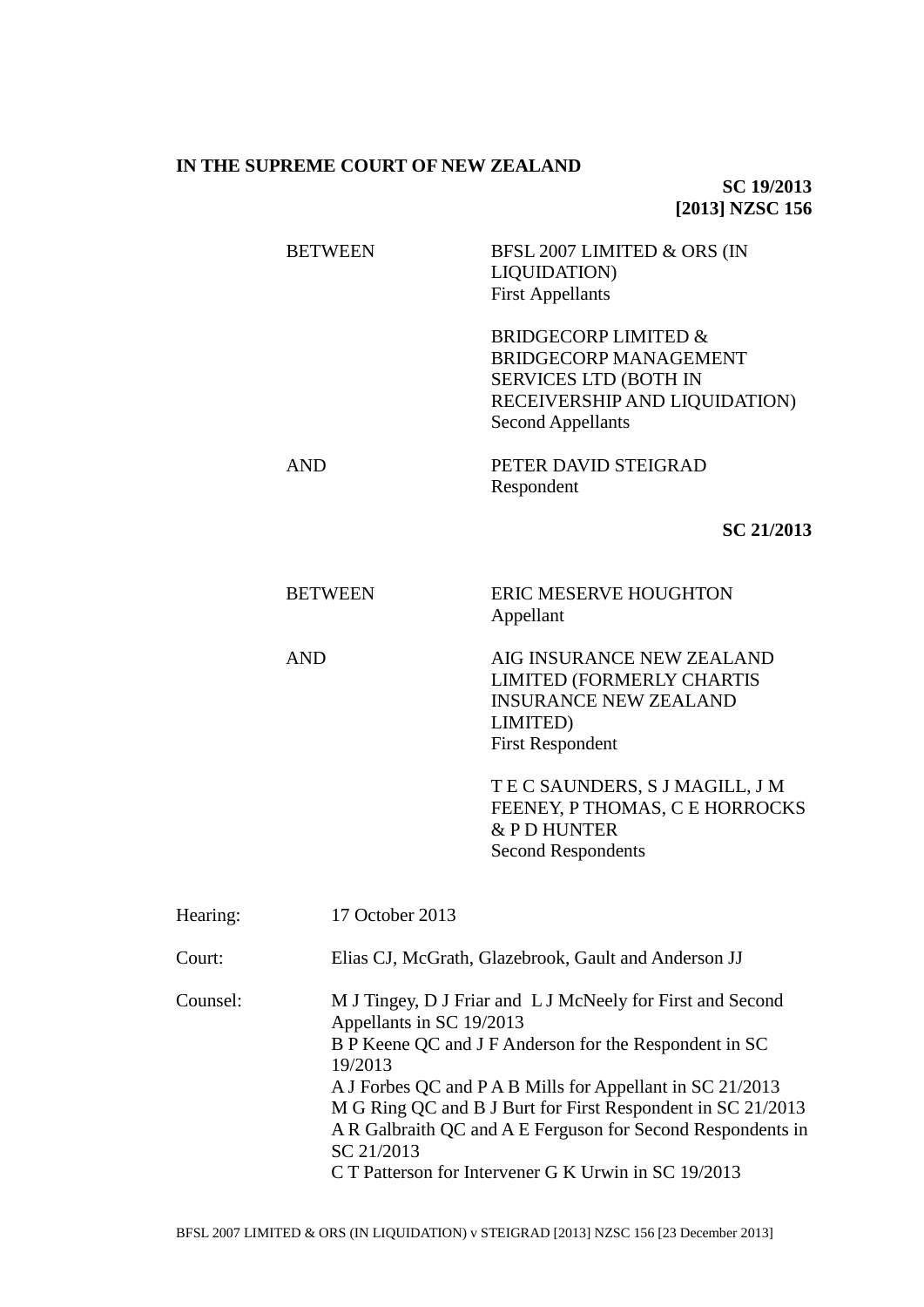## **JUDGMENT OF THE COURT**

- **A The appeals are allowed. The Court of Appeal's declaration in SC 21/2013 is set aside.**
- **B The respondent is to pay costs of \$25,000 to the appellants in SC 19/2013 plus usual disbursements (to be set by the Registrar, if necessary). We certify for two counsel.**
- **C The respondents are to pay, jointly and severally, costs of \$25,000 to the appellants in SC 21/2013 (to be set by the Registrar, if necessary). We certify for two counsel.**

## **REASONS**

\_\_\_\_\_\_\_\_\_\_\_\_\_\_\_\_\_\_\_\_\_\_\_\_\_\_\_\_\_\_\_\_\_\_\_\_\_\_\_\_\_\_\_\_\_\_\_\_\_\_\_\_\_\_\_\_\_\_\_\_\_\_\_\_\_\_\_\_

|                           | Para No |
|---------------------------|---------|
| Elias CJ and Glazebrook J | - 11 L  |
| McGrath and Gault JJ      | $[125]$ |
| Anderson J                | [196]   |

# **ELIAS CJ AND GLAZEBROOK J**

(Given by Glazebrook J)

### **Table of Contents**

|                                  | Para No |
|----------------------------------|---------|
| <b>Background</b>                |         |
| <b>Further background</b>        | [10]    |
| The Bridgecorp appeal            | [10]    |
| The Houghton appeal              | [17]    |
| <b>Structure of the judgment</b> | [21]    |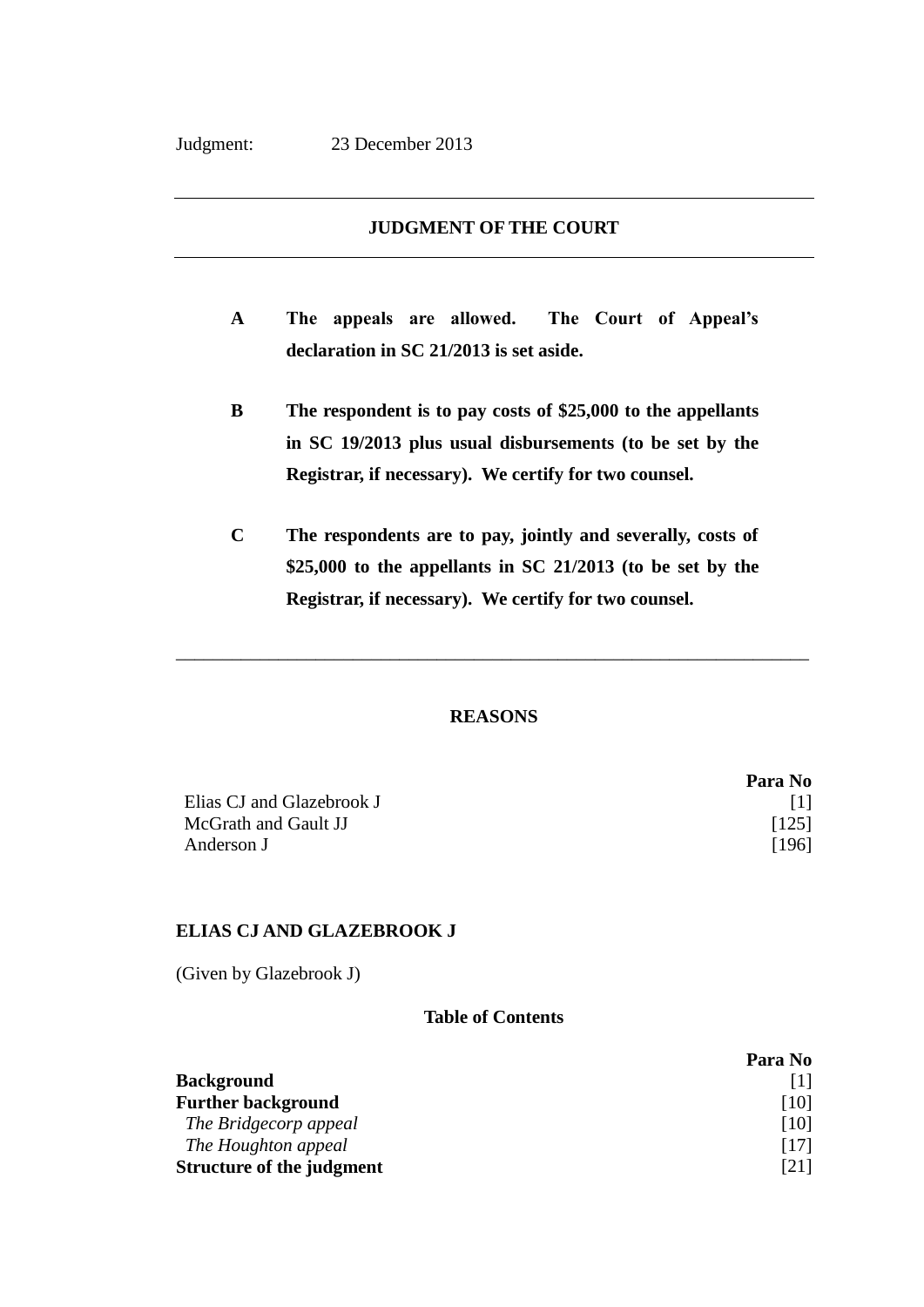| The legislation                                                | [24]   |
|----------------------------------------------------------------|--------|
| Wording of $s\ 9(1)$                                           | [31]   |
| Section $9(3)$ – priorities                                    | $[39]$ |
| Section $9(4)$ – direct right of action for third parties      | $[55]$ |
| Section $9(6)$ – payments made under the contract of insurance | [62]   |
| Nature of the statutory charge                                 | $[70]$ |
| <b>Prior caselaw</b>                                           | [78]   |
| <b>Legislative history</b>                                     | [86]   |
| The predecessor provisions                                     | [86]   |
| The Law Reform Act                                             | [95]   |
| <i>Discussion</i>                                              | [99]   |
| <b>General policy arguments</b>                                | [105]  |
| <b>Conclusion</b>                                              | [115]  |
| <b>Result and costs</b>                                        | [119]  |

# **Background**

<span id="page-2-0"></span>[1] Section 9(1) of the Law Reform Act 1936 imposes a statutory charge on insurance money payable to an insured to indemnify the insured for damages or compensation payable to third party claimants. The issue in these appeals is the nature and effect of such a charge and in particular:

- (a) whether the charge secures whatever is eventually held to be the full amount of the insured's liability to the third party claimant (subject to any insurance policy limit), with no payments under the policy able to be made that would deplete the insurance money available to meet the third party claim if it is established; or
- (b) whether the charge secures the insurance money that remains at the time of judgment on, or settlement of, the third party claim against the insured, allowing in the meantime the payment of other sums that fall due for payment under the policy, even if that depletes the sum available to meet the third party claim.

[2] The insurance policies at issue in these appeals concern directors' liability insurance taken out on behalf of the directors of the Bridgecorp group of companies  $(Bridgecorp)<sup>1</sup>$  and those of Feltex Carpets Ltd (Feltex).<sup>2</sup> The insurance policies in

 $\frac{1}{1}$ SC 19/2013.

<sup>2</sup> SC 21/2013.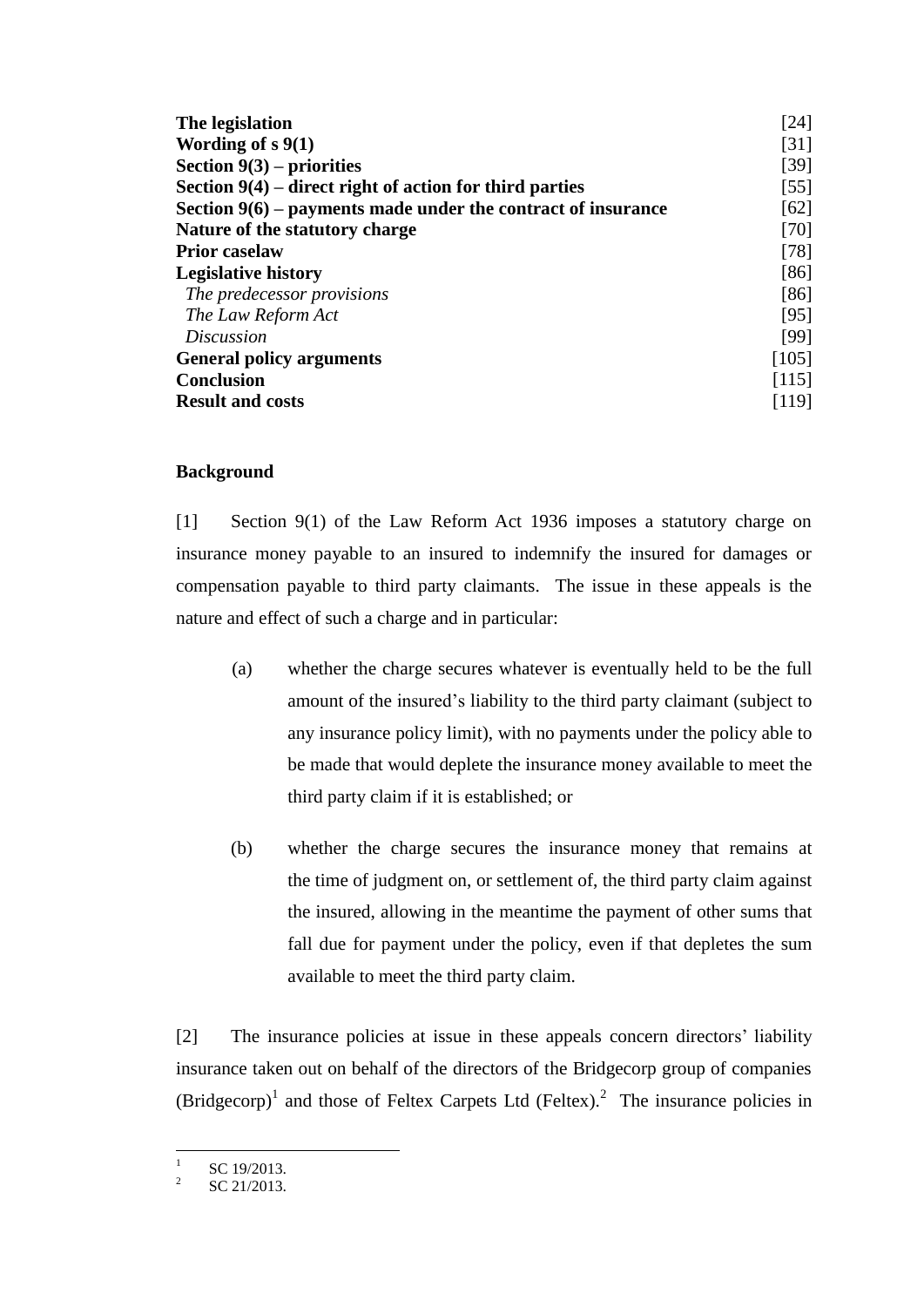both cases covered not only claims for losses resulting from breaches of duty as directors but also the costs of defending any actions brought against the directors. The limits of indemnity provided under the policies constituted combined policy limits, which applied to the aggregate of liability to third parties and defence costs.

[3] Mr Steigrad was a director of the Bridgecorp group of companies. The receivers of Bridgecorp have brought a claim against the directors, including Mr Steigrad, seeking to recover funds for the members of the public who invested in Bridgecorp. These claims exceed by a wide margin the policy limit in the relevant insurance policy with QBE Insurance (International) Ltd (QBE) held by Bridgecorp.

[4] Mr Houghton bought shares in Feltex when it was floated in 2004. He has brought an action against a number of parties involved with the share issue, including the directors of Feltex.<sup>3</sup> He is suing on his own behalf and in a representative capacity for other shareholders.<sup>4</sup> Again, the aggregate amount of the claims exceeds the policy limit under the policy with AIG Insurance New Zealand Ltd (AIG).

[5] The appellants in both appeals contend for the interpretation set out at  $[1](a)$ , meaning that defence costs are not able to be paid under the policy if to do so would deplete the funds available to meet the directors' liability as eventually established in the relevant proceedings. That interpretation was held to be correct by the High Court in the Bridgecorp proceedings.<sup>5</sup>

<span id="page-3-0"></span>[6] The respondents argue for the interpretation set out at [\[1\]\(](#page-2-0)b). They maintain that s 9 was not designed to interfere with the contract between the directors and their insurers and therefore that, until liability is established under the third party claim, payments for defence costs may be made as they fall due under the policies.

 $\overline{3}$ <sup>3</sup> The second respondents in SC 21/2013 are some of those directors.

<sup>4</sup> Under High Court Rule 4.24.

<sup>5</sup> *Steigrad v BFSL 2007 Ltd* (2011) 16 ANZ Insurance Cases 61-910 (HC) (Lang J) [*Steigrad* (HC)] at [58] and [60].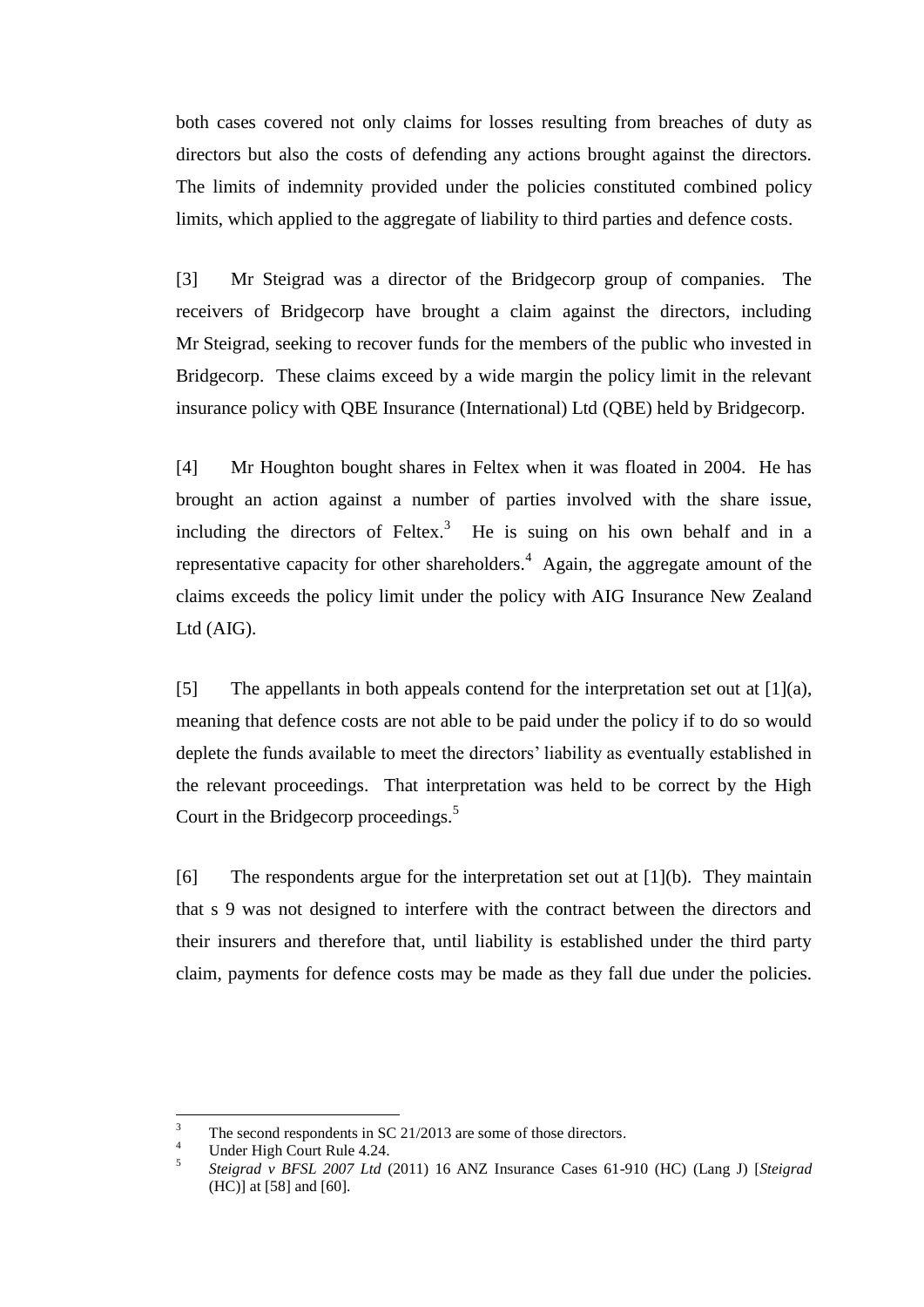<span id="page-4-2"></span>The respondents' interpretation was upheld on appeal in both the Bridgecorp and Houghton cases by the Court of Appeal.<sup>6</sup>

[7] Leave to appeal to this Court was granted on 15 April 2013 on the question of whether the Court of Appeal interpreted s 9 of the Law Reform Act correctly.<sup>7</sup>

[8] For the reasons given in what follows, we allow the appeals. In short, we consider that the scheme, the text, the caselaw and the legislative history of s 9 make it clear that the statutory charge attaches at the time of the occurrence of the event giving rise to the claim for compensation or damages in respect of the liability to third parties which is covered by the policy. Reimbursement to the directors of their defence costs is not within the statutory charge.

[9] It is immaterial under the statute that the contractual obligation to pay the directors' defence costs arises when the costs are incurred and that liability on the claim for damages is not yet determined or payable. The effect of the charge is that payments on the contractual obligation to meet the directors' defence costs can be met only at the peril of the insurer when there is insufficient insurance cover under the limit of the policy to meet both insurance obligations.

# **Further background**

## *The Bridgecorp appeal*

<span id="page-4-1"></span><span id="page-4-0"></span>[10] Mr Steigrad, along with several co-directors, $8$  is being sued for damages in excess of \$340 million on the basis that they breached duties owed to the Bridgecorp companies in their capacity as directors causing the companies loss. They have been convicted of offences under the Securities Act 1978 for breach of statutory duties.

 $\overline{a}$ 6 *Steigrad v BFSL 2007 Ltd* [2013] 2 NZLR 100 (O'Regan P, Arnold and Harrison JJ) [*Steigrad*  (CA)] at [36], [43] and [45]. The Court of Appeal judgment addressed both the Bridgecorp and Houghton appeals. The judgment was originally given as [2012] NZCA 604 which was then reported in [2013] 2 NZLR 100 but the judgment was later reissued as [2013] NZCA 253 to correct an error in the costs order. See the procedural history of the Bridgecorp appeal below at [\[10\]–](#page-4-0)[\[16\]](#page-6-0) and that of the Houghton appeal below at [\[17\]](#page-7-0)[–\[20\].](#page-8-1)

<sup>7</sup> *BFSL 2007 Ltd v Steigrad* [2013] NZSC 32.

The plaintiffs in the High Court, Messrs Steigrad, Davidson and Urwin (the intervenor in the Supreme Court), are three of six former directors of companies within the Bridgecorp group. The other former directors are Messrs Roest, Petricevic and O'Sullivan. See *Steigrad* (HC), above [n 5,](#page-3-0) at [2].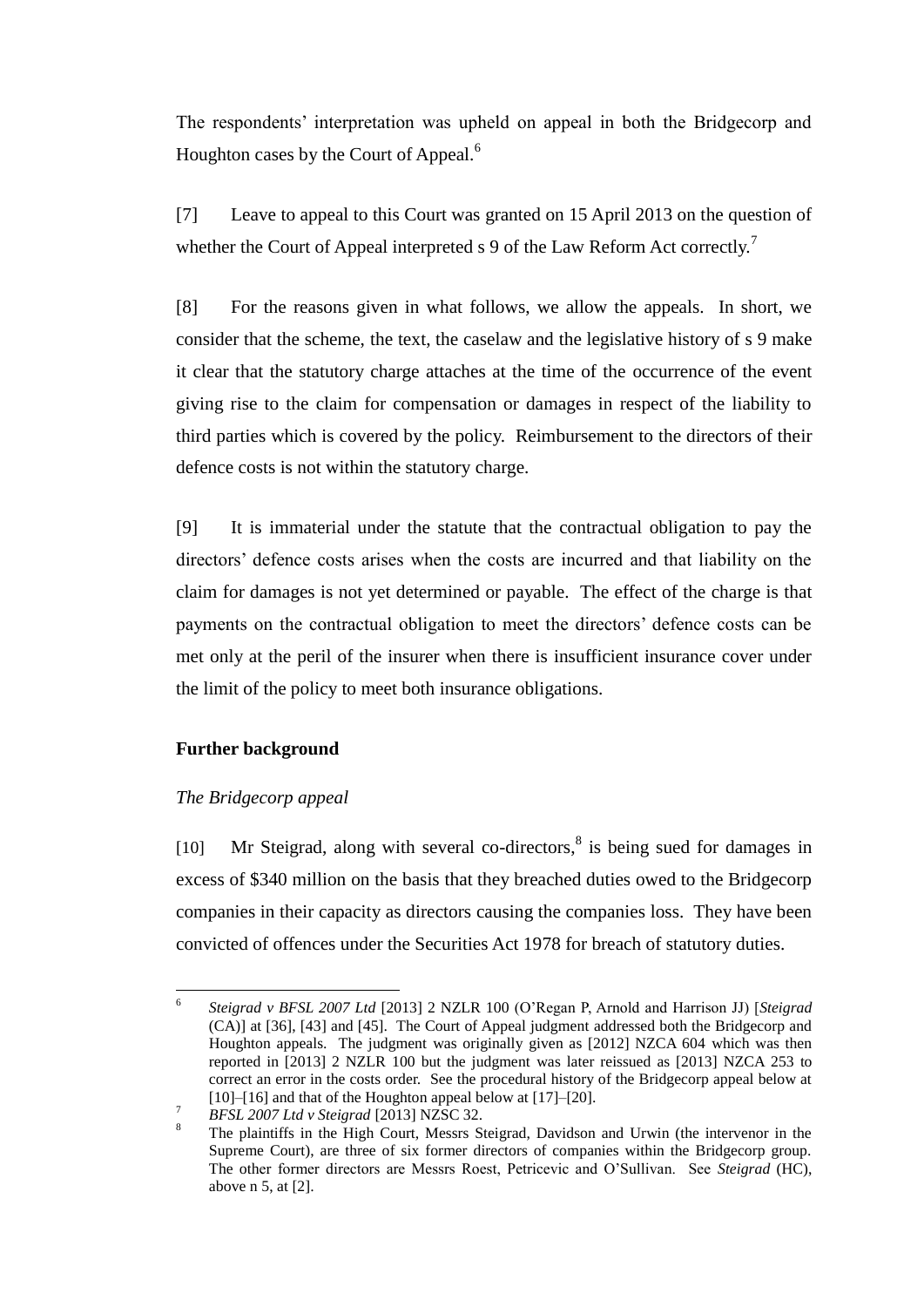[11] There were two relevant insurance policies taken out by Bridgecorp with QBE. One was a statutory liability policy, which provided cover for the costs of defending claims based on breaches of statutory duty. The limit of the policy was \$2 million and it was exhausted in the defence of the Securities Act proceedings. It is common ground that monies payable under the statutory liability policy are not susceptible to a charge under s  $9.9$ 

[12] The second policy is that which is in issue in these proceedings. It is a Directors and Officers Liability and Company Reimbursement Insurance Policy (the QBE policy) with a limit of indemnity of \$20 million.<sup>10</sup> Under the policy, the directors are entitled to be indemnified against any liability arising out of their acts or omissions as directors.<sup>11</sup> The policy also provides for payment of defence costs paid either by the insurer in defending a claim covered by the policy or by the directors.<sup>12</sup> QBE must give its written consent to the incurrence of such costs, which shall not be unreasonably withheld.<sup>13</sup> Neither QBE nor the insured is required to contest a claim unless mutually agreed legal counsel advises that it should be contested.<sup>14</sup>

[13] The QBE policy provides that QBE will advance defence costs as and when those costs are incurred if QBE has given its prior written consent.<sup>15</sup> The amount recoverable for defence costs is presumptively capped, unless QBE consents in

 $\overline{a}$ 9 *Steigrad* (HC), above [n 5,](#page-3-0) at [62].

<sup>&</sup>lt;sup>10</sup> The schedule to the Directors and Officers Liability and Company Reimbursement Insurance Policy (QBE policy) stated that the limit of indemnity was \$20 million for "any one claim and in the aggregate".

<sup>&</sup>lt;sup>11</sup> Clause 1 of the QBE policy covered liability for claims for "wrongful" acts brought against any insured person individually or otherwise. Clause 2.0 defined "insured person" as including the directors of Bridgecorp and Bridgecorp as the insured company. Clause 2.0 further defined "wrongful act" as meaning any actual or alleged breach of duty; breach of trust; neglect; act, error or omission; misstatement or misleading statement; breach of warranty or breach of authority committed in the course of an insured person's duties to the insured company.

 $\frac{12}{13}$  Clause 4.17.

 $\frac{13}{14}$  Clause 4.17(b).

 $\frac{14}{15}$  Clause 4.6.

Clause 4.17.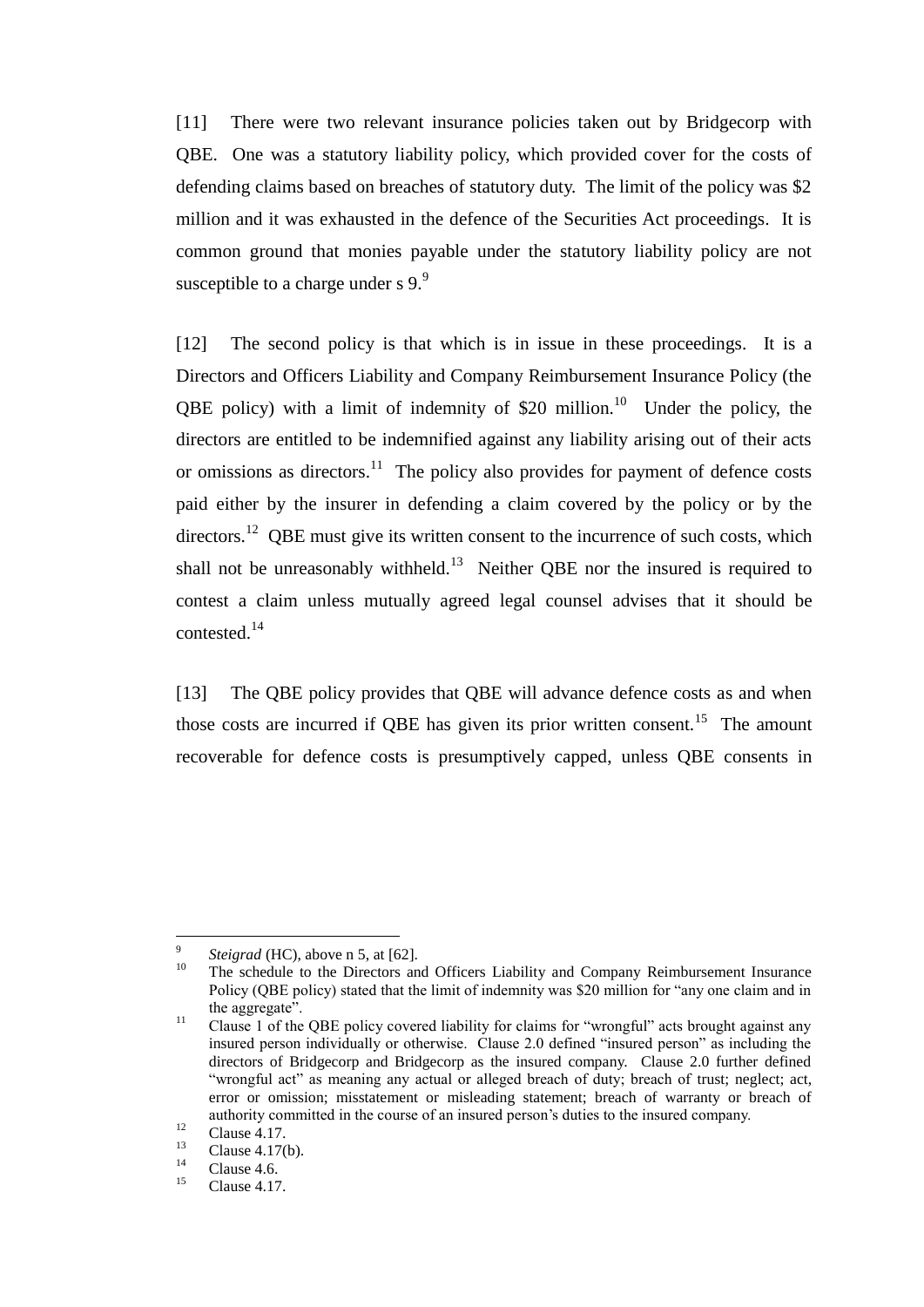writing to advance a greater amount.<sup>16</sup> Claims arising from third party claims are payable under the policy at the time legal liability is established against an insured.<sup>17</sup>

<span id="page-6-1"></span>[14] Bridgecorp gave QBE notice of its claims against the directors on 12 June 2009, specifically providing QBE with notice of the statutory charge under s 9. QBE then advised the directors, on 17 June 2009, that it would make no further payments towards defence costs pending agreement with Bridgecorp on the allocation of the proceeds of the policy. The directors had initially relied on the statutory liability policy to cover the costs of the criminal proceedings, but, after they had exhausted their entitlement under that policy, the directors sought indemnity under the QBE policy to meet ongoing defence costs in both the criminal and civil proceedings.<sup>18</sup>

[15] Mr Steigrad and two other directors<sup>19</sup> then applied to the High Court for a declaration that they were entitled to reimbursement of their defence costs. In the High Court, Lang J held that the s 9 charge prevented the disbursement of insurance moneys in payment of defence costs following notification of the existence of the charge.<sup>20</sup>

<span id="page-6-0"></span>[16] The Court of Appeal reversed that decision on the basis that the statutory charge had "not crystallised" and would not do so until Mr Steigrad's liability was established.<sup>21</sup> Until then it remained "contingent".<sup>22</sup> The only liability that had "crystallised" was the obligation to pay the defence costs.<sup>23</sup> Section 9 was held not to apply "because Bridgecorp is not entitled to a statutory charge over insurance

 $16\,$ Clause 4.17(a). Without prior written consent, the amount that QBE would pay for defence costs was presumptively capped at 20 per cent of the limit of indemnity or \$500,000, whichever was less, unless QBE agreed to pay a higher amount.

<sup>&</sup>lt;sup>17</sup> Under cl 1.0, QBE agreed to indemnify an insured person for "[l]oss" on account of any claim for a wrongful act brought against an insured person. "Loss" was defined in cl 2.0 as including "all sums that the Insured Person becomes legally liable to pay" as a result of successful claims made by third parties against the insured person.

<sup>&</sup>lt;sup>18</sup> *Steigrad* (HC), above [n 5,](#page-3-0) at [9].

As noted at above n [8,](#page-4-1) Messrs Steigrad, Davidson and Urwin were the plaintiffs in the High Court proceedings. However, counsel for Mr Urwin was permitted to withdraw from the trial as he had not received instructions from Mr Urwin for some time. As a result, only Messrs Steigrad and Davidson proceeded to trial. See *Steigrad* (HC), above [n 5,](#page-3-0) at [3].

<sup>&</sup>lt;sup>20</sup> *Steigrad* (HC), above [n 5,](#page-3-0) at [54]–[60].<br><sup>21</sup> *Steigrad* (CA), above n 5, at [54]–[60].

<sup>&</sup>lt;sup>21</sup> *Steigrad* (CA), above n [6,](#page-4-2) at [45].

 $\frac{22}{23}$  At [45].

At [45].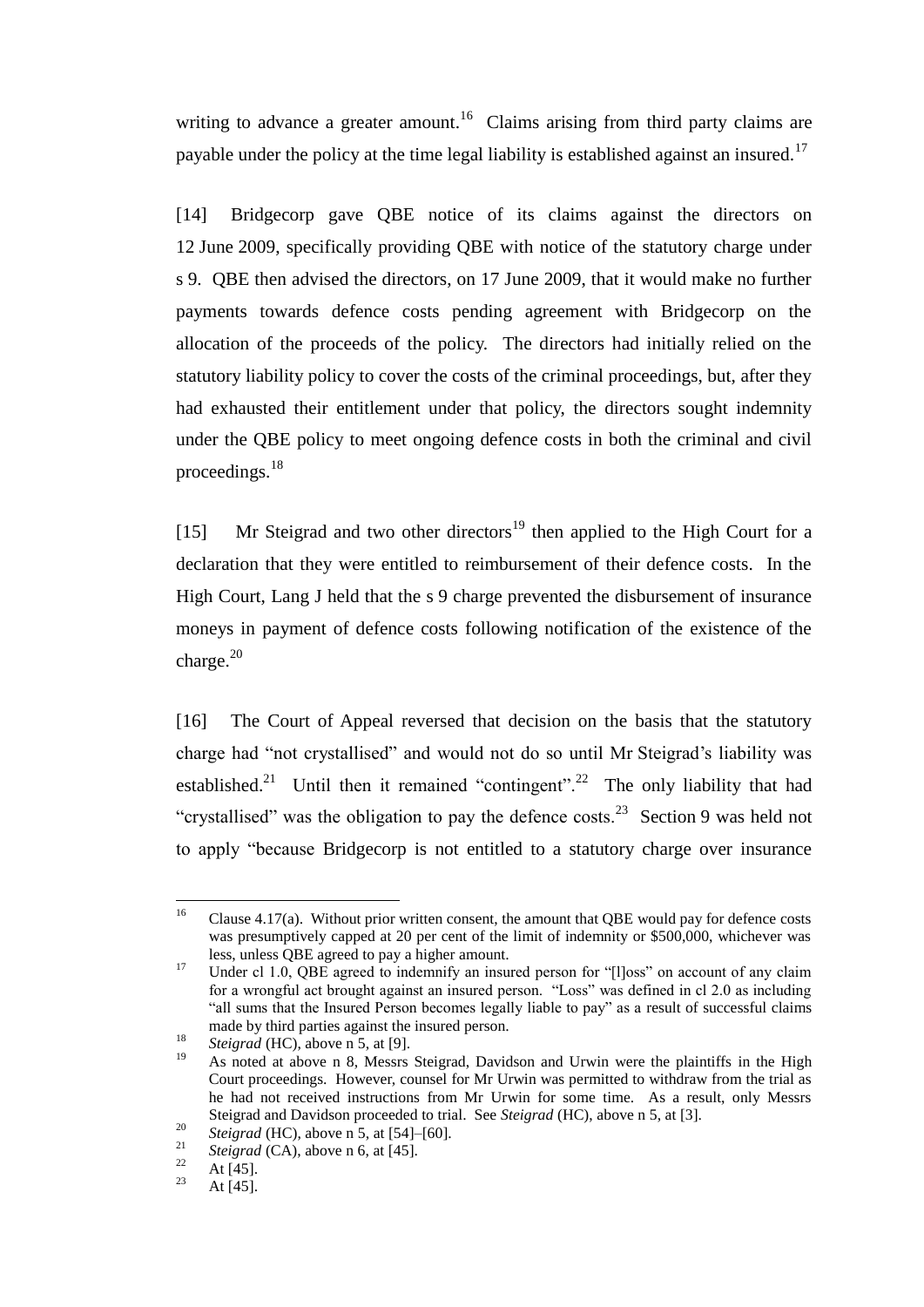money lawfully payable by QBE to Mr Steigrad".<sup>24</sup> The Court of Appeal quashed the declaration made by the High Court that "the charge under s 9 of the Act in respect of the claim to be brought by the Bridgecorp defendants prevents the directors from having access to the [Directors and Officers] policy to meet their defence costs." 25

## *The Houghton appeal*

<span id="page-7-0"></span>[17] Feltex was floated in 2004. Receivers were appointed on 22 September 2006 and the company was liquidated on 13 December 2006. In February 2008 Mr Houghton initiated proceedings against a number of parties, including those who were directors in May 2004. He sues in a representative capacity on behalf of himself and other shareholders who purchased shares in the initial public offering. He and the shareholders he represents are claiming some \$180 million in damages.

[18] In July 2004 Chartis Insurance New Zealand Ltd (now AIG) issued a Prospectus Liability Insurance Policy (the AIG policy). We understand that the policy limit under the AIG policy is \$50 million. On 25 October 2011, Mr Houghton gave notice to AIG of the statutory charge in relation to his representative claim for damages.

[19] The AIG policy sets out the order of priority for payments of claims under the policy. Generally speaking it provides that the insurer will pay out claims in the order in which they are presented to the insurer.<sup>26</sup> The insurer, unless it has denied indemnity and subject to the limit of the policy, will advance to the insured, defence costs incurred in respect of any securities claim before final resolution of that claim.<sup>27</sup> Prior written consent must be obtained for the incurrence of defence costs but that consent must not be unreasonably withheld.<sup>28</sup> If a dispute arises about whether an insured should be required to contest any legal proceedings, then the insured can request that the opinion of a lawyer (to be mutually agreed upon by both the insured and the insurer) be sought to advise whether such proceedings should be

<sup>24</sup>  $\frac{24}{25}$  At [26].

<sup>&</sup>lt;sup>25</sup> At [54], referring to *Steigrad* (HC), above n [5,](#page-3-0) at [64].

<sup>&</sup>lt;sup>26</sup> Clause 5.10 of the Prospectus Liability Insurance Policy (the AIG policy).

 $\frac{27}{28}$  Clause 5.7.

Clause 5.6.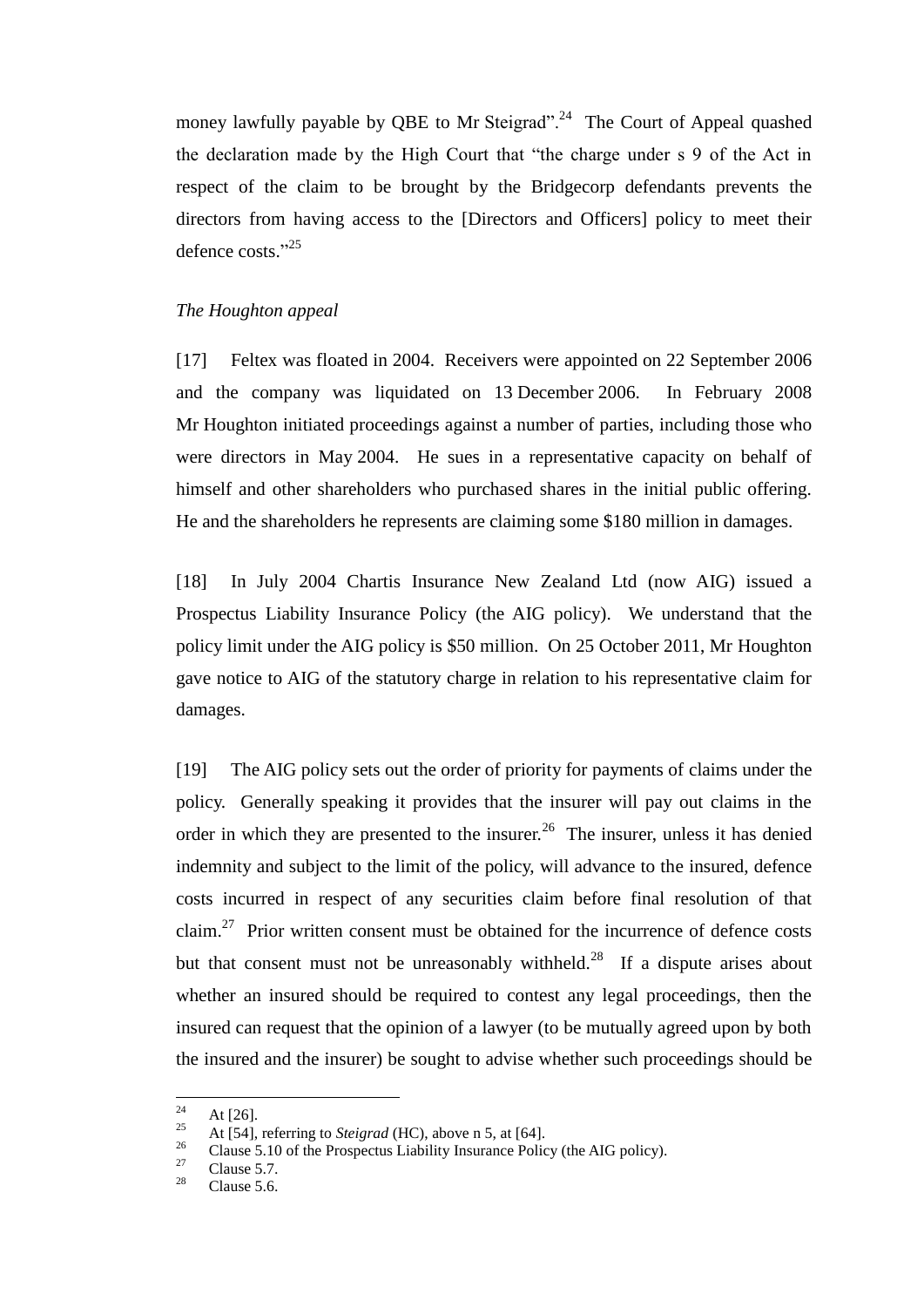contested or should be settled.<sup>29</sup> Claims, with regard to liability to third parties, are able to be made upon judgment or settlement of any claim.<sup>30</sup>

<span id="page-8-1"></span>[20] AIG and some of the directors of Feltex applied for a declaration in the High Court that s 9 did not prevent AIG from paying the directors' reasonable defence costs under the policy. The application was removed into the Court of Appeal to be heard with Mr Steigrad's appeal in the Bridgecorp case.<sup>31</sup> The Court of Appeal made the following declaration in favour of the directors and  $AIG:$ <sup>32</sup>

Mr Houghton is not presently entitled pursuant to s 9 of the Law Reform Act 1936 to charge money payable to Chartis to Mr Saunders and his co-insured pursuant to a policy of prospectus liability insurance policy in reimbursement of their defence costs incurred in defending a claim or claims brought against them by Mr Houghton and others.

## **Structure of the judgment**

<span id="page-8-0"></span>[21] Under the terms of the insurance policies at issue in this case, claims for defence costs become payable to the insured as they are incurred (in the case of the Bridgecorp QBE policy) or in the order that claims are presented to the insurer (in the case of the Houghton AIG policy). Defence costs will be incurred before any claim for the associated third party liability is made. This is because, under both policies, claims with regard to third party liabilities are only able to be made when liability on the particular claim is established by judgment or settlement.

[22] As noted above, the issue in these appeals is whether the statutory charge in s 9 allows payments to be made under the insurance policy for defence costs before liability with regard to the charged claims is decided by way of settlement or judgment, where to do so would deplete the sum available to meet the claim with regard to the eventual liability to the third party.

[23] We propose to examine this question by first analysing the wording of the legislation. We then consider the nature of the statutory charge by analogy with the

<sup>29</sup>  $^{29}$  Clause 5.11.

<sup>30</sup> Clause 2.10 defines loss as, among other things, "legal costs and expenses awarded against the **Insured** but only in connection with a covered judgment or settlement" (emphasis in original).

<sup>&</sup>lt;sup>31</sup> American Home Assurance Co trading as Chartis v Houghton HC Auckland CIV-2011-404-7152, 2 December 2011.

<sup>32</sup> *Steigrad* (CA), above n [6,](#page-4-2) at [57].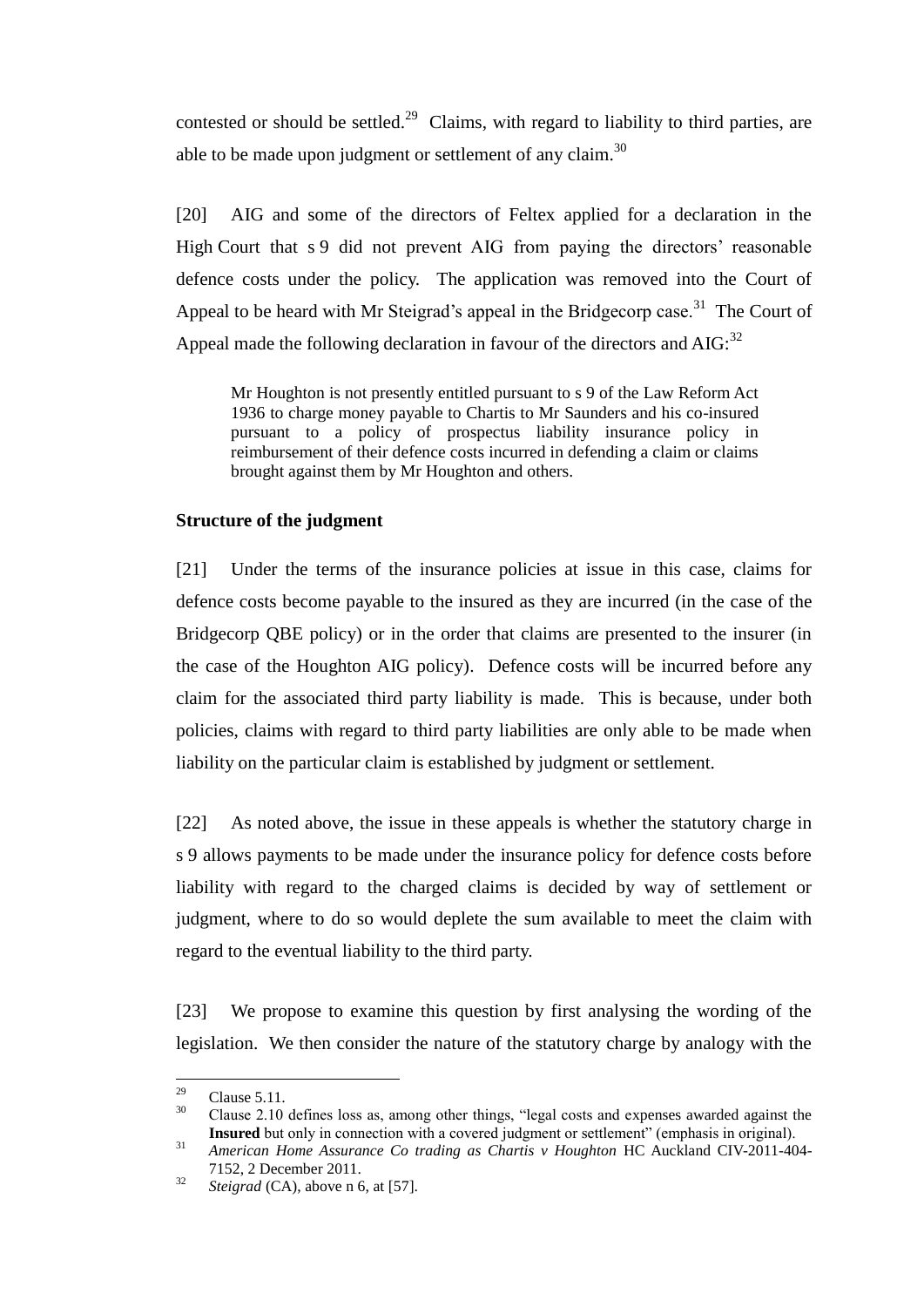nature of charges that existed at the time the legislation was passed, before moving to consider the caselaw and the legislative history. Finally, we discuss the policy issues that have been raised.

### **The legislation**

<span id="page-9-0"></span>[24] Section 9 of the Law Reform Act provides as follows:

### **9. Amount of liability to be charge on insurance moneys payable against that liability–**

- (1) If any person (hereinafter in this Part of this Act referred to as the insured) has, whether before or after the passing of this Act, entered into a contract of insurance by which he is indemnified against liability to pay any damages or compensation, the amount of his liability shall, on the happening of the event giving rise to the claim for damages or compensation, and notwithstanding that the amount of such liability may not then have been determined, be a charge on all insurance money that is or may become payable in respect of that liability.
- (2) If, on the happening of the event giving rise to any claim for damages or compensation as aforesaid, the insured has died insolvent or is bankrupt or, in the case of a corporation, is being wound up, or if any subsequent bankruptcy or winding up of the insured is deemed to have commenced not later than the happening of that event, the provisions of the last preceding subsection shall apply notwithstanding the insolvency, bankruptcy, or winding up of the insured.
- (3) Every charge created by this section shall have priority over all other charges affecting the said insurance money, and where the same insurance money is subject to 2 or more charges by virtue of this Part of this Act those charges shall have priority between themselves in the order of the dates of the events out of which the liability arose, or, if such charges arise out of events happening on the same date, they shall rank equally between themselves.
- (4) Every such charge as aforesaid shall be enforceable by way of an action against the insurer in the same way and in the same Court as if the action were an action to recover damages or compensation from the insured; and in respect of any such action and of the judgment given therein the parties shall, to the extent of the charge, have the same rights and liabilities, and the Court shall have the same powers, as if the action were against the insured:

Provided that, except where the provisions of subsection (2) of this section apply, no such action shall be commenced in any Court except with the leave of that Court.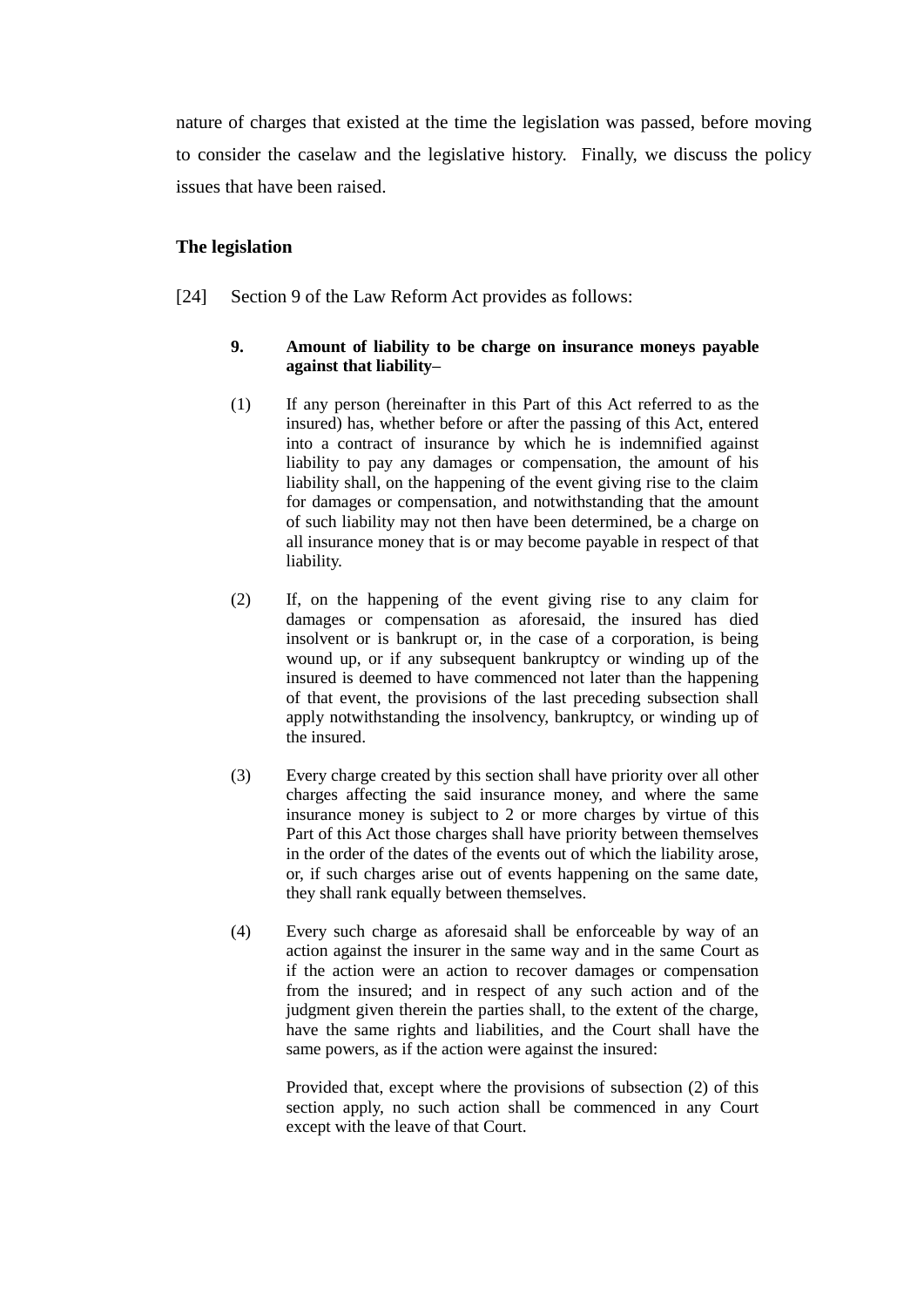- (5) Such an action may be brought although judgment has been already recovered against the insured for damages or compensation in respect of the same matter.
- (6) Any payment made by an insurer under the contract of insurance without actual notice of the existence of any such charge shall to the extent of that payment be a valid discharge to the insurer, notwithstanding anything in this Part of this Act contained.
- (7) No insurer shall be liable under this Part of this Act for any sum beyond the limits fixed by the contract of insurance between himself and the insured.

<span id="page-10-0"></span>[25] In summary, by s 9(1), a statutory charge is imposed in respect of any liability of an insured to pay damages or compensation over "all insurance money that is or may become payable in respect of that liability." The charge arises "on the happening of the event giving rise to the claim for damages or compensation" and applies "notwithstanding that the amount of such liability may not then have been determined" It is common ground that no charge arises with regard to defence costs as they are not a "liability to pay any damages or compensation."

[26] Under s 9(3) charges created under s 9(1) have "priority over all other charges affecting the said insurance money." Where however "the same insurance money" is "subject to 2 or more charges by virtue of this Part", the statutory charges "have priority between themselves in the order of the dates of the events out of which the liability arose, or, if such charges arise out of events happening on the same date, they shall rank equally between themselves."

[27] Charges under s 9(1) are enforceable by action against the insurer "in the same way and in the same Court as if the action were an action to recover damages or compensation from the insured", as provided by s 9(4). Such actions may be brought even if judgment has already been recovered in respect of the same matter, under  $s$  9(5).

[28] Under s 9(6), before an insurer has notice of the existence of a charge, "[a]ny payment made by an insurer under the contract of insurance shall to the extent of that payment be a valid discharge to the insurer."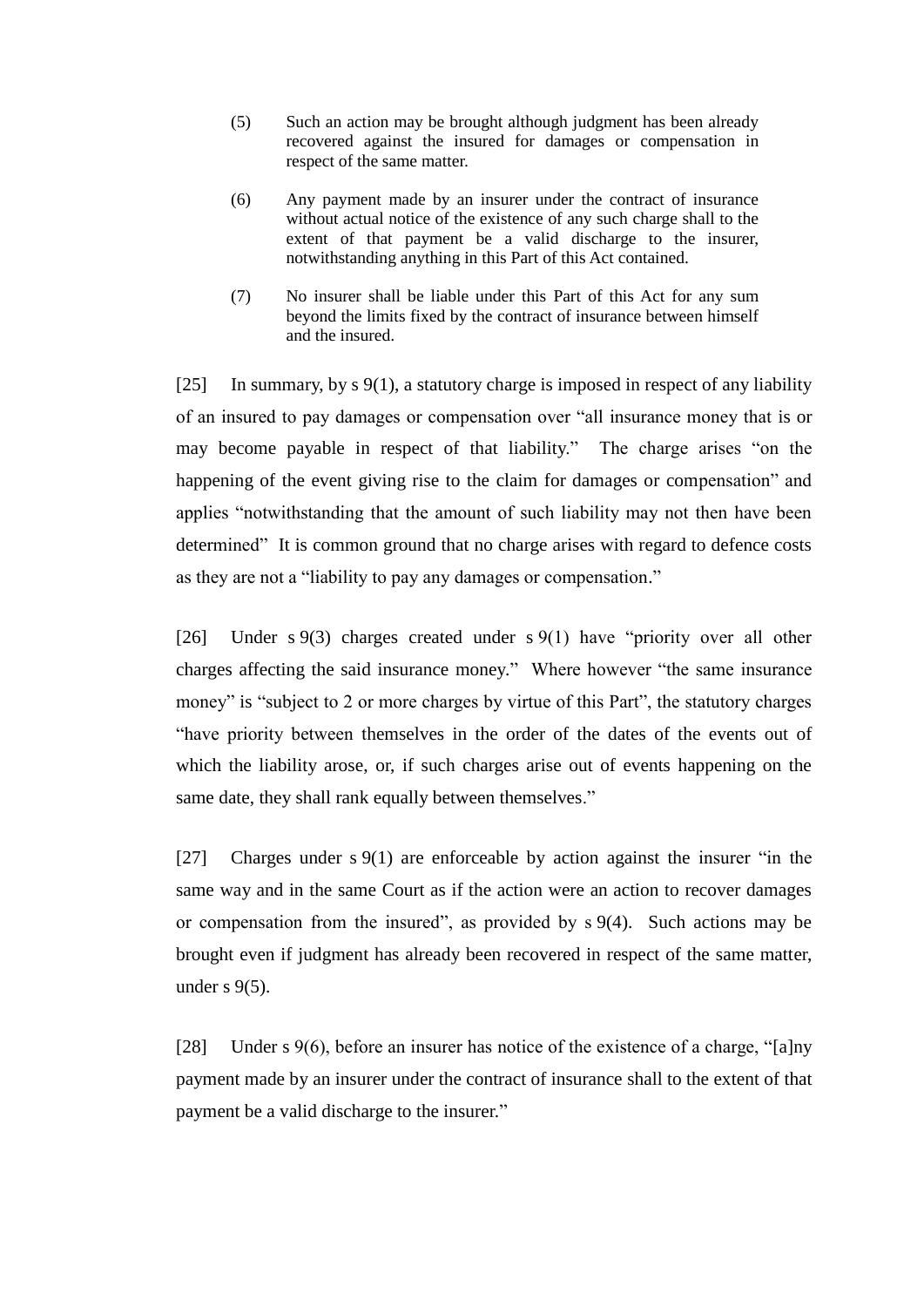[29] The insurer, by s 9(7), is not liable under the Act "for any sum beyond the limits fixed by the contract of insurance between himself and the insured." That places a cap on the liability of the insurer.

[30] We now discuss the most significant subsections of s 9 in more detail.

## **Wording of s 9(1)**

<span id="page-11-0"></span>[31] Section 9(1) refers to a contract of insurance whereby an insured is "indemnified against liability to pay any damages or compensation" to a third party. The "amount of his [or her] liability" (a reference back to the liability to the third party) shall "be a charge on all insurance money that is or may become payable in respect of that liability." That charge arises "on the happening of the event giving rise to the claim for damages or compensation."

[32] The words "that liability" in the phrase "be a charge on all insurance money that is or may become payable in respect of that liability" at the end of s 9(1) refer to the liability to the third party and not to the insurer's liability to the insured. That is clear not only from the use of the word "liability" but also from the fact that the words "that liability" refer back to the words "such liability" in the phrase used just above, which provides that the charge arises notwithstanding the fact that "such liability" may not yet have been determined. This is in turn clearly a reference back to liability under the third party claim.

[33] If the claim is ultimately successful, the liability of the insured to the third party dates back to the time of the event giving rise to the claim. The insured's liability to the third party does not arise at the time the amount is ascertained or agreed. This suggests that the charge arises immediately and covers the full amount of the eventual liability.

[34] Under s 9(1) the charge attaches not only to insurance money that is payable but also to insurance money that "may become payable in respect of that liability." It also arises "notwithstanding that the amount of such liability may not then have been determined." Section 9(1) therefore recognises that, on the happening of the event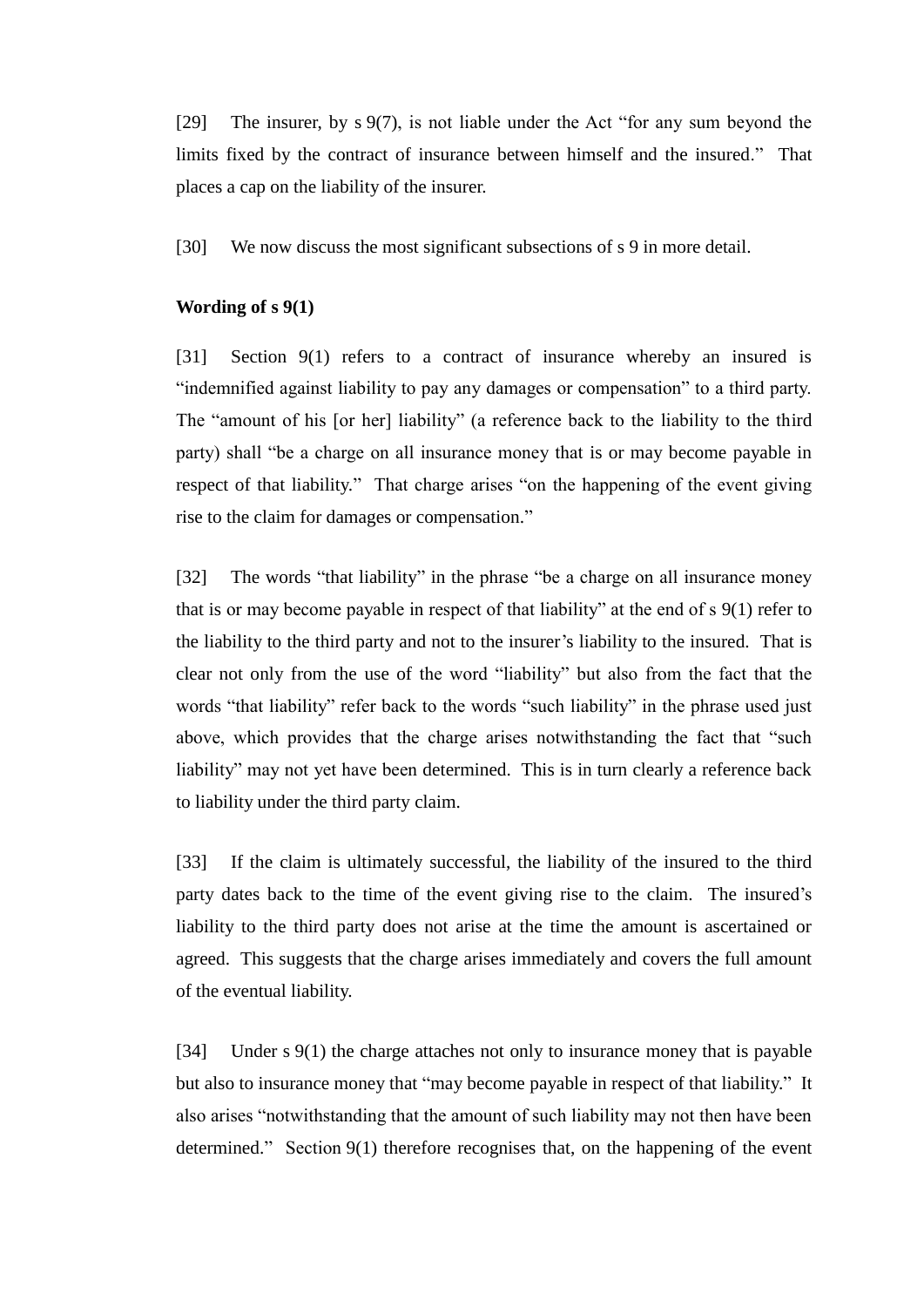giving rise to the claim for damages or compensation, the amount of the liability to the third party may not yet be ascertained.

[35] All the above provides strong textual support for the proposition that the charge arises at the time the event giving rise to the liability occurs and that it secures whatever the full amount of the liability (if any) to the third party ultimately turns out to be.

[36] Of course the charge only attaches to the "insurance money that is or may become payable in respect of that liability". This means that, if the claim is for more than the insurance limit, then the charge will be limited to the amount of insurance money that is available. This follows from the wording of s 9(1) itself (as the insurance money available cannot be more than the limit in the policy) but is in any event made clear by s 9(7).

[37] The position of the respondents is that, in addition, the fact that the charge arises over "all insurance money that is or may become payable in respect of that liability" means that the available insurance money is ascertained at the time of judgment or settlement and therefore that payments can be made under the insurance policy up to the time the liability to the third party is ascertained. In their submission, the charge only attaches to the available insurance proceeds at the time of judgment on, or settlement of, the claim.

[38] We do not consider this to be the correct interpretation of s 9(1), even if that subsection is interpreted in isolation from the rest of the section. We refer, in particular, to the way the subsection scans, as set out above at [\[25\]](#page-10-0) above and to the concentration in s 9 on the liability to the third party (and not on when a claim on the policy can be made). When  $s \, 9(1)$  is interpreted in the context of  $s \, 9$  as a whole, this further reinforces our view as to the proper interpretation of s 9(1).

# **Section 9(3) – priorities**

<span id="page-12-0"></span>[39] Section 9(3) sets out the priority of the statutory charges created under the Act. It provides that every charge "created by this section" (and a statutory charge is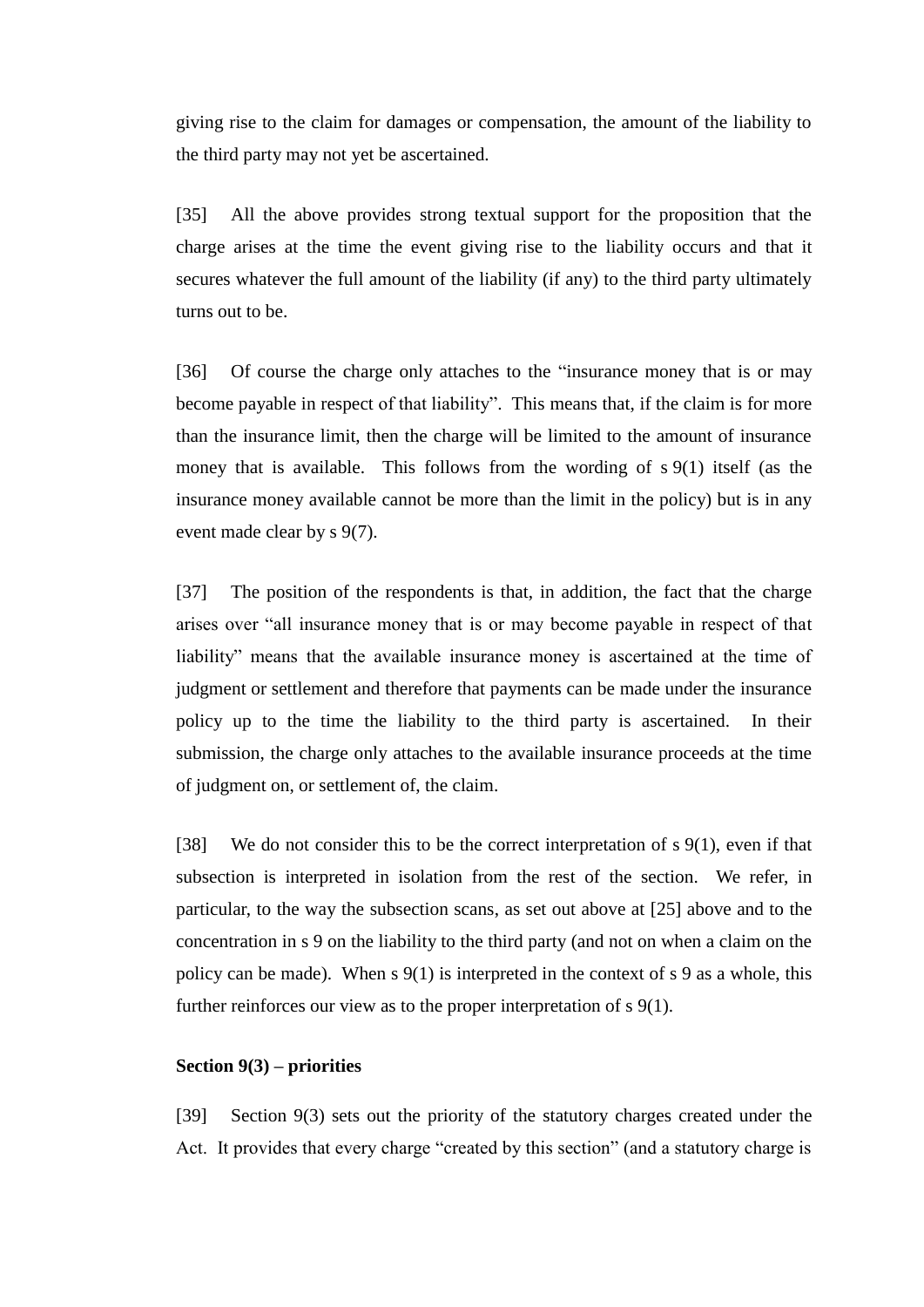"created" under s 9(1), on the happening of the event giving rise to the claim) has priority over all other charges affecting the same insurance money.

<span id="page-13-0"></span>[40] This is not limited to charges under s 9 of the Act. It therefore gives all statutory s 9 charges priority over all other charges (including charges created outside the Act over the insurance proceeds). There is nothing in the wording of the subsection to suggest that this priority is limited to insolvency situations.

[41] Section 9(3) also concerns priority between statutory charges. It provides that they have priority according to the order of the dates of the events out of which the liability arose and that they rank equally between themselves if they happened on the same date.

[42] On its wording, this would appear to displace any contractual provisions as to priority of claims. It also changes the normal priority rules at common law with regard to rival claims. The common law approach has been labelled a "dash for cash." 33

<span id="page-13-2"></span>[43] It is submitted by the respondents, however, that s 9 was not designed to override the contractual obligations between the insurer and the insured as to the payment of defence costs. They refer in support of their position to the decision of the New South Wales Court of Appeal in *Chubb Insurance Co of Australia Ltd v Moore* on a provision that is in all relevant respects identical to s 9.<sup>34</sup> The New

<span id="page-13-1"></span> $33$ <sup>33</sup> In *Cox v Bankside Members Agency Ltd* [1995] 2 Lloyd's Rep 437 (CA) at 465, Saville LJ referred to the "dash for cash" rule of priority "where some litigants have sought to be the first to get to judgment, in the hope that they can thereby scoop the particular pool available to them and not be defeated by the claims of other litigants to the same fund." This rule of chronological priority has also been known as "first past the post" or "first come, first served": at 456 per Bingham MR. The United Kingdom Supreme Court recently affirmed *Cox v Bankside Members Agency Ltd* in *Teal Assurance Co Ltd v R Berkley Insurance (Europe) Ltd* [2013] UKSC 57, [2013] 4 All ER 643 at [17], by saying that "[t]he ascertainment, by agreement, judgment or award, of the insured's liability gives rise to the claim under the insurance, which exhausts the insurance either entirely or [to the extent of the claim]". The Court said that the claim had to fall within the scope of the policy and the insured may need to fulfil certain procedural requirements regarding notification to the insurer as a condition of recovery: at [17].

<sup>&</sup>lt;sup>34</sup> *Chubb Insurance Co of Australia Ltd v Moore* [2013] NSWCA 212, (2013) 302 ALR 101. The judgment for the New South Wales Court of Appeal was given by Emmett JA and Ball J, with whom Bathurst CJ, Beazley P and Macfarlan JA agreed. *Chubb* was delivered on 11 July 2013, after both *Steigrad* (HC), above n [5,](#page-3-0) which was delivered on 15 September 2011; and *Steigrad*  (CA), above n [6,](#page-4-2) which was delivered on 20 December 2012. Both the High Court and Court of Appeal decisions in *Steigrad* were cited in *Chubb*.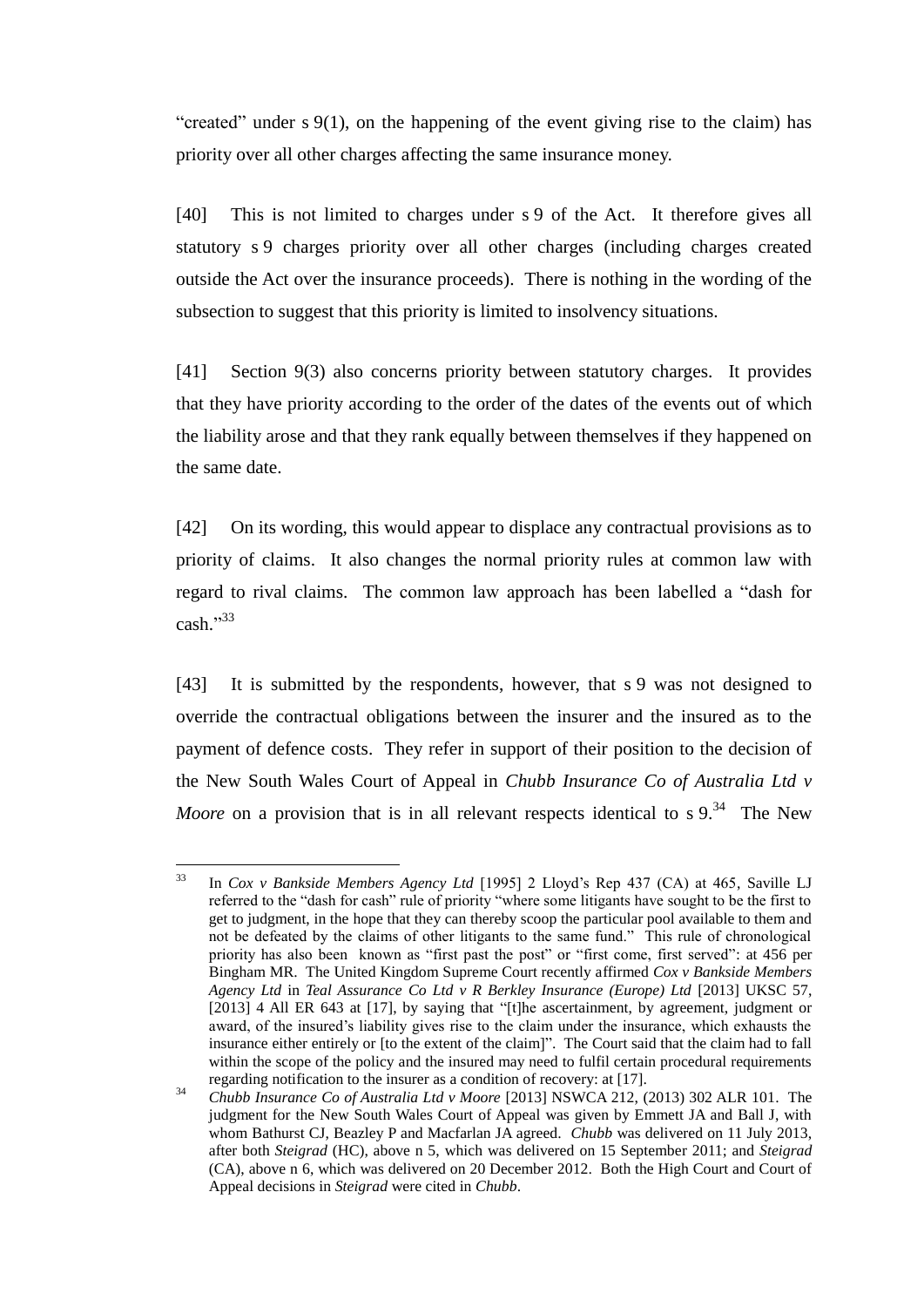South Wales provision is s 6 of the Law Reform (Miscellaneous Provisions) Act 1946 (NSW). In *Chubb*, under the policy at issue, an insured was entitled to be indemnified against any loss.<sup>35</sup> There was (as in the policies at issue in these appeals) a combined policy limit for both defence costs and claims with regard to liability to third parties.<sup>36</sup>

[44] The New South Wales Court of Appeal held that there was nothing to suggest that the purpose of the New South Wales equivalent of s 9 was to prevent insurance money being paid to discharge other obligations that an insurer may have to an insured under a contract of insurance.<sup>37</sup> The New South Wales equivalent of  $s$  9 could not provide a defence to the contractual right to be paid defence costs. There was nothing to suggest that it was intended to alter the contractual rights of the parties in such a radical fashion.<sup>38</sup> It was held that a charge under the New South Wales equivalent of s 9 does not extend to defence costs payable before judgment on the third party claim. Nor does it apply to competing third party claims that become payable before judgment or settlement is achieved on a claim.<sup>39</sup>

<span id="page-14-1"></span>[45] With regard to competing claims, the Court commented that, where the indemnity concerns an obligation to satisfy a judgment, award or settlement, the right to the indemnity arises at the time when the liability is established and the insured is entitled to sue on the indemnity and to recover the amount, subject to policy limits.<sup>40</sup> The fact that other claims have been or may be brought does not alter the insured's right to indemnity in respect of the liability that has been determined. $41$ 

<span id="page-14-0"></span>[46] The Court then commented that, if the New South Wales equivalent of s 9 caught all money available at the time when the charge arises, an insurer could not safely pay the first ascertained claim if the second claim might exceed the amount of the limit that would then remain, unless it could be satisfied that the first ascertained

<sup>35</sup>  $\frac{35}{36}$  At [126].

 $\frac{36}{37}$  At [42]–[43].

 $\frac{37}{38}$  At [121].

 $\frac{38}{39}$  At [124].

 $\frac{39}{40}$  At [135].

 $40$  At [126].

At [126].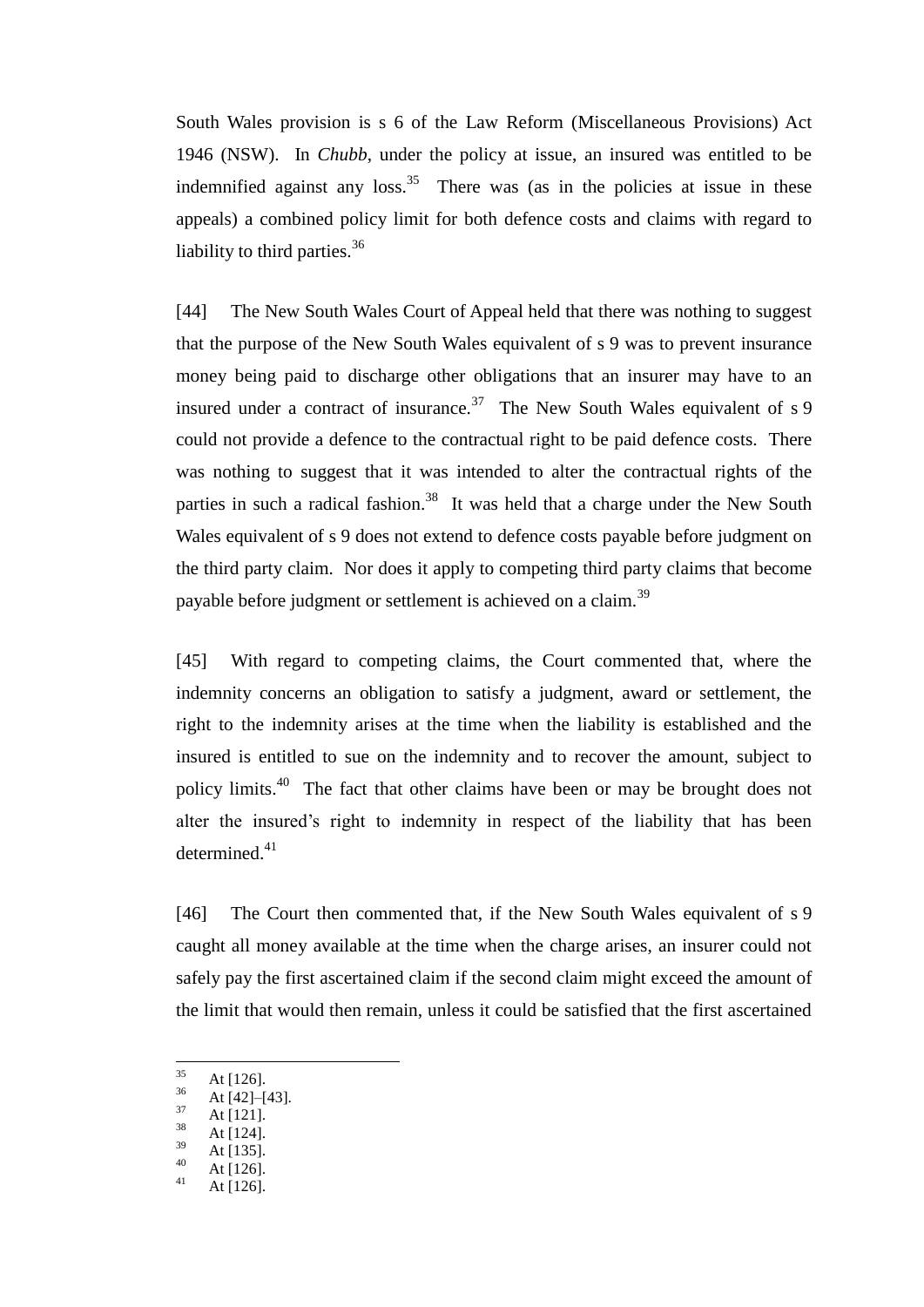claim has priority under the equivalent of s  $9(3)$ .<sup>42</sup> This, the Court said, would mean that the effect of the New South Wales equivalent of s 9 would be "by a side wind, to alter the rights of the contracting parties." $43$ 

[47] The Court did recognise that, if priority is given only in respect of moneys that have become payable as a result of judgment, award or settlement, the circumstances in which there may be competing claims to those moneys will be limited.<sup>44</sup> On that Court's interpretation, competing claims would generally only arise where judgment is obtained in favour of a number of claimants whose claims arise out of the same or similar facts.<sup>45</sup> The Court considered that the New South Wales equivalent of s 9(3) was not rendered otiose by the interpretation it favoured. The fact that, on that interpretation, the circumstances in which the priority rules may operate are limited was not a reason for rejecting the interpretation.<sup>46</sup>

<span id="page-15-0"></span>[48] It seems to us inherently unlikely that the purpose of s 9(3) in New Zealand was as narrow. The respondents did not, however, seek to argue that *Chubb* was correct on the issue of rival claims. Their submission is that, while s 9(3) changes the priority and overrides the contract with regard to rival claims, this does not apply to defence costs as they are not covered by s 9(3) because this provision is concerned solely with ordering priority between rival claims.<sup>47</sup>

[49] But, as the argument of the respondents is that s 9 was not designed to interfere with insurance policies and that payments can be made as they fall due under the relevant insurance policy, then it is difficult to see why, if that argument is correct, this does not apply to payments of rival claims under the policy, where the policy provides that they fall due for payment.

<span id="page-15-1"></span>[50] The respondents' argument would lead to the result that uncharged claims for defence costs would rank above any statutory charges and presumably also above all

 $42$  $42$  At [127].

 $43$  At [127].

 $44$  At [130].

 $45$  At [130].

 $\frac{46}{47}$  At [130].

This submission is accepted by McGrath J in his judgment at [\[179\].](#page-58-0)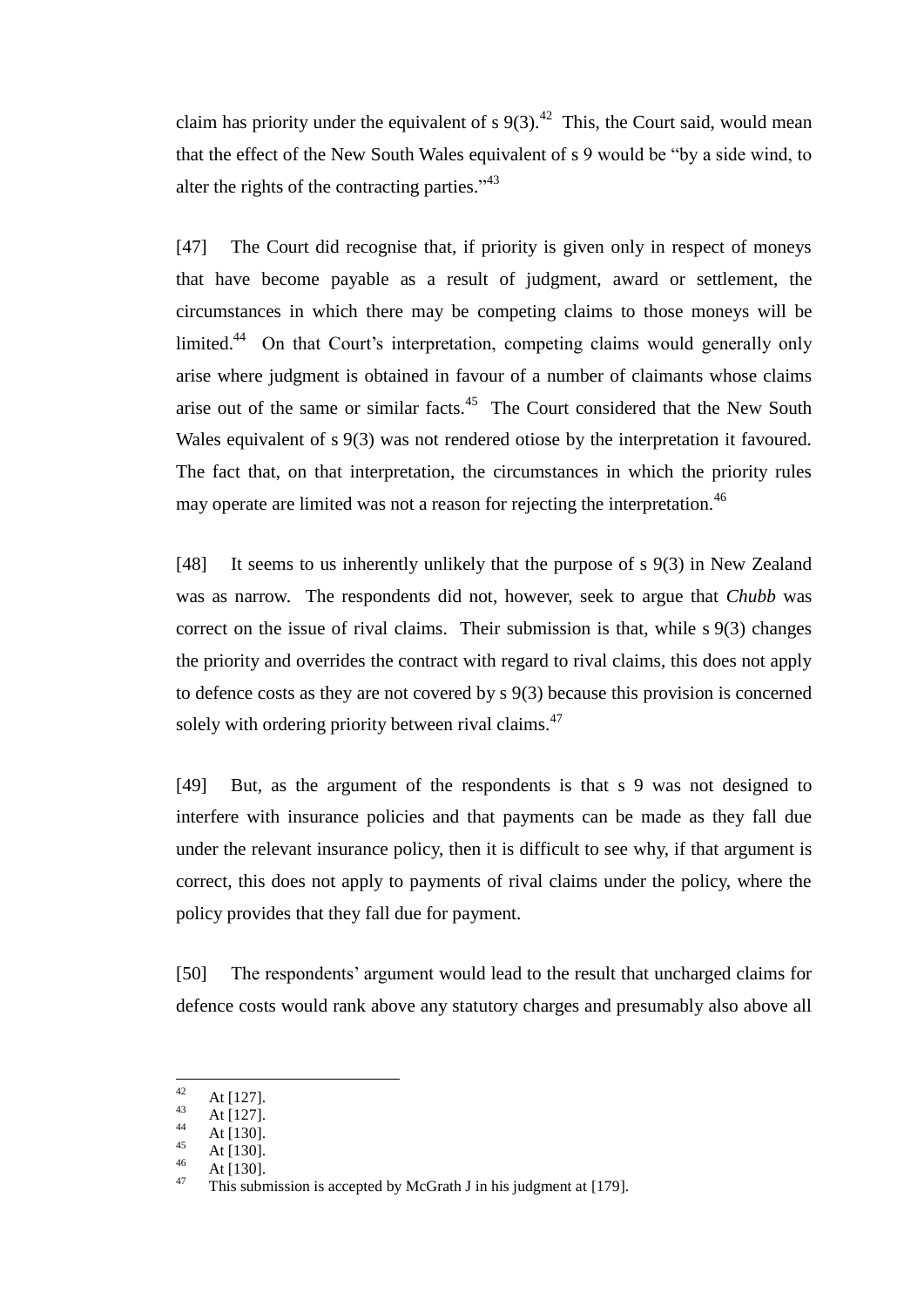<span id="page-16-0"></span>charges over the insurance money given outside the Act.<sup>48</sup> The respondents submit that this is because defence costs are first party cover which is to be distinguished from third party cover, to which  $s$  9 applies.<sup>49</sup> We accept that there is a difference between first and third party cover. This does not change the fact that defence costs are uncharged.

<span id="page-16-1"></span>[51] Defence costs are not only uncharged, however; they are also incurred after the charge under s  $9(1)$  arises or "has descended."<sup>50</sup> As pointed out by Mr Tingey for Bridgecorp, there is no existing liability to pay defence costs at the date the charge under s 9(1) is created. Defence costs at that point are merely liabilities that may arise in the future, should it be decided to defend the claim.

[52] Further, it would not be usual for a charge holder to have to pay not only its own costs in enforcing the charge but also the debtor's costs in its unsuccessful defence of enforcement proceedings. The respondents' argument, however, would effectively require the statutory charge holder to do this. On their argument, the available insurance funds would be able to be depleted by the payment of defence costs in defending the third party claim (and, in fact, could also be depleted by the payment of defence costs in another unrelated claim if they were incurred before the third party claim was finalised).<sup>51</sup>

[53] Taking all the above into account, we consider that the effect of s 9(3) is to put the risk on the insurer, up to the limit fixed by the contract of insurance, if it does not observe the statutory charge and pays out under the provisions of the insurance policy unequally where there are claims arising out of the same events giving rise to the claim for damages or compensation, pays out rival claimants arising from events

 $\overline{a}$ 

<sup>48</sup> As indicated above at [\[40\],](#page-13-0) s 9(3) gives priority for the statutory charges over charges created outside of the Act.

<sup>49</sup> See DK Derrington and RS Ashton *The Law of Liability Insurance* (3rd ed, Lexis Nexis Butterworths, Chatswood (NSW), 2013) vol 2 at [13-142].

<sup>50</sup> To use the terminology in *Bailey v New South Wales Medical Defence Union Ltd* (1995) 184 CLR 399. In that case, McHugh and Gummow JJ discussed the New South Wales equivalent of s 9 in detail. Brennan CJ, Deane and Dawson JJ expressed their agreement (at 415) with McHugh and Gummow JJ's view of the effect of the provision.

<sup>&</sup>lt;sup>51</sup> As noted above at [\[14\],](#page-6-1) when the Bridgecorp directors had exhausted their entitlement to the payment of defence costs under the statutory liability policy, they sought indemnity under the QBE policy to meet ongoing defence costs in both the criminal and civil proceedings.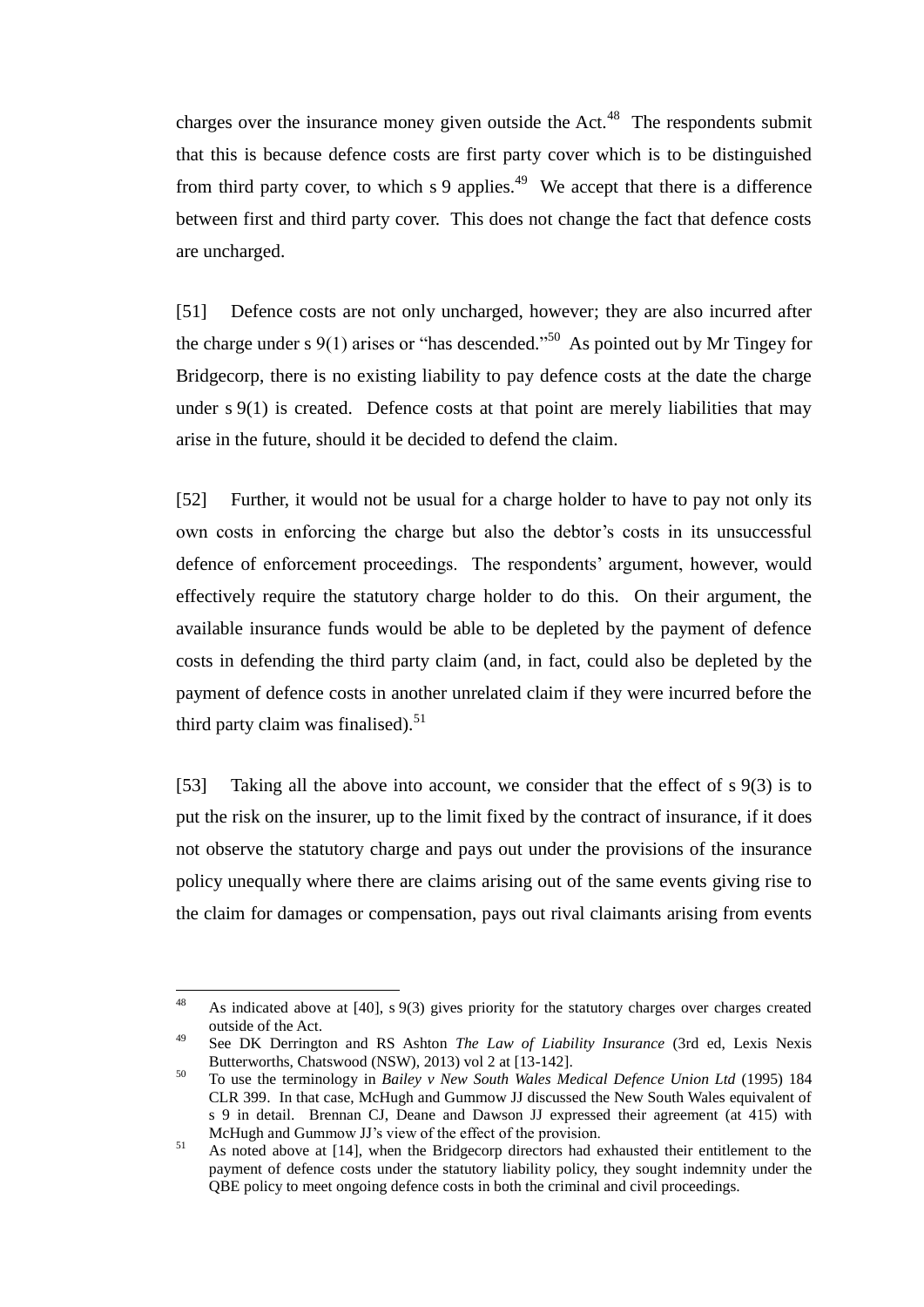later than those of another statutory charge holder or pays out claims under the policy (such as defence costs) which are not protected by the statutory charge.

[54] A statutory charge (and the risk to the insurer) may be displaced to allow payments to be made without apportionment or abatement in respect of claims for damages or compensation for events arising earlier in time than events giving rise to other claims for damages or compensation where both are covered by statutory charges under s 9(1).

## **Section 9(4) – direct right of action for third parties**

<span id="page-17-0"></span>[55] Section 9 creates not only a statutory charge in relation to third party claims, but it also, in s 9(4), gives a direct right of action for third parties against the insurer to enforce the charge "as if the action were an action to recover damages or compensation from the insured" except in cases of death, insolvency, bankruptcy or winding up,<sup>52</sup> with the leave of the court. Leave is likely to be granted provided that there is an arguable case and a real possibility that the insured will not be able to meet any judgment which is obtained.<sup>53</sup>

<span id="page-17-1"></span>[56] In any action to enforce the charge and in respect of the judgment on any such action, the parties are deemed, to the extent of the charge (and note, not to the extent of the available insurance money) to have the same "rights and liabilities" and the court to have the same powers "as if the action were against the insured."

[57] The action to enforce the charge therefore is equated to an action against the insured. As any liability of the insured, if upheld, dates back to the time of the event giving rise to the claim, this is another important textual indication that the charge is considered to arise (or descend), and that the available insurance money is to be ascertained, at the time liability under the claim would arise for the insured (on the happening of the event giving rise to the claim) and not when the amount is finally ascertained.

<sup>52</sup> <sup>52</sup> In terms of the proviso to s 9(4) where the provisions of s 9(2) apply.<br> $\frac{53}{2}$  Deminster and Ashter, sharps a 40 and 2 at 112, 1401. See also FAI

<sup>53</sup> Derrington and Ashton, above n [49,](#page-16-0) vol 2 at [13-149]. See also *FAI (NZ) General Insurance Co Ltd v Blundell and Brown Ltd* [1994] 1 NZLR 11 (CA) at 15–16, citing *Campbell v Mutual Life and Citizens Fire and General Insurance Co (New Zealand) Ltd* [1971] NZLR 240 (SC). See also the Law Commission's summary of *FAI* and *Campbell* in Law Commission *Some Insurance Law Problems* (NZLC R46, 1998) at [106].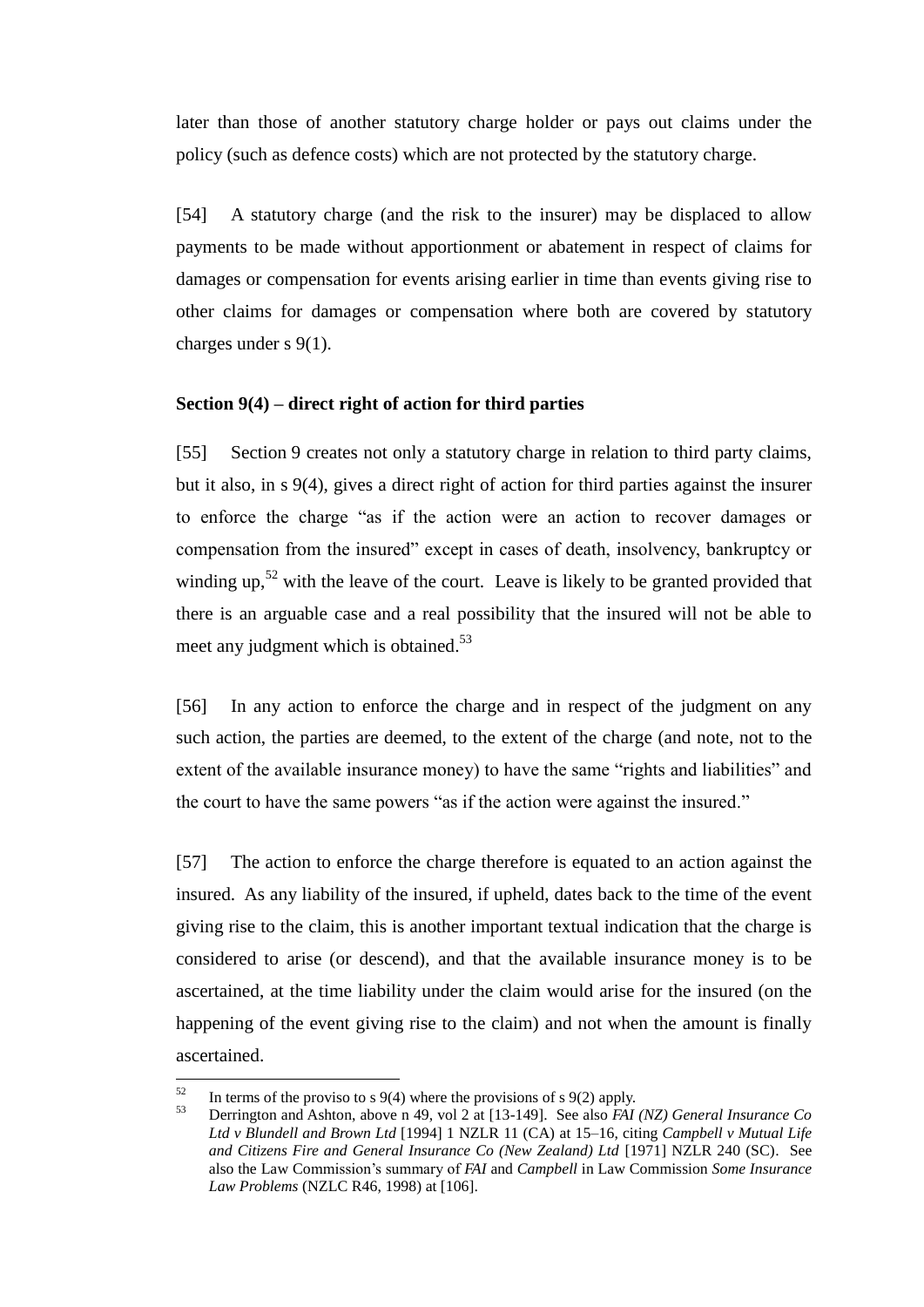[58] Further, any judgment under s 9(4) against the insurer to enforce the charge will, on the terms of s 9(4), be a judgment for the amount of the damages or compensation that would be awarded against the insured. This follows from the fact that the action is equated to "an action to recover damages or compensation from the insured," that the insurer is deemed to have the same "liabilities" as the insured (albeit to the extent of the charge) and the court the "same powers" as if the action were against the insured.

[59] The judgment cannot of course be for more than is covered by the charge. That is clear from the fact that it is the charge that is enforceable by way of direct action and the judgment is only given "to the extent of the charge." This means that the liability of the insurer is reduced by any payments made before notice of the charge under s 9(6) and is subject to the insurance policy limits under s 9(7).

[60] There is no provision that it is reduced by any other payments made after notice of the charge is given, whether under the contract of insurance or otherwise. This is unsurprising. It would add an undue level of complexity to a proceeding if, before issuing judgment, a judge had to inquire what remains of the insurance money at that time (and presumably verify whether any payments that had been made were in fact properly made under the policy).

[61] As a general point, it is unlikely that Parliament would have envisaged a reversal of the ordinary cost rules in litigation.<sup>54</sup> Under the normal rules, the party who succeeds receives a proportion of its costs and the losing party bears its own costs. If the respondents' submission is correct, payment of the insurance company's defence costs (if covered by the policy) would be allowed to deplete the insurance money available to a successful third party, thus in substance requiring the claimant to fund the insurance company's unsuccessful defence.

<sup>54</sup> <sup>54</sup> It is well-established that a fundamental principle applying to the determination of costs is that costs follow the event: this rule applied in 1936. The party who fails with respect to an appeal should pay costs to the party who succeeds: *Manukau Golf Club Inc v Shoye Venture Ltd* [2012] NZSC 109, [2013] 1 NZLR 305 at [7]–[8], citing *Glaister v Amalgamated Dairies Ltd* [2004] 2 NZLR 606 (CA) at [9]; and *Cates v Glass* [1920] NZLR 37 (CA).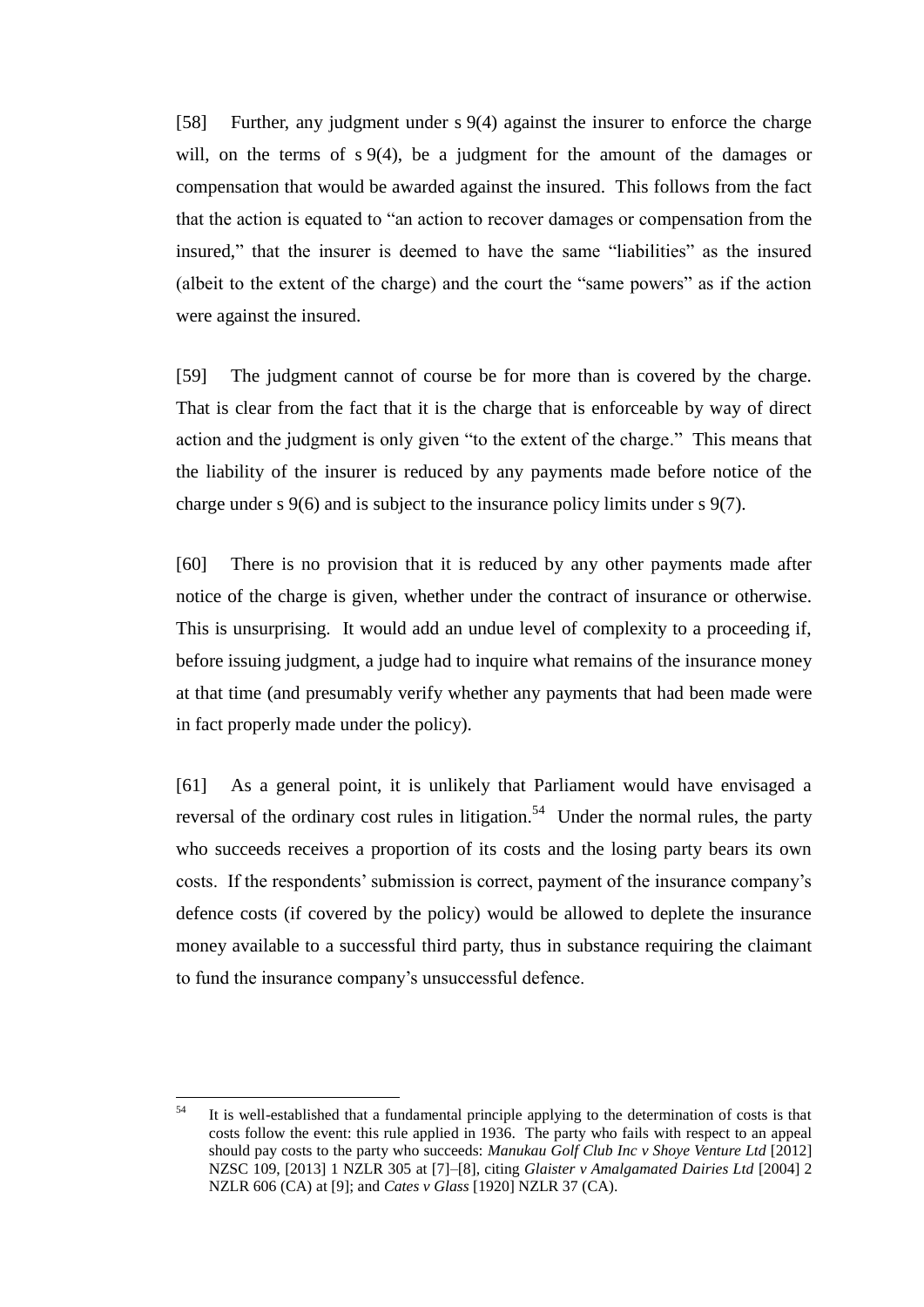## **Section 9(6) – payments made under the contract of insurance**

<span id="page-19-0"></span>[62] If payments are able to be made with impunity under the contract of insurance, despite the existence of a statutory charge, then it seems to us that there would be no need at all for s 9(6).

[63] The respondents submit, however, that we should adopt the interpretation of the New South Wales Court of Appeal in *Chubb*. The s 9(6) protection was seen by that Court as limited to two situations. The first is where amendments to the contract have been made after the event. The second relates to payments to the insured with regard to the third party liability. The Court said that:<sup>55</sup>

… it would not be open to the insurer, after that time, to rely upon a payment made to the insured under the contract of insurance in respect of a liability to a claimant, unless the payment was made without actual notice of the existence of the charge in favour of the claimant.

[64] The Court considered that payments under the policy that did not relate to the liability of the insured to the third party (such as defence costs and rival claims) could be paid as they fell due under the contract. The New South Wales Court of Appeal said: $56$ 

It is unquestionably the purpose of s 6 to ensure that insurance moneys that are payable to an insured *in respect of liability to a claimant* are not depleted to the prejudice of the claimant. Nevertheless, there is nothing to suggest that the purpose of s 6 is to prevent insurance moneys being paid to discharge *other* obligations that an insurer may have to an insured under a contract of insurance."

The "other" obligations that an insurer may have to an insured under an insurance policy include "defence costs."<sup>57</sup>

[65] McGrath J, in his judgment, also suggests that the purpose of s 9(6) was to restrict the freedom the insurer would otherwise have to pay to the insured money in respect of the liability to the third party as a result of a compromise between the

<sup>55</sup>  $\frac{55}{56}$  *Chubb*, above n [34,](#page-13-1) at [131].

 $56$  At [121] (emphasis in original).

<sup>57</sup> At [122]. Presumably this reasoning applies to rival claims as well: see [127]–[129] and [135]; and our discussion above a[t \[46\].](#page-14-0)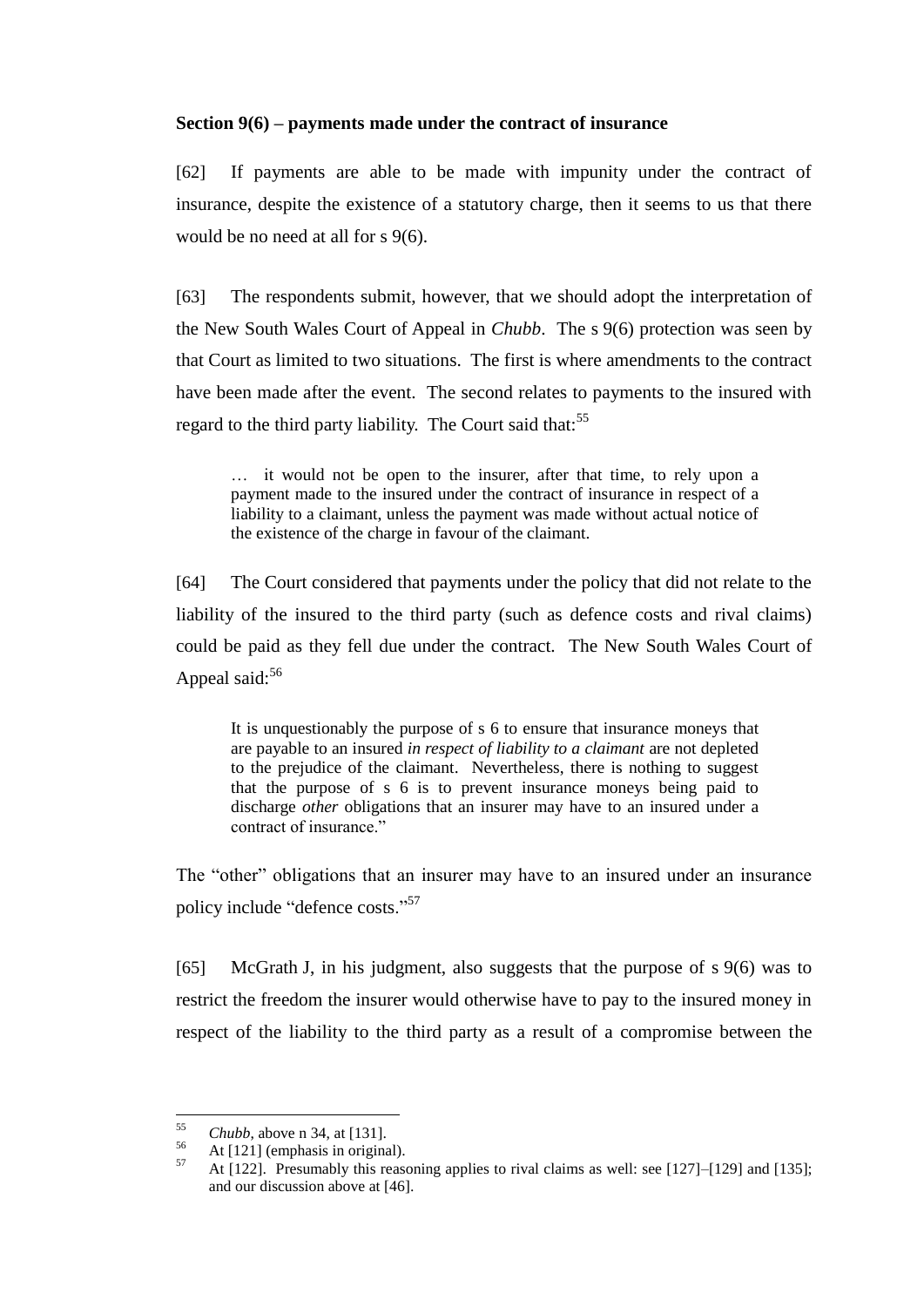insured and insurer, thus leaving the third party claimant with no recourse against the insurance company as the claim will already have been satisfied.<sup>58</sup>

[66] This interpretation requires reading words into s 9(6). The legislation refers to "[a]ny payment made by an insurer under the contract of insurance." It does not refer to "any payment made by an insurer under the contract of insurance *which relates to the liability to the statutory charge holder.*" If such a qualification to the broad working of s 9(6) had been intended, then one would have expected it to be made explicitly.

[67] We do not consider that it is legitimate to add those words in because they accord with an inferred intention of Parliament as McGrath J does. As will be apparent when we discuss the legislative history of s 9, there is very little contemporary material from which to infer purpose at the time the legislation was passed. Further, in 1936, Parliament may well have expected the courts to apply a literal interpretation to the words used.<sup>59</sup> Even now, our task is to interpret text in light of purpose and not to override text to accord with the perceived purpose of Parliament.<sup>60</sup>

[68] The narrow interpretation of the New South Wales equivalent of s 9(6) does not seem to have been the view of McHugh and Gummow JJ in *Bailey*. 61 They said the subsection had the effect that "after the charge has descended, it is [not] open to the insurer to rely upon a payment made under the contract to the insured, unless the payment was made without actual notice of the existence of the claimant's charge."<sup>62</sup> They thus referred to all payments and not just to payments in respect of a liability to a claimant. The charge was said to have "descended on the happening of the event giving rise to the claim for damages or compensation."<sup>63</sup> McHugh and Gummow JJ

 $\overline{a}$ 

 $58$  See McGrath J's judgment at [\[178\].](#page-57-0)

<sup>59</sup> Burrows and Carter say that the literal approach had by no means disappeared even in the 1960s: JF Burrows and RI Carter *Statute Law in New Zealand* (4th ed, LexisNexis, Wellington, 2009) at 198–199. citing DAS Ward "A Criticism of the Interpretation of Statutes in the New Zealand Courts" [1963] NZLJ 293.

<sup>&</sup>lt;sup>60</sup> Under s 5(1) of the Interpretation Act 1999.

 $\frac{61}{62}$  *Bailey*, above n [50.](#page-16-1)

 $^{62}$  At 450 per McHugh and Gummow JJ.

At 450 per McHugh and Gummow JJ.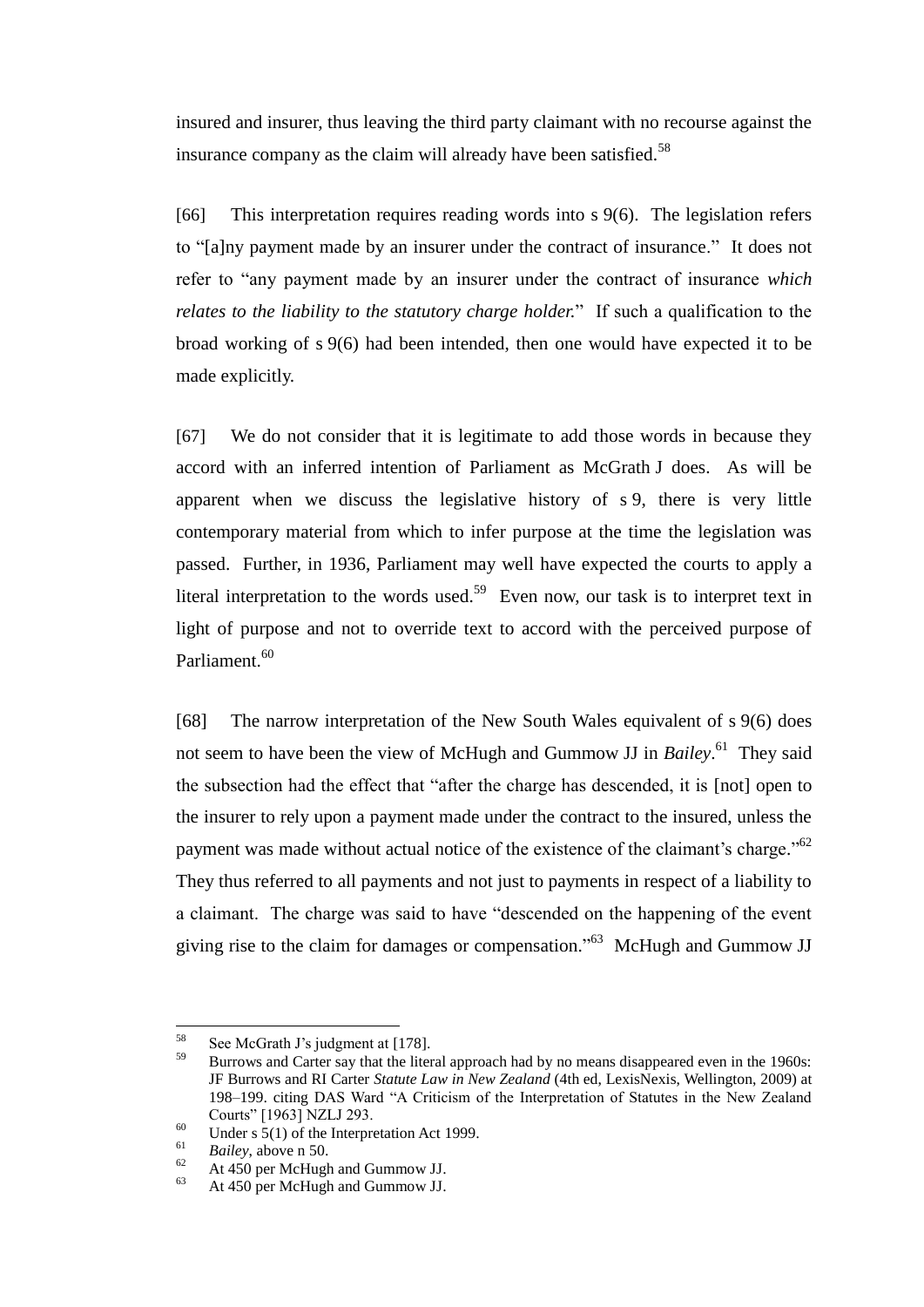commented that the equivalent of s 9(6) is one of the ways in which the position of the third party claimant is protected.

<span id="page-21-2"></span>[69] McGrath J also places significance on the fact that s 9(6) is not phrased as a positive obligation to preserve enough insurance money to satisfy the charge.<sup>64</sup> We do not consider that there was any need to do so. The charge already secures the amount (whatever it turns out to be) of the third party claim from the date of incurrence of the event under  $s \cdot 9(1)$ . Section  $9(3)$  sets out the priority between claims. Judgment under s 9(4) can be obtained against the insurer for the amount of any claim. If those subsections are integrated in this way, then s 9(6), phrased as it is, would have been necessary to release the insurer from liability with regard to sums paid out in breach of the charge when it had no notice of the charge.

## **Nature of the statutory charge**

<span id="page-21-0"></span>[70] Parliament used the term "charge" in s 9. It is thus useful to consider the nature of the charges that existed at the time the legislation was passed, as that is the background against which the term "charge" was used.<sup>65</sup> We do agree, however, with McGrath J that the nature of the s 9 charge is to be ascertained from the wording of the provision. As we discuss above, the wording of the provision aligns with the interpretation contended for by the appellants.

[71] The first point is that the s 9(1) charge, on whatever interpretation is favoured, will be a charge over future property in all cases where judgment on, or settlement of, a third party claim has not yet occurred. The common law did not recognise a security over future property unless there was a new act done by the grantor after he or she acquired the property that indicated his or her intention that the property should pass under the security. <sup>66</sup> Equity, however, did recognise a charge over future property. An equitable interest would therefore attach to the

<span id="page-21-1"></span><sup>64</sup> <sup>64</sup> See McGrath J's judgment below at [\[177\].](#page-57-1)

<sup>65</sup> In *FAI General Insurance Co Ltd v McSweeney* (1997) 73 FCR 379 (FCA) at 411, Lindgren J suggested that the statutory charge could be "conceived of as partaking of the nature of a floating charge which becomes fixed once there are moneys payable in respect of the liability in question".

<sup>66</sup> *Lunn v Thornton* (1845) 1 CB 379 at 388, 135 ER 587 at 590. See also Peter Blanchard and Michael Gedye *The Law of Company Receiverships in Australia and New Zealand* (2nd ed, Butterworths, Wellington, 1994) at [1.04].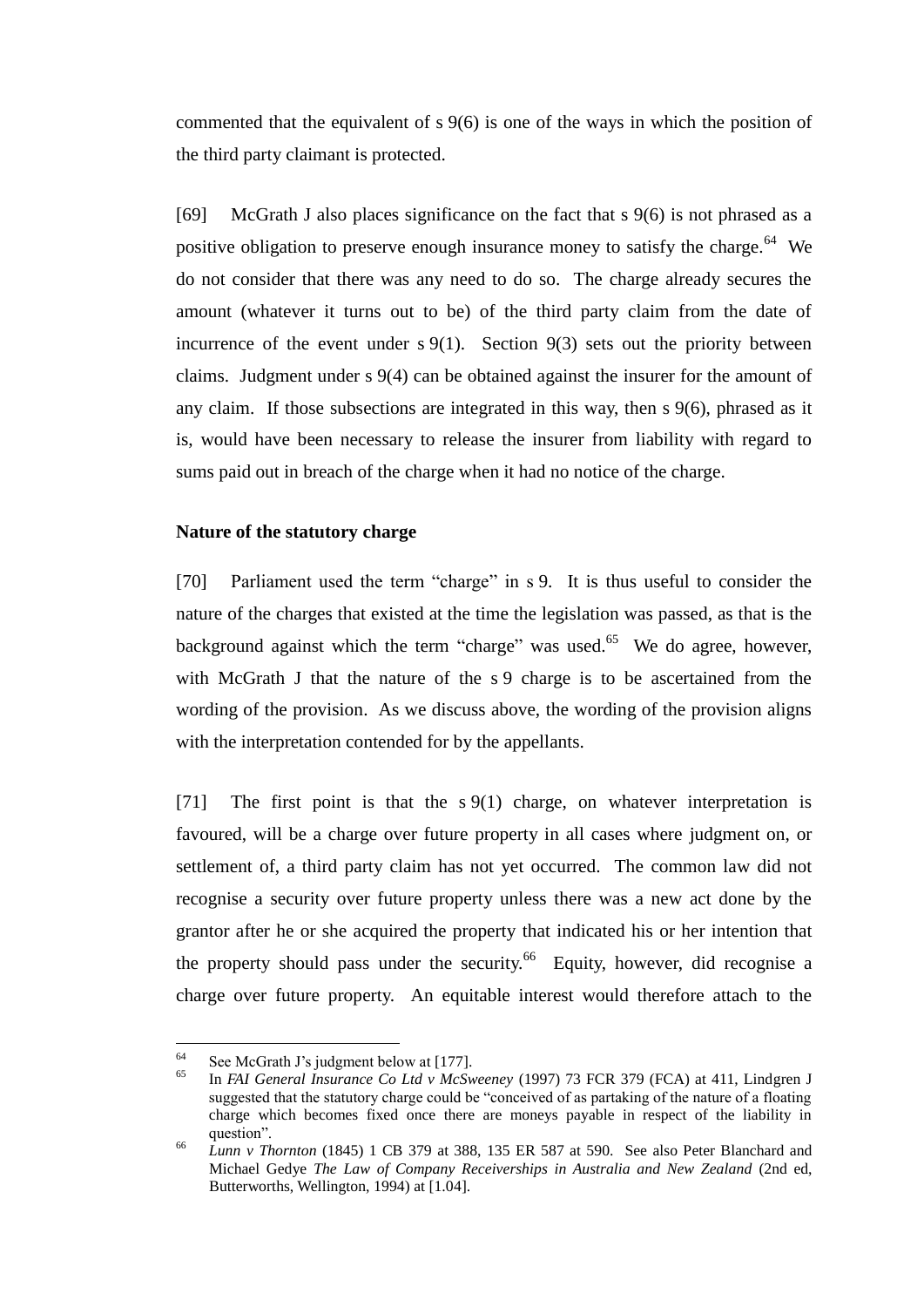property as soon as the debtor acquired the collateral.<sup>67</sup> Such a charge could be either floating or fixed, or a combination of both, depending on the terms of the agreement.<sup>68</sup>

[72] If the statutory charge is analogous to a fixed charge over whatever the amount of the claim might turn out to be (subject to the maximum payable under the policy), then the answer would be clear. No payment could be made under the insurance policy, except to the extent that the payment comes out of funds over and above the amount of the insured's liability to the third party as eventually ascertained.<sup>69</sup>

<span id="page-22-0"></span>[73] On the other hand, a floating charge is a charge over future property within the description of the charge instrument until the debtor company's<sup>70</sup> power to manage his or her assets is brought to an end by the debtor going into bankruptcy, receivership or liquidation or upon the occurrence of some other event specified in the charge instrument. At such a time the charge would crystallise, fastening in specie on property within the description in the charge instrument in which the debtor company then had, or subsequently acquired, an interest. Up until the time of crystallisation, a floating charge is an immediate, albeit unattached, security interest.<sup>71</sup>

[74] In the meantime, the debtor would remain "free, within such limitations as may be contained in the contract between the [debtor] and the lender or implied at law, to deal in the assets and pass to those with whom it deals a title which is not encumbered by the floating charge."<sup>72</sup> The ability to continue normal trading, however, is on the assumption that the entity remains a going concern. A floating charge at common law will crystallise as a matter of law on the occurrence of any

<sup>67</sup> <sup>67</sup> *Holroyd v Marshall* (1862) 10 HL Cas 191, 11 ER 999. Michael Gedye, Ronald CC Cuming and Roderick J Wood *Personal Property Securities in New Zealand* (Brookers, Wellington, 2002) at [43.1].

 $^{68}$  Blanchard and Gedye, above n [66,](#page-21-1) at [1.09].

 $^{69}$  Blanchard and Gedye, above n [66,](#page-21-1) at [1.02].

<sup>70</sup> Generally, an individual cannot give a floating charge: see RJ Scragg "Floating Charge" in Andrew Borrowdale (ed) *Butterworths Commercial Law in New Zealand* (Butterworths of New Zealand Ltd, Wellington, 1996) 607 at 607 and Louise Gullifer (ed) *Goode on Legal Problems of Credit and Security* (4th ed, Sweet & Maxwell, London, 2008) at [4-01].

*Coode on Legal Problems of Credit and Security*, above n [70,](#page-22-0) at 125–126.<br>
Planchard and Cadual photographs of Credit and Security, above n 70, at 125–126.

Blanchard and Gedye, above n [66,](#page-21-1) at [1.02].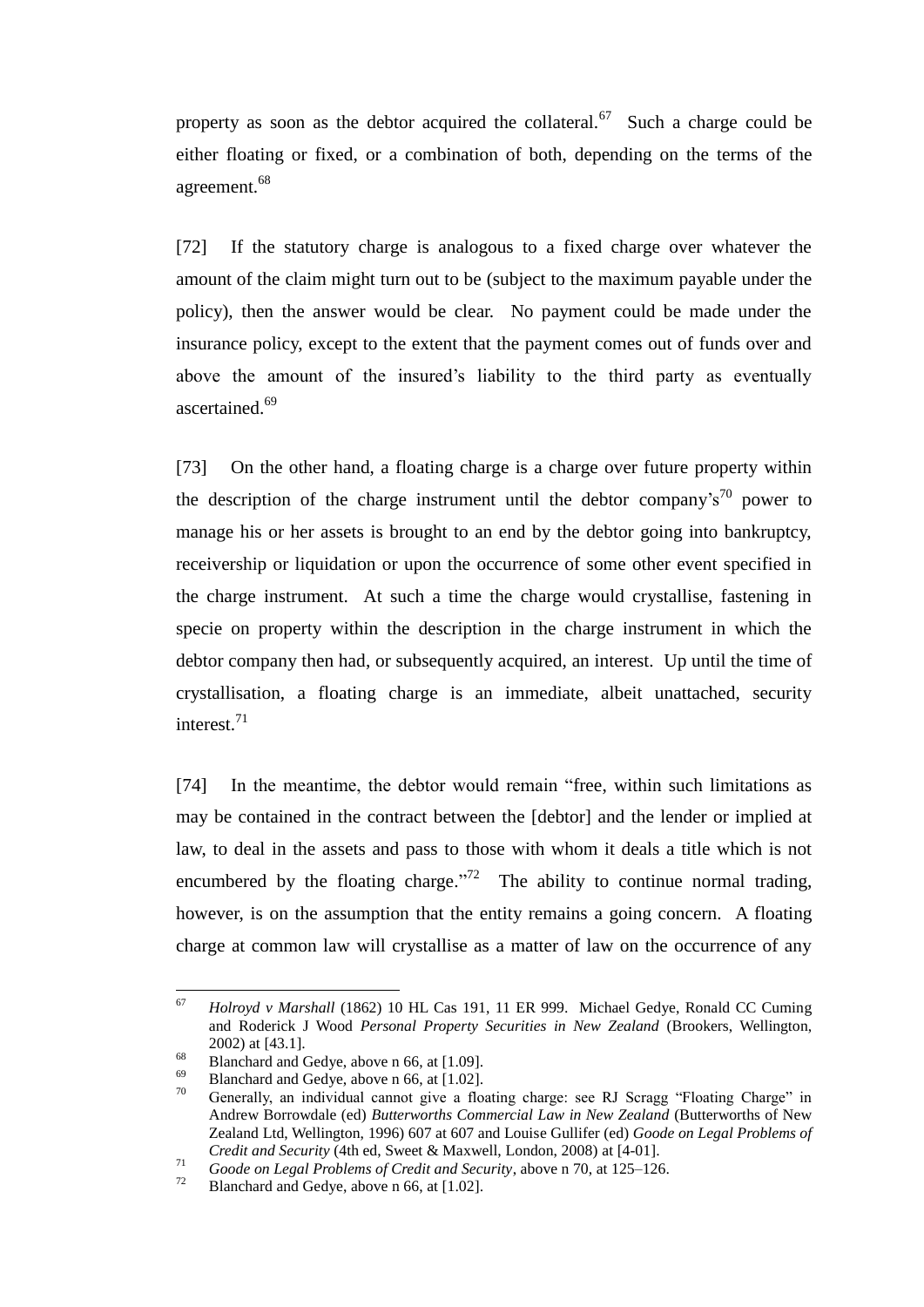event that is incompatible with the continuance of the entity trading as a going concern.<sup>73</sup>

[75] In these cases, the Court of Appeal held that the statutory charge crystallises upon judgment on the third party claim,  $^{74}$  (or upon settlement of that claim<sup>75</sup>). This was on the basis that it is only at that point that there is any right of indemnification for the insured. The same reasoning is expressed in the New South Wales Court of Appeal decision in *Chubb*. 76

<span id="page-23-0"></span>[76] There is, however, nothing in the wording of s 9 to specify that the charge crystallises on judgment or settlement. Nor is there even anything explicitly in the legislation to specify that it crystallises on the insolvency of the insured. If the statutory charge was intended to be analogous to a floating charge, then one would have expected the legislature to set out the crystallisation events (including insolvency) explicitly. This is particularly the case as it is common ground that at least one of the purposes of the legislation was to avoid insurance proceeds falling into the general pool for creditors.<sup>77</sup>

<span id="page-23-1"></span>[77] The only explicit mention of timing in relation to the charge is that it arises "on the happening of the event giving rise to the claim for damages or compensation."<sup>78</sup> Also significant is the fact that it arises "notwithstanding that the amount of liability may not then have been determined".<sup>79</sup> Further, there is no indication in s 9 that the insurer is free to make payments from the fund after the s 9(1) charge descends even when to do so (because of the policy limits involved) would diminish the amount available to meet the third party claim. Quite to the

<sup>73</sup> <sup>73</sup> *Goode on Legal Problems of Credit and Security*, above n [70,](#page-22-0) at 153–154.

*<sup>&</sup>lt;sup>74</sup> Steigrad* (CA), above n [6,](#page-4-2) at [45].

<sup>75</sup> Both the insurance policies in this case contemplate settlement of a third party claim with the consent of the insurer.

<sup>76</sup> *Chubb*, above n [34,](#page-13-1) at [118]–[119]. The New South Wales Court of Appeal cited *Steigrad* (CA) for the proposition that the statutory charge was concerned with moneys payable "in respect of that liability," meaning the liability of the insured to pay damages or compensation to the claimant. They said that the charge was not expressed to catch all moneys that might be payable under the insurance contract: *Chubb*, above n [34,](#page-13-1) at [120], citing *Steigrad* (CA), above n [6,](#page-4-2) at [25].

<sup>77</sup> See the unanimous comments of this Court in *Ludgater Holdings Ltd v Gerling Australia Insurance Co Pty Ltd* [2010] NZSC 49, [2010] 3 NZLR 713 at [14] and [21].

 $\frac{78}{79}$  Law Reform Act, s 9(1).

Section  $9(1)$ .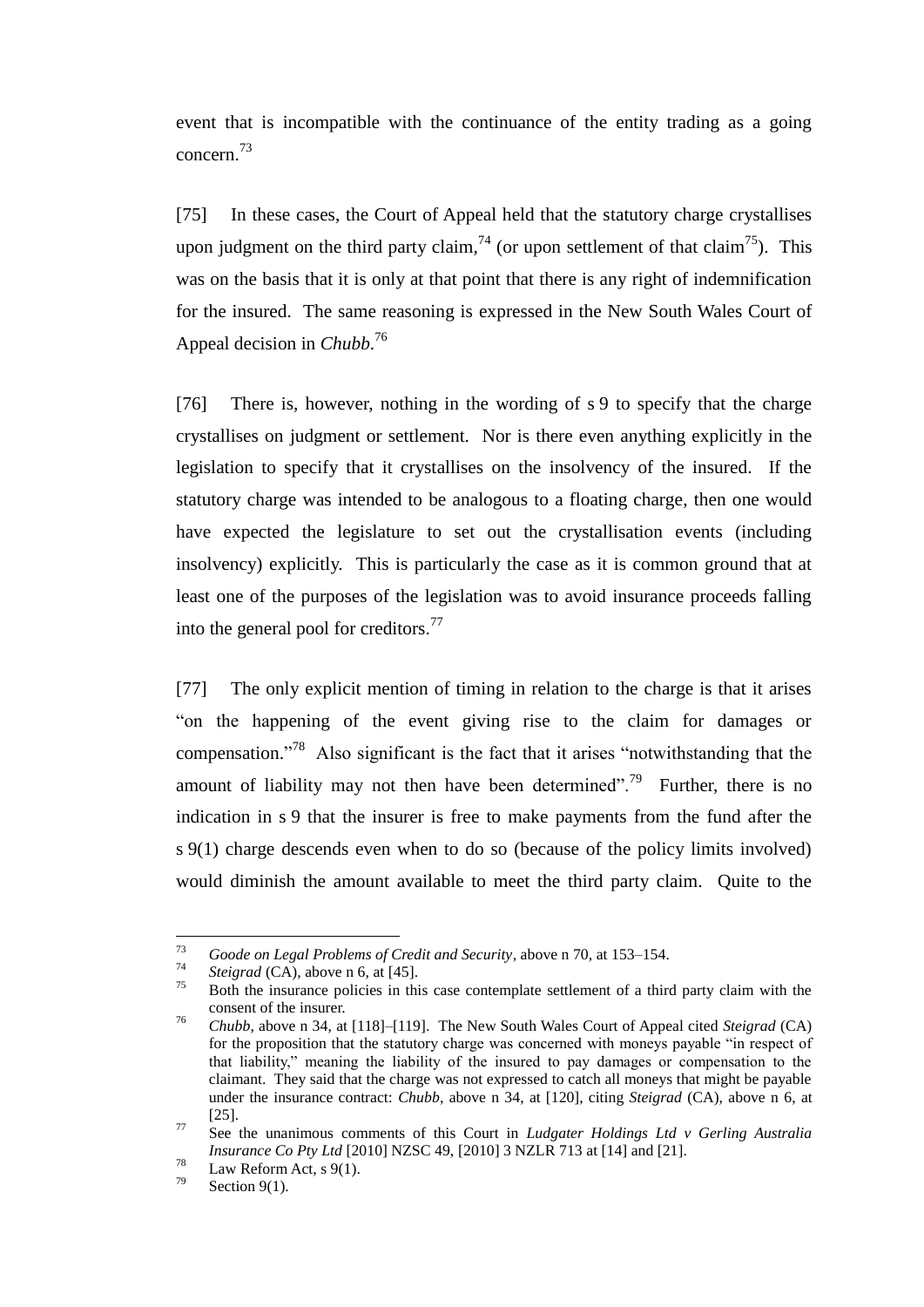contrary. Section 9(6) makes it clear that it is only payments made from the insurance fund without notice of the charge that will be a valid discharge. While we do not suggest that in every case the inverse of a statutory statement is true, in this case we consider that the exception in s 9(6) supports our view that the s 9 charge is not analogous to a floating charge and that payments that risk depleting the amount available to meet the liability to a third party claimant are not allowable. If the statutory charge were analogous to a floating charge, there would be no need for s 9(6).<sup>80</sup>

## **Prior caselaw**

<span id="page-24-0"></span>[78] The case of *Pattinson v General Accident, Fire, and Life Insurance Corp Ltd* concerned a motor vehicle insurance policy which provided indemnity for any personal injury liability incurred by the vehicle owner to passengers travelling in his or her vehicle.<sup>81</sup> The indemnity was later extended to include "legal costs incurred with the written consent of the [insurer] in defending any action at law which may be brought against the insured in respect of any claim for which the [insurer] may be liable" under the policy.<sup>82</sup>

[79] Myers CJ said that neither the insurance company nor the insured were entitled to payment of their legal costs at the expense of the statutory charge. The Chief Justice stated that:<sup>83</sup>

… I cannot think, reading s 9 of the Law Reform Act, 1936, and the insurance policy together, that either the insured or the [insurer] is entitled to pay his, its, or their legal costs at the expense of the injured person or his representatives to whom a charge is given upon the insurance-moneys by s 9 of the Act.

[80] Although these comments were made in the face of a concession to that effect, this concession was made only after full argument.<sup>84</sup> The terms of the insurance policy in that case were, in fact, contrary to what the Court of Appeal

<sup>80</sup> <sup>80</sup> At least on our interpretation of the subsection: see above at [\[62\]](#page-19-0)[–\[69\].](#page-21-2)<br><sup>81</sup> Battings to Gaugaral Assistant Fine, and Life Insurance Come Ltd [1041]

<sup>81</sup> *Pattinson v General Accident, Fire, and Life Insurance Corp Ltd* [1941] NZLR 1029 (SC).

 $\frac{82}{83}$  At 1031.

 $\frac{83}{84}$  At 1038.

See the comments of Myers CJ at 1037.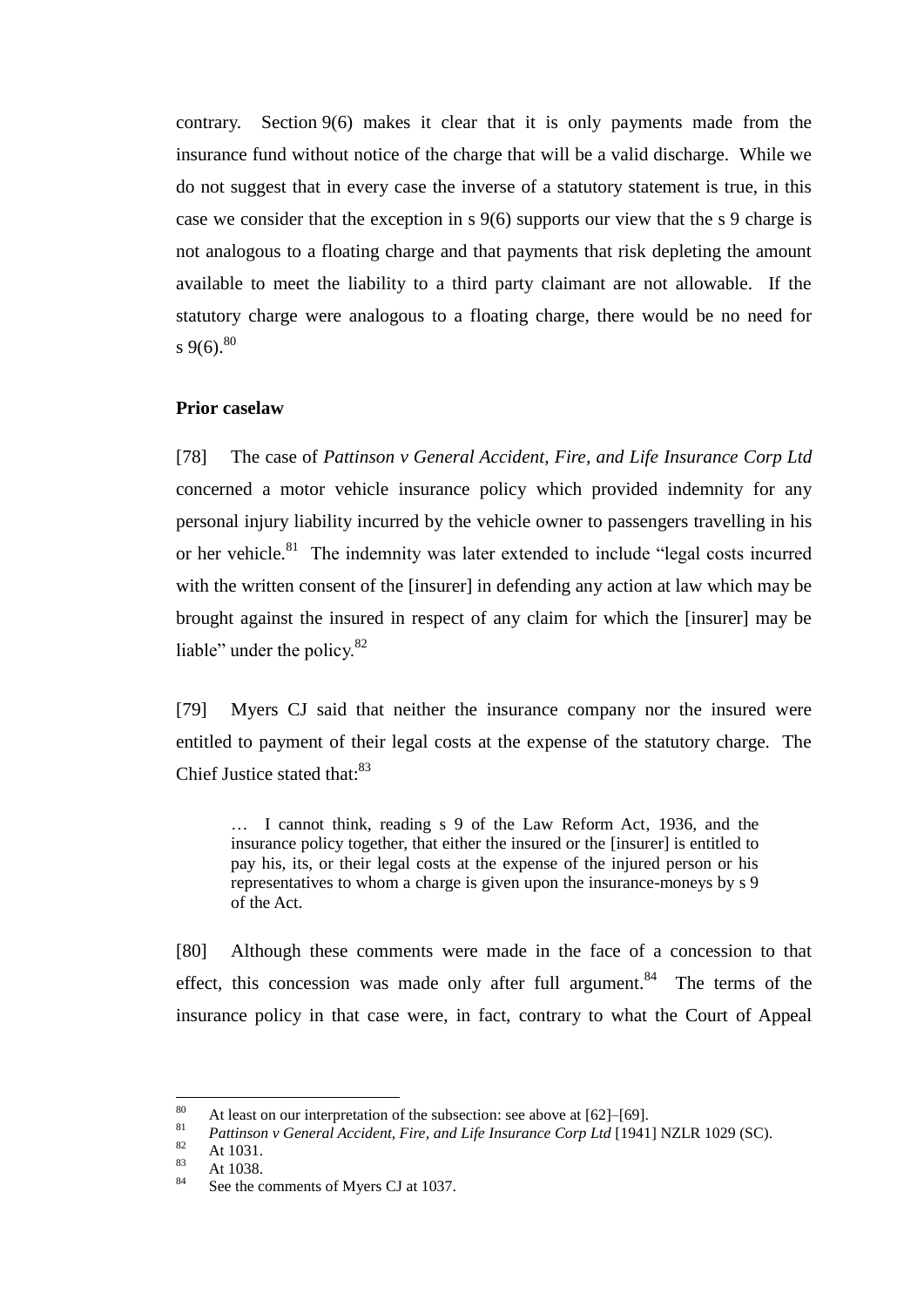said,<sup>85</sup> very similar to the contract in these cases. The insurer in *Pattinson* had to consent to the costs being incurred but presumably (as in these cases) that consent could not be unreasonably withheld.<sup>86</sup>

[81] The insurer in *Pattinson* was not a volunteer (despite the comments of Myers CJ referred to by McGrath J. $87$  Plainly defence costs were no more of a choice for the insurer in that case than they are in these cases. We consider that Myers CJ was referring to the fact that the insurer could always choose to pay the defence costs but that would have to be out of its own funds if the amount of the eventual judgment (the charged amount) exceeds the insurance limit.

<span id="page-25-0"></span>[82] A similar result was reached in *National Insurance Co of New Zealand Ltd v Wilson*<sup>88</sup> in 1941, although in that case this was done by interpreting the term "costs" as including only costs that an employee would be entitled to recover from the employer.<sup>89</sup> Costs incurred by the employer in defending the claim were held not to fall within the ambit of the policy and could not be deducted. Johnston J noted that, if this were not so, the insurer could whittle down its liability by excessive and drawn out litigation. In the long run, this would reduce the security that such a policy was intended to provide to employees.<sup>90</sup>

[83] There are three points to make in relation to *Pattinson* (and to a lesser extent *National Insurance*)*.* The first is that the parties in the cases at hand should have been aware of those decisions. If they had wanted to be sure of being able to pay out defence costs in priority to the third party claimants, they should have ensured that the insurance limit was higher or provided for a separate pool of insurance for defence costs.

[84] The second point is that *Pattinson* is a decision that has stood for a long time seemingly without challenge. It was also decided shortly after the legislation was

<sup>85</sup> <sup>85</sup> *Steigrad* (CA), above n [6,](#page-4-2) at [32].

<sup>&</sup>lt;sup>86</sup> The QBE policy requires consent, as does the AIG policy.

<sup>&</sup>lt;sup>87</sup> See McGrath J's judgment below at [\[188\].](#page-61-0)

<sup>88</sup> *National Insurance Co of New Zealand, Ltd v Wilson* [1941] NZLR 639 (SC).

 $\frac{89}{90}$  At 645.

At 645.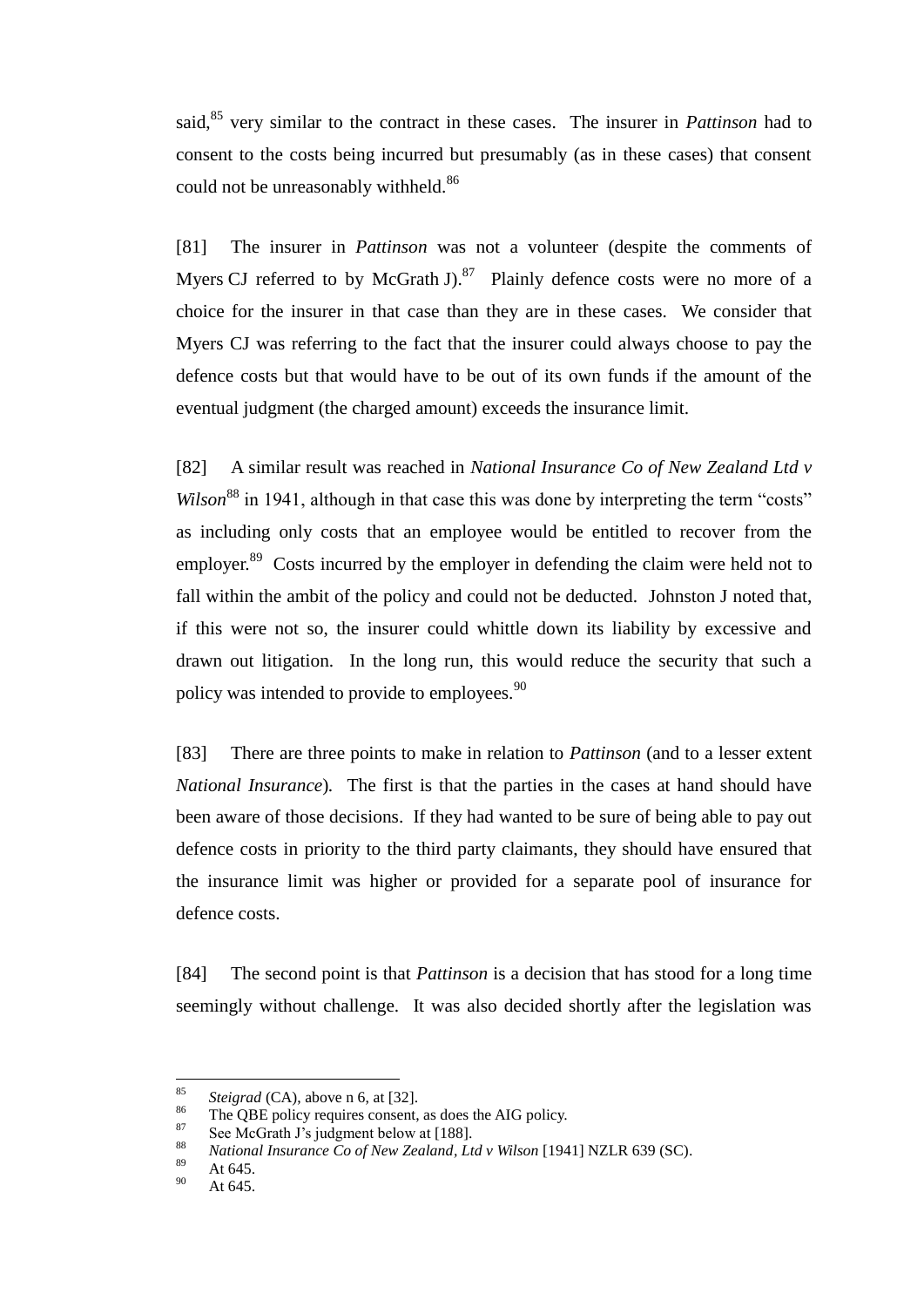passed and in the same legal and social setting. It therefore is a good guide to what was thought at the time to be the purpose of the legislation.

[85] The third point is that the legislature, if it did not consider that *Pattinson* accorded with the purpose of the legislation, has had a long time to correct the situation by amending the legislation.

## **Legislative history**

## *The predecessor provisions*

<span id="page-26-0"></span>[86] The predecessor provisions to s 9 of the Law Reform Act were s 42 of the Workers' Compensation Act 1908, s 48 of the Workers' Compensation Act 1922 and s 10 of the Motor-vehicles Insurance (Third-party Risks) Act 1928.

[87] The purpose of the Workers' Compensation Bill 1907 was to consolidate existing legislation dealing with workers' compensation<sup>91</sup> and, in particular, to simplify the procedure for employees to sue their employers for workplace-related accidents.<sup>92</sup> The Attorney-General commented in the second reading of the Bill in the Legislative Council that every step taken in the Bill was a "step in favour of the worker".<sup>93</sup> He continued:<sup>94</sup>

A complete charge is given to him over the property of the employer, so that it is almost impossible, or, at any rate, cases will very rarely occur in which the worker fails to get the compensation awarded.

[88] It is unclear whether this was a reference to the charge over insurance moneys. A similar charge provision over insurance moneys was carried forward to the 1922 Act but nothing was said about that issue in the debates on that Act.

[89] As to the Motor-vehicles Insurance (Third-party Risks) Act, the Attorney-General said that the main feature of the Bill was to ensure that every vehicle automatically carried insurance for the benefit of anyone injured through negligence

<sup>91</sup> <sup>91</sup> Workers' Compensation Bill 1907 (explanatory memorandum) at i.<br><sup>92</sup> See the Minister of Labour's comments during the debates in the

See the Minister of Labour's comments during the debates in the House of Representatives: (6 October 1908) 145 NZPD 940.

 $^{93}$  (9 October 1908) 145 NZPD 1073.

<sup>94</sup> (9 October 1908) 145 NZPD 1073.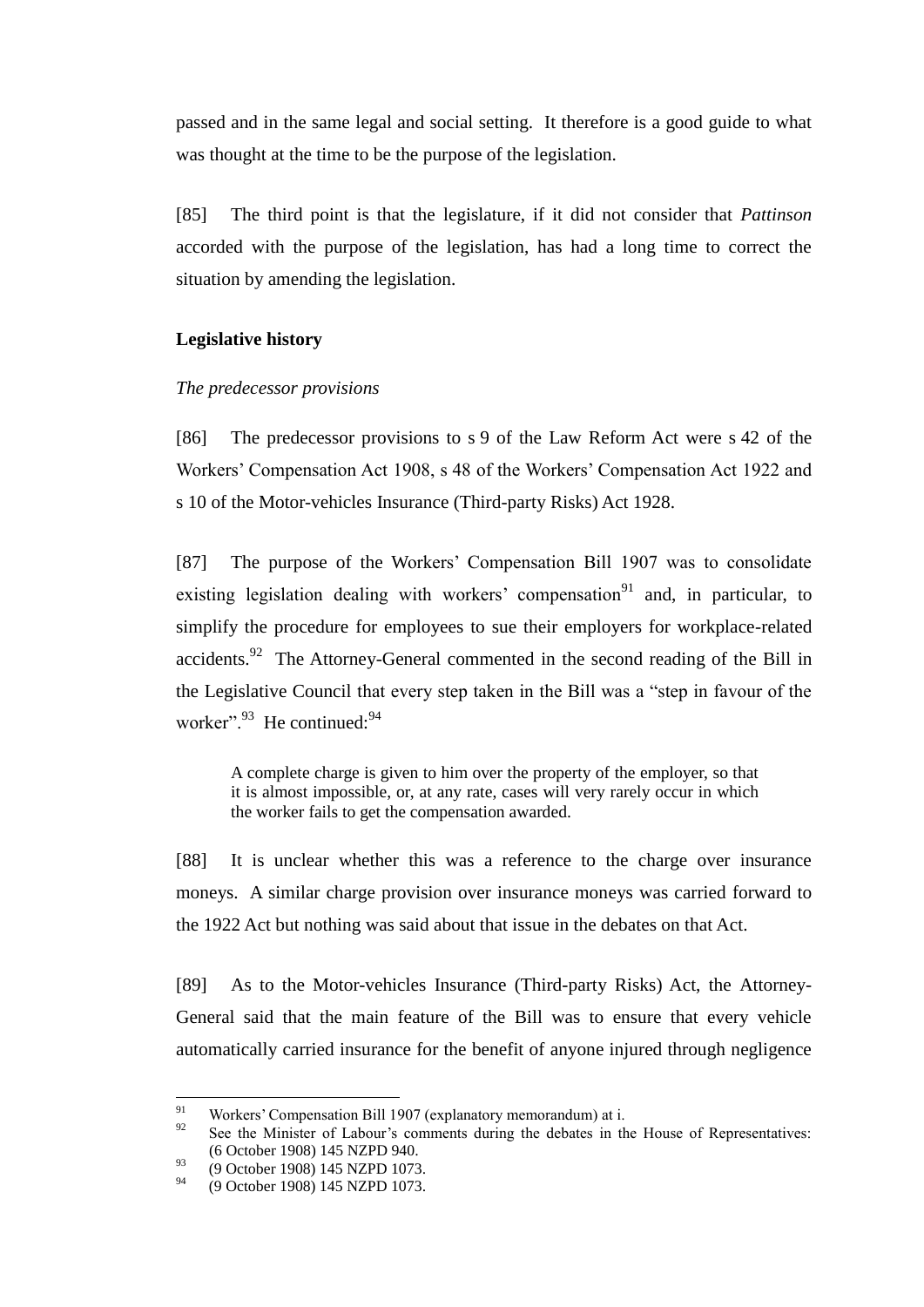in the control of a vehicle.<sup>95</sup> The insurance was to attach to the car, rather than the car's owner, so that an injured party would be able to get compensation even if the person driving the car was not the owner.<sup>96</sup> The insurance was to cover damages and costs, which appears to be a reference to costs of the third party.<sup>97</sup>

[90] The Attorney-General said that the purpose of cl 10 (the statutory charge provision) was to ensure that a third party with a claim against an insured wrongdoer would not miss out on obtaining compensation simply because the insured person became bankrupt or died. The Attorney-General referred to an English case and said that the purpose of cl 10 was to reverse this ruling so that the insurance money would go to the third party rather than creditors generally:<sup>98</sup>

Clause 10 deals with the legal position which may arise in the case of death or insolvency of the owner, and provides in such a case of death or insolvency the liability would be a charge on the insurance moneys. In other words, if the owner happened to become bankrupt the insurance moneys will necessarily go to the injured party, and not to the Official Assignee. It has been held in England that, where the owner happened to become bankrupt, the insurance company was liable to pay the moneys over to the Official Assignee as the legal representative of the owner; consequently the moneys became available for the creditors instead of going to the injured party. This provision negatives that rule of law; without it the moneys would go to the representatives of the owner – in this case the Official Assignee – and would become the property of the creditors rather than that of the injured party. That, of course, is a purely legal or technical point, but it is in the interests of the injured party.

[91] The Attorney-General did not name the English case he was referring to but this was likely a reference either to *Re Harrington Motor Co, Ltd, ex parte Chaplin*  or *Hood's Trustees v Southern Union General Insurance Co of Australasia, Ltd*. 99

<sup>95</sup>  $^{95}$  (27 September 1928) 219 NZPD 590.

 $^{96}$  (27 September 1928) 219 NZPD 591.

See s  $6(1)$  and (2). Section  $6(1)$  provides that, on the payment on the insurance premium in respect of a motor vehicle, the insurance company nominated by the vehicle's owner would be deemed to have contracted to indemnify the insured owner from liability "to pay damages (inclusive of costs)" on account of death or injury caused by the use of the vehicle. "Costs" in s 6(1) was linked to "damages," which suggests that "costs" was meant to refer to costs payable by an insured to a successful third party claimant. Section 6(2) capped the liability of an insurance company at a certain amount depending on how many claimants there were. Section 6(2) provided that the amounts specified were "inclusive of all costs incidental to any such claim or claims". Presumably the reference to "costs" in s 6(2) was meant to be read consistently with "costs" in s 6(1).

<sup>&</sup>lt;sup>98</sup> (27 September 1928) 219 NZPD 601.

<sup>99</sup> *Re Harrington Motor Co, Ltd, ex parte Chaplin* [1928] Ch 105 (CA); and *Hood's Trustees v Southern Union General Insurance Co of Australasia, Ltd* [1928] Ch 793 (CA). Two years later, a New Zealand decision applied those decisions: *Smith v Horlor* [1930] NZLR 537 (SC).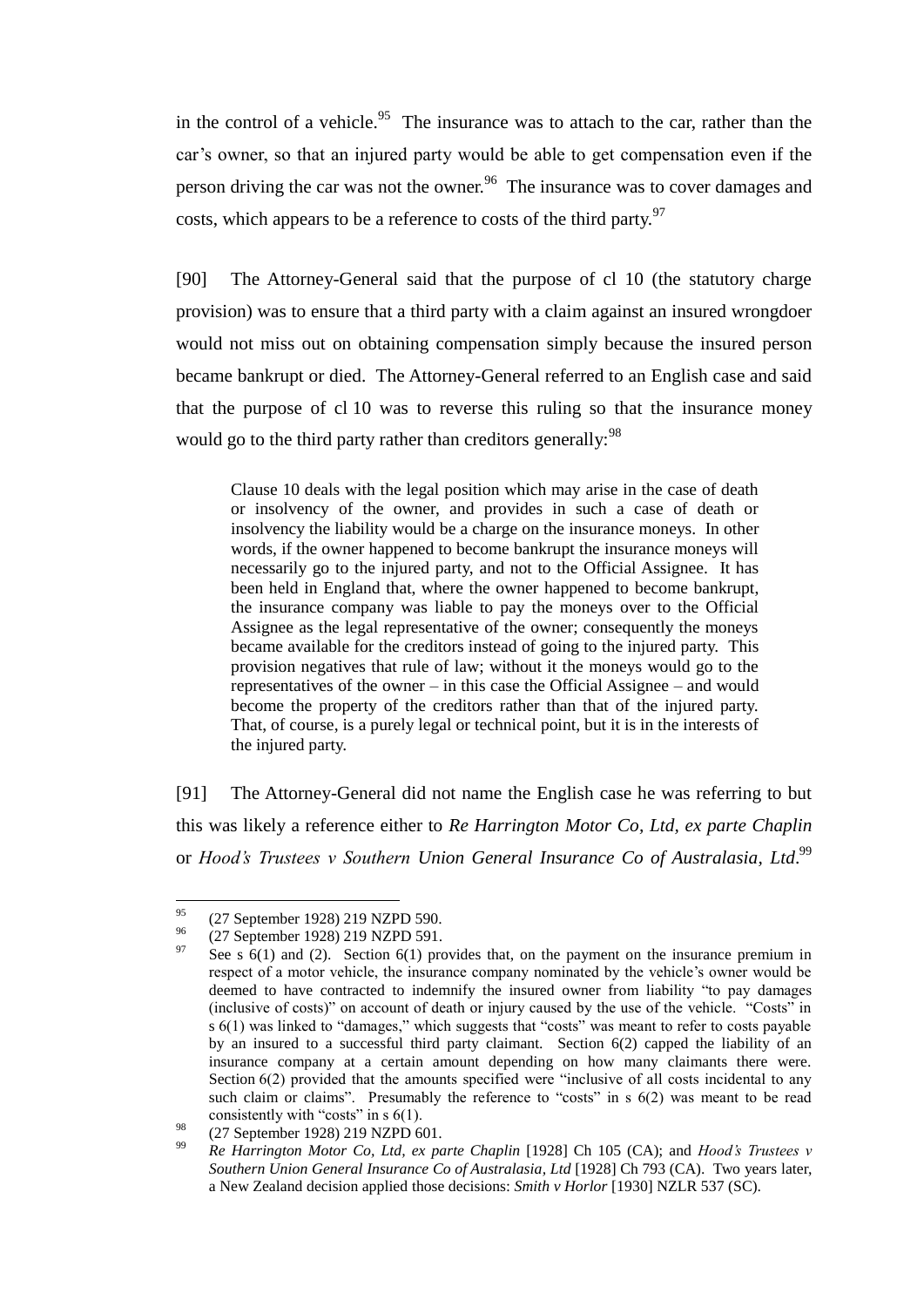The decision in *Re Harrington Motor Co* was to the effect that the proceeds of an insurance policy taken out by an insured company, by then in liquidation, were to be shared between all unsecured creditors (including the third party claimant) pari passu. Under *Hood's Trustees*, the claimant fared even worse. It was held that the third party claimant could not even share pari passu with other unsecured creditors as there had been no judgment establishing liability before the bankruptcy. At the time, an unliquidated claim in tort did not give a right to claim in bankruptcy.<sup>100</sup>

[92] McElroy and Gresson summarised the effect of s 10 of the Motor-vehicles Insurance (Third-party) Risks Act and s 48 of the Workers' Compensation Act in their text as follows:  $101$ 

<span id="page-28-0"></span>This Part [a reference to s 9] of the Law Reform Act, 1936, concerns insurance-moneys, and is an extension and consolidation of s. 48 of the Workers' Compensation Act, 1922, and of s. 10 of the Motor-vehicles Insurance (Third-party Risks) Act, 1928, under which the amount of the insured's liability – that is, his liability to pay compensation or damages … in respect of a particular accident to which these statutes applied – was a first charge on all insurance-moneys payable in respect of that accident, whether this amount had been determined or not, in the event of –

- (i) The employer or motor vehicle owner dying insolvent or making a composition or arrangement with his creditors.
- (ii) Proceedings being commenced for winding-up, if the employer or motor-vehicle owner was a body corporate.
- (iii) An employer becoming bankrupt, or a motor vehicle owner being bankrupt at the time of the accident or thereafter becoming bankrupt.

<sup>100</sup> That was the case in New Zealand also at the time: s 98(1) of the Bankruptcy Act 1908. Section 98(1) provided that "[d]emands in the nature of unliquidated damages arising otherwise than by reason of a contract, promise, or breach of trust shall not be provable in bankruptcy". Louise Affleck explains that "[i]n the case of an insolvent company, assets were distributed to creditors able to file proofs of debt and the company was dissolved [under the Companies Act 1933, s 220], so the continuation of proceedings against an insolvent company was pointless": Louise Affleck "Section 9 of the Law Reform Act 1936 – the legislative background" (1995) 25 VUWLR 433 at 434. "The rules preventing claims for unliquidated damages arising from a tort were amended when the Insolvency Act 1967 was introduced": Affleck at 439. Section 87(1) of the Insolvency Act provided that generally "all debts and liabilities, present or future, certain or contingent, to which the bankrupt is subject at the time of his adjudication, or to which he becomes subject before his discharge by reason of any obligation incurred before the time of his adjudication, shall be debts provable in bankruptcy". "The amended rules continue[d] to apply to companies in liquidation": Affleck at 439, citing the Companies Act 1955, s 307; and the Companies Act 1993, s 302. "Further, prior to 1936, claims for unliquidated damages could not be pursued if the tortfeasor died": Affleck at 435.

<sup>101</sup> RG McElroy and TA Gresson *The Law Reform Act, 1936* (Butterworth and Co, Wellington, 1937) at 30.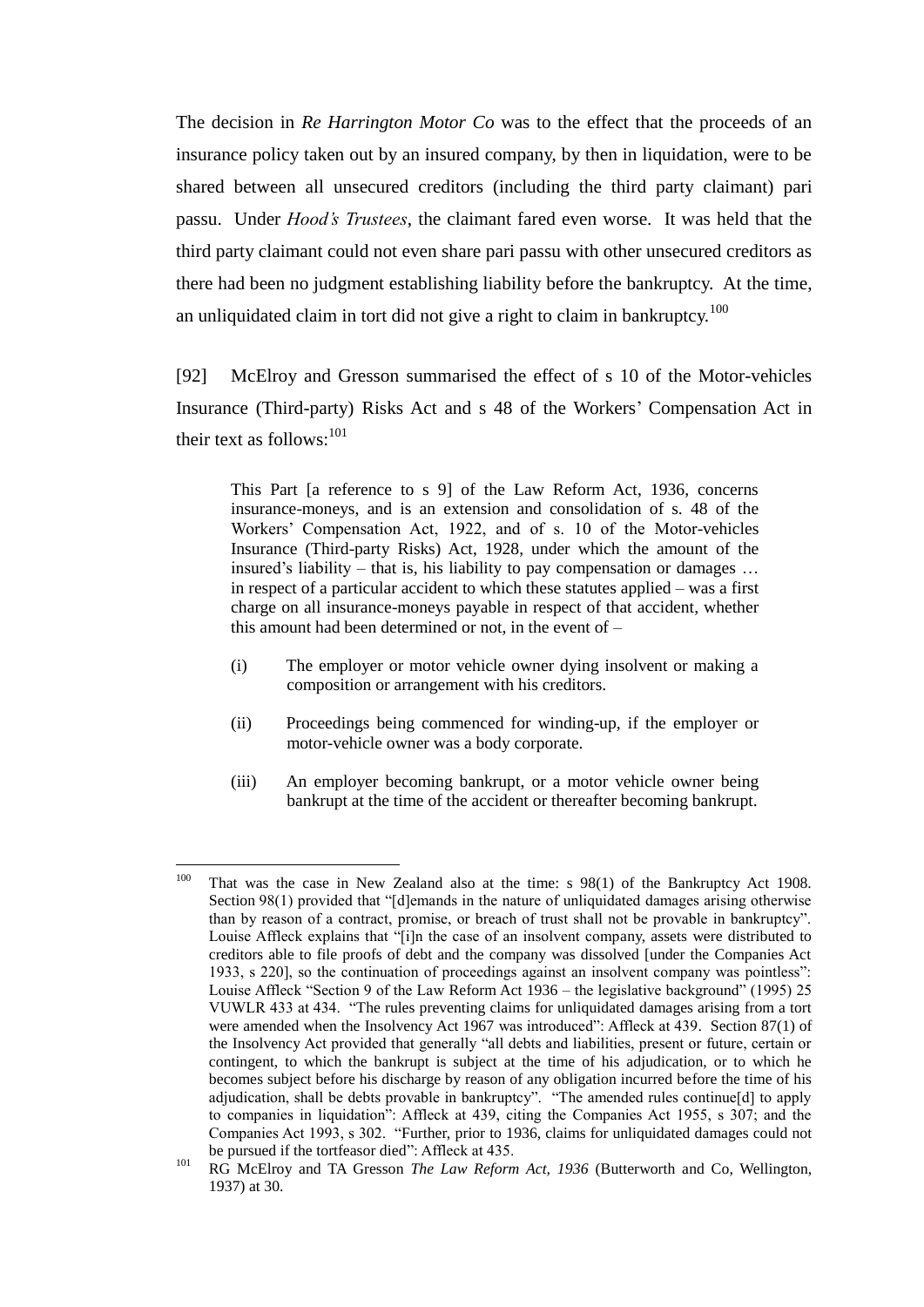[93] In a case decided under the Motor-vehicles Insurance (Third-party) Risks Act, the charge was said to be in the nature of a floating charge liable to become fixed as soon as liability for the accident was established. However, it was said that, once the charge became fixed, it did so "with its priority preserved as from the date of the accident."<sup>102</sup>

[94] It has been said that these predecessor provisions contained an element of social insurance, understandable in the context of the society at the time. There was no state controlled accident compensation scheme or comprehensive social welfare system. Suffering death or injury could thus seriously affect the economic wellbeing of third parties who suffered injury and that of their dependents.<sup>103</sup>

## *The Law Reform Act*

<span id="page-29-0"></span>[95] On the introduction of the Law Reform Act, the Hon Rex Mason MP said that s 9 consolidated previous provisions and made them of general application.<sup>104</sup> These existing provisions, he said, created a lien on insurance moneys by injured claimants. Rather than extending these specific provisions to the Deaths By Accidents Compensation Act 1908, the Hon Rex Mason said that the law draftsman had "thought it better to consolidate them all and make a general rule."<sup>105</sup>

[96] The only significant change for our purposes made from the predecessor provisions to s 9 was to bring forward the date the statutory charge arose to the date of the event giving rise for the claim. Under the predecessor legislation<sup>106</sup> the charge

<sup>102</sup> <sup>102</sup> *Findlater v Public Trustee and Queensland Insurance Co* [1931] GLR 291 (SC) at 298 per Blair J.

<sup>&</sup>lt;sup>103</sup> Affleck, above n [100,](#page-28-0) at 437–438.

 $^{104}$  (17 September 1936) 247 NZPD 237.

 $^{105}$  (17 September 1936) 247 NZPD 237.

Under s 42(1) of the Workers' Compensation Act 1908, the statutory charge arose "in the event" of the employer dying insolvent, or becoming bankrupt, … or, if the employer is a body corporate, in the event of that body corporate having commenced to be wound up". This wording was carried into s 48(1) of the Workers' Compensation Act 1922. The same wording was modified in s 10(1) of the Motor-vehicles Insurance (Third-party Risks) Act, where the charge arose "[in] the event of an owner dying insolvent or making a composition or arrangement with his creditors, or, if the owner is a body corporate, in the event of proceedings being commenced for winding-up that body corporate, after the happening of an accident giving rise to a claim for damages in respect of which the owner is indemnified by a contract of insurance under [the Motor-vehicles (Third-party Risks) Act]".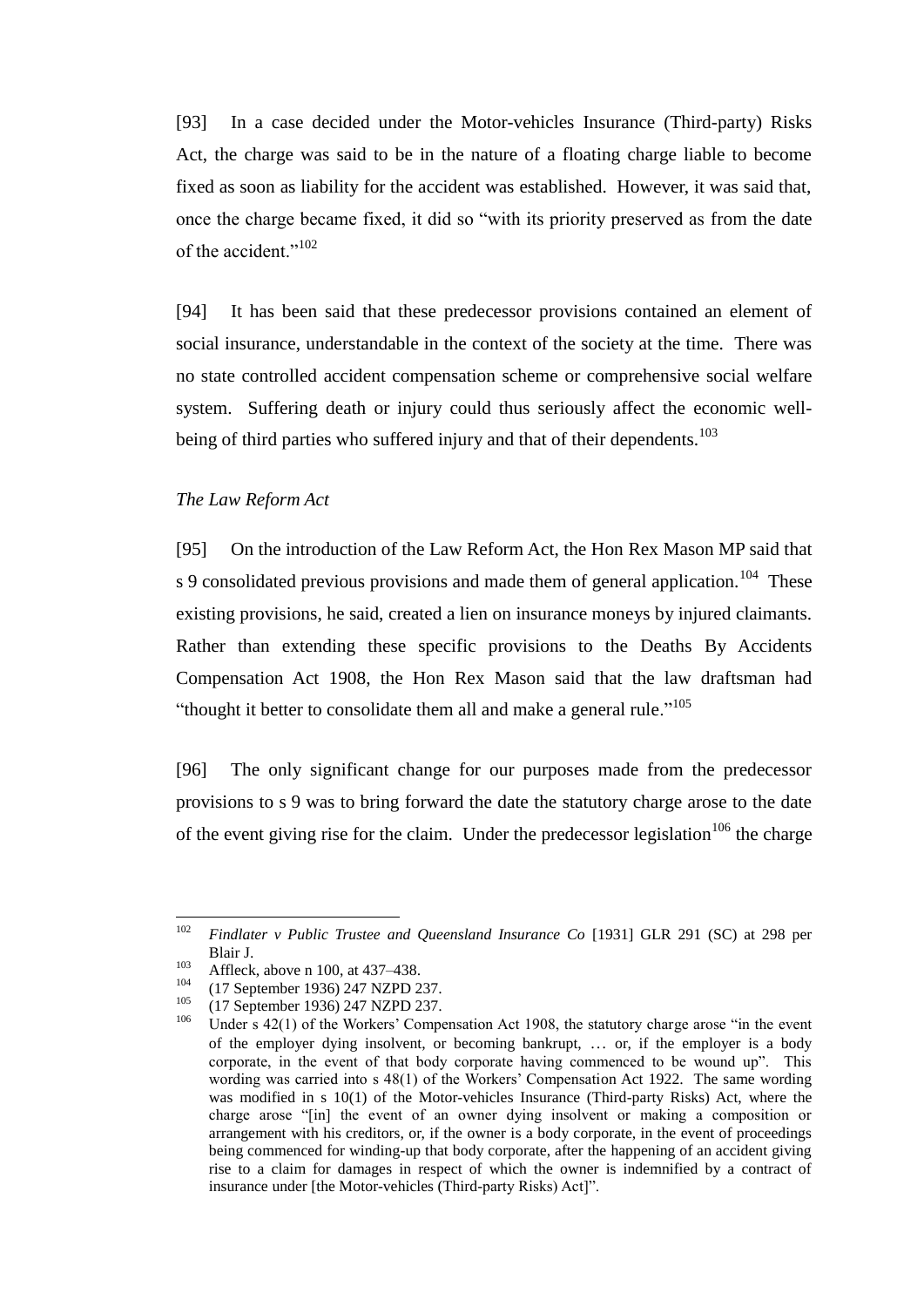arose on bankruptcy or winding up.<sup>107</sup> It was not explained in the parliamentary materials why the change in the time that the charge arises was made (although the fact that there was a change in timing was noted in the debates).<sup>108</sup>

[97] It has been suggested that this change was made because the policy behind this legislation (to ensure that the third party received the insurance moneys even if the insured subsequently became insolvent) was not totally effective in achieving its purpose. Affeck says that "[p]rovided the insured was not insolvent, he or she could receive the insurance money due under the policy and use it for other purposes."<sup>109</sup> However, as noted above, no explanation was given in Parliament for why the timing for the creation of the statutory charge was changed.

[98] By contrast, in New South Wales, 10 years later, the concern that the insured may deal with the insurance money to the detriment of the third party claimant seemed to be the main focus of the explanation given for the introduction of the New South Wales equivalent of s 9. The New South Wales Attorney-General emphasised two problems that the Law Reform (Miscellaneous Provisions) Bill aimed to solve. The first problem arose when an injured person obtained judgment against the insured wrongdoer but the insured, after receiving the insurance money, simply disappeared without the money ever reaching the injured person. The second problem arose where an insured and his or her insurer entered into a collusive arrangement so as to deprive a third party of the "fruits" of a judgment obtained against the insured. The Attorney-General said during the first reading of the Bill:<sup>110</sup>

Coming to the last clause of the bill, in this State to-day, except in regard to workers' compensation and motor vehicles (third party) insurance, it is possible for an injured person to obtain a judgment against an insured person and yet be deprived of the fruits of that judgment, because there is nothing in the law to prevent the insured person collecting his insurance money and just disappearing. Similarly, there is nothing to prevent an insured person, when sued, going to his insurance company and releasing it from its liability to

<sup>107</sup> The issue of the death of an insured was dealt with by s 3 of the Law Reform Act 1936 as enacted. Section 3 prevented the third party's cause of action against the insured from being extinguished and s 9 prevented the insurer's liability from being extinguished. Previously (before 1936) death ended both the liability of the insured and the insurer: Affleck, above n [100,](#page-28-0) at 437 and fn 24, citing *Jorgensen v Findlater* [1931] GLR 403 (SC) at 407.

 $^{108}$  (18 September 1936) 247 NZPD 254.

<sup>&</sup>lt;sup>109</sup> Affleck, above n [100,](#page-28-0) at 437.

<sup>(5</sup> March 1946) 79 NSWPD 2456.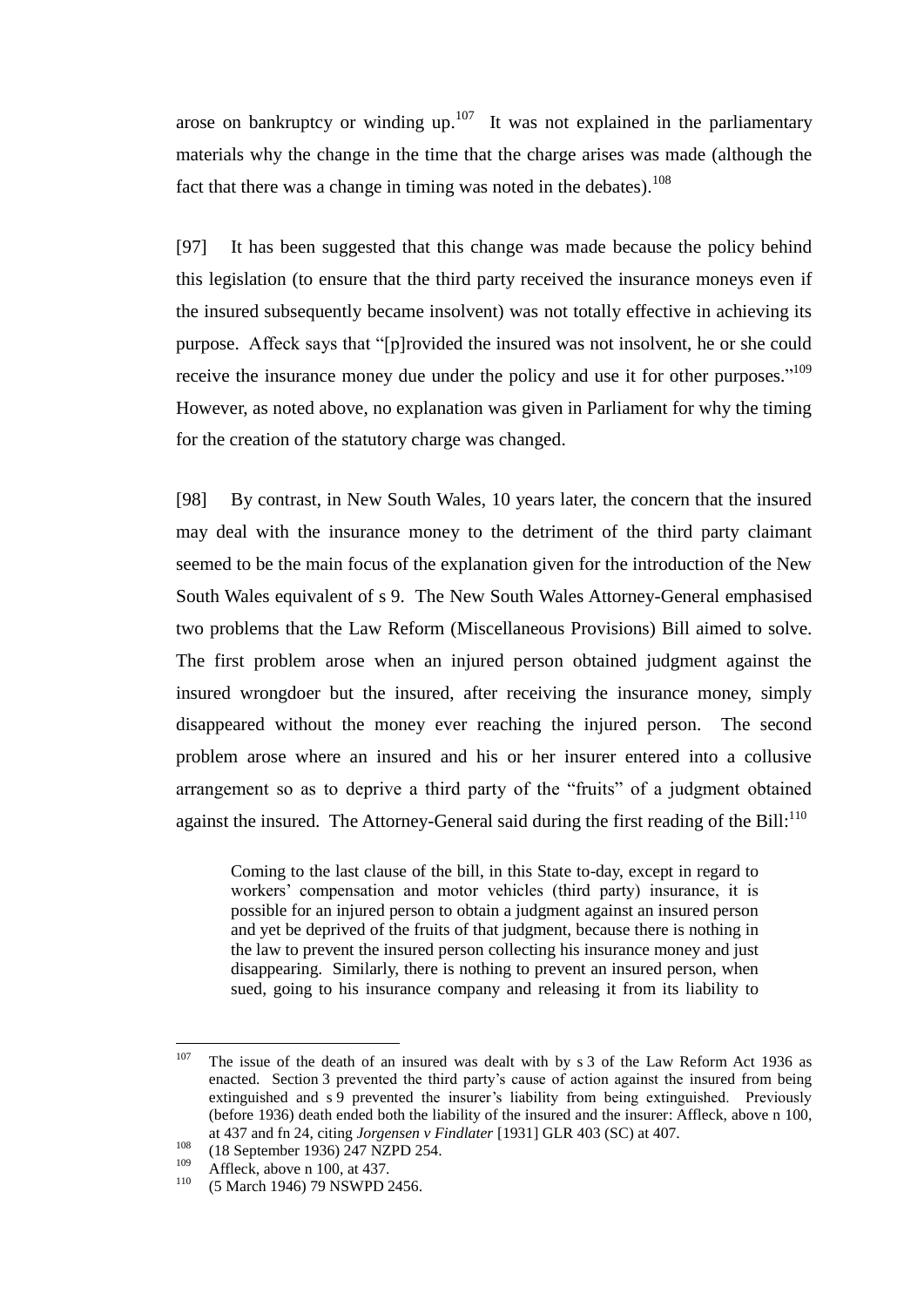him on payment to him of a lump sum which he immediately dissipates or makes away with.

### *Discussion*

<span id="page-31-0"></span>[99] It is significant that the claims that were drawn to the attention of Parliament at the time that s 9 and its predecessors were being debated were claims for personal injury or death. In relation to such claims, given the link to human suffering and also the social cost of injury or death, it may be thought that the protection of the claimant with regard to insurance money was paramount. That uncharged claims (such as defence costs) could diminish the money available for injured persons would, it might be thought, not fit in with this policy  $\dim<sup>111</sup>$ 

[100] It is also significant that motor vehicle liability insurance was made compulsory when the Motor-vehicles Insurance (Third-party Risks) Act was enacted in 1928.<sup>112</sup> It would have undermined Parliament's intention in making liability insurance cover compulsory if money subject to such a charge could be diverted from a liability insurance fund to be used for purposes other than paying that liability. The wording used in s 10 of that Act is largely identical to that of s 9. Notably s 10(1) provided that the charge "shall be a charge on all insurance-moneys which are or may become payable in accordance with this Act in respect of that liability."

[101] We accept that care must be taken in assuming that wording used in previous legislation is intended to have the same meaning when consolidated or re-enacted in a different context.<sup>113</sup> Section 9 was clearly intended to apply to forms of insurance that are not compulsory. Even accepting that, however, it would be odd for the same words in a charging provision to create an entirely different type of charge from that created under the predecessor legislation.

[102] If Parliament had intended a different type of charge to be created (that is, one that allowed payments to continue to be made under a policy, despite the result

 $111$ <sup>111</sup> See the comments in *National Insurance Co of New Zealand, Ltd v Wilson*, above n [88,](#page-25-0) about the requirement of an insurer to keep the insurance money intact: at 644.

 $\frac{112}{113}$  Motor-vehicles Insurance (Third-party Risks) Act, s 3.<br> $\frac{113}{113}$  Exercise Demisen *Demisen* 

<sup>113</sup> Francis Bennion *Bennion on Statutory Interpretation: A Code* (5th ed, LexisNexis, London, 2008) at 607.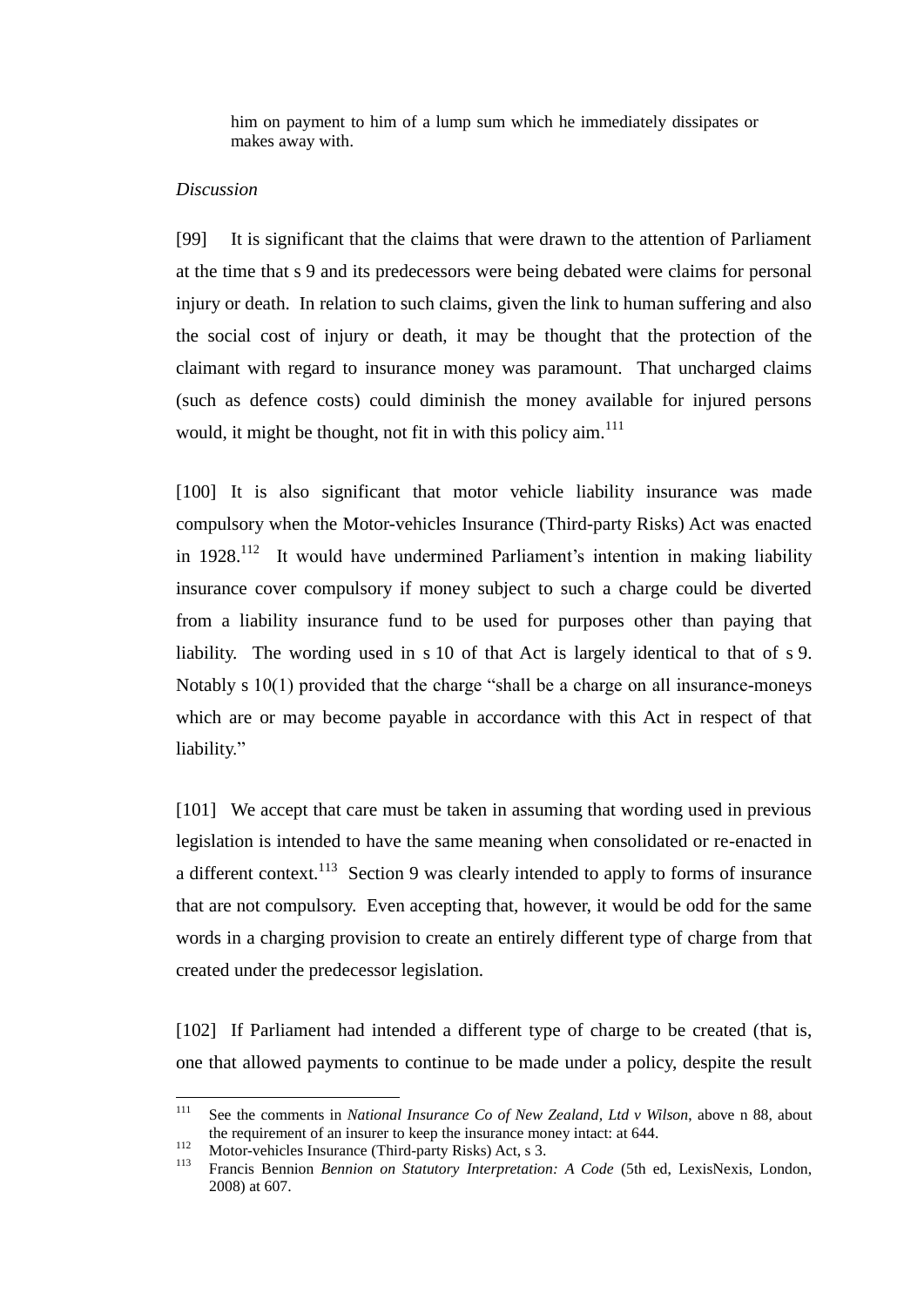being the depletion of funds available to meet the claim), one would have expected it to have made this clear. For example, as discussed above, it could have done this by stipulating a crystallising event or confirming explicitly that the insurer could continue to make payments under the policy in the ordinary course of business and despite the risk of the policy limit being breached.<sup>114</sup> It is significant in this regard that the explanatory note to the Law Reform Bill 1936 states that s 9 "makes the charge apply immediately on the happening of the event giving rise to the claim".<sup>115</sup> There is no reference to later crystallisation.

[103] The structure of s 10 of the Motor-vehicles Insurance (Third-party Risks) Act is very similar to s 9. As noted above, the statutory charge in s 10 arose only on bankruptcy (or winding up). It is unlikely that, in an insolvency situation, Parliament would have thought that uncharged claims would escape the s 10 charge and be paid to the general run of creditors because judgment had not yet been obtained on the third party claim.

[104] Against the background of the Motor-vehicles Insurance (Third-party Risks) Act, where the statutory charge must have been intended to operate when it was created to secure the amount of the claim when established (up to the insurance limit), it would be odd if the statutory charge under s 9(1), albeit arising on the happening of the event giving rise to the claim, secured nothing until judgment (or at least did not prevent payments being made on the policy until judgment, including after insolvency which, because of the policy limit, would deplete the funds available to meet a third party claim).

## **General policy arguments**

<span id="page-32-0"></span>[105] Given that the origins of s 9 and its predecessor provisions relate to personal injury claims and the preservation of insurance money to meet those claims, this points very strongly to an interpretation of s 9 which does not allow available insurance moneys to be depleted so as to deprive third party claimants of the benefit of their statutory charges.

<sup>114</sup>  $\frac{114}{115}$  See above a[t \[76\].](#page-23-0)

Law Reform Bill 1936 (37-1) (explanatory memorandum) at ii.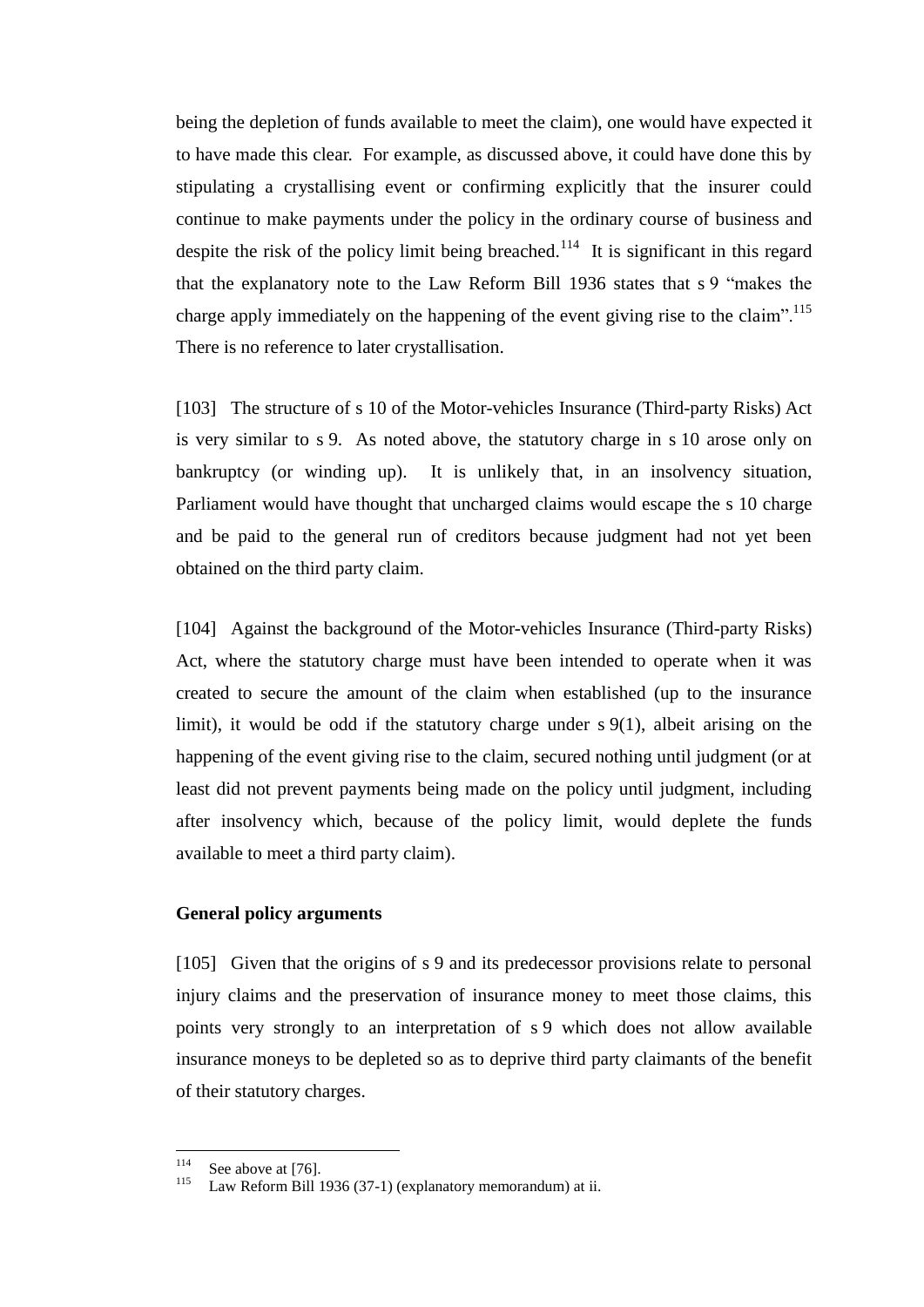[106] It is true that the insurance policies at issue in these appeals arise in a different context and are voluntary. Nevertheless, the amounts able to be claimed under the policies form part of the assets of the insured and a policy that ensures they go towards meeting the liability of the insured to a third party is understandable. Indeed, the practice, at least in Australia, with regard to liability insurance is for insurers to arrange to pay third parties directly and it would be unusual for an insurer to pay the insured unless satisfied that the insured had already paid the third party.<sup>116</sup>

[107] As we have said earlier, allowing defence costs to diminish the sum available to third parties is tantamount to requiring third party claimants to fund an unsuccessful defence, which would normally not occur under ordinary court cost rules. The fact that insurance for defence costs is covered in the same policy as the liability insurance does not obviously point to the displacement of those normal costs rules, absent clear statutory language.

[108] The respondents submit that there are policy reasons for ensuring that claims are paid out when they fall due and that it cannot have been intended that a claim could "tie up" insurance proceeds until judgment or settlement in cases where there is a risk that the insurance policy limit may be breached.

[109] This concern remains, however, even on the respondents' argument. The respondents accept that  $s \theta(3)$  does create priority rules for rival claims.<sup>117</sup> This means that a claim risks "tying up" insurance proceeds with regard to all claims arising later in time. There is no obvious reason why defence costs should not be in a similar position (and in fact, given ordinary costs rules, the logic for defence costs not to be paid out where to do so would be to deplete the funds available for claimants is even stronger).

[110] The answer to the respondents' concern may be that, provided the policy limit suffices to cover all claims as well as defence costs where there is a combined policy limit, then the statutory charges will not "tie up" insurance proceeds. Even where a

<sup>116</sup> Letter from the Insurance Council of Australia to the New South Wales Attorney-General's Department "Law Reform (Miscellaneous Provisions Act 1946: Repeal of Section 6" (5 March 2012) at 3.

<sup>&</sup>lt;sup>117</sup> Contrary to the view expressed in *Chubb*, above n [34;](#page-13-1) see discussion above at [\[45\]–](#page-14-1)[\[48\].](#page-15-0)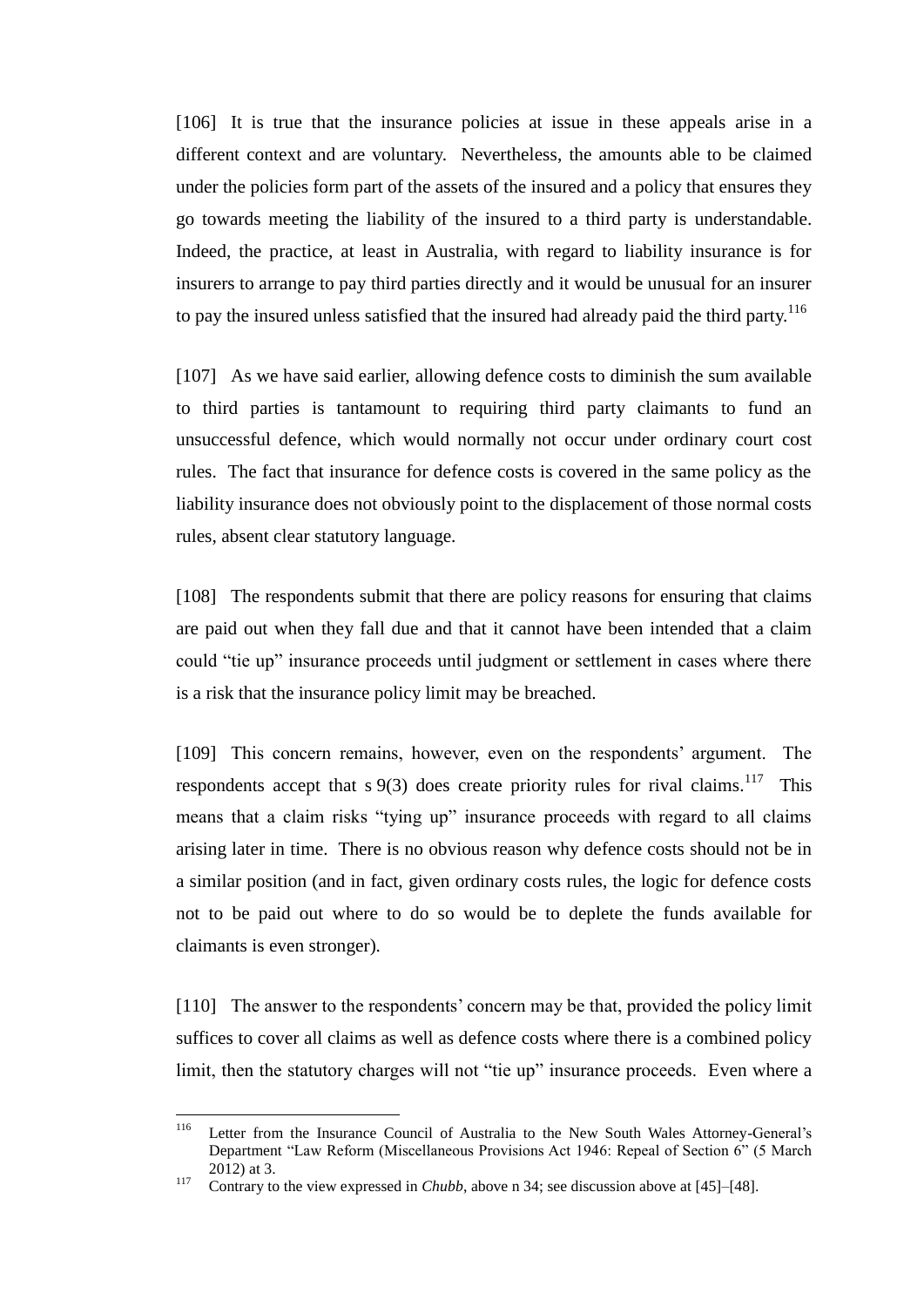policy limit would be exceeded, if a clearly inflated or unmeritorious claim is made, then the insurer would be able to advance defence costs and pay rival claims, as the charge only covers the amount of the eventual judgment, albeit this would be at the risk of the insurer.

[111] The respondents next submit that to find in favour of the appellants could inhibit their access to justice. We do not accept this submission. An insured would only be deprived of the ability to mount a defence if he or she had no other funds available for a defence and where no lawyer would act on a contingency basis. Further, an insurer may well have an incentive to fund a good defence out of its own funds as that would reduce the insurer's exposure under the policy.

[112] Further, it is significant that it is only if the claim is unsuccessfully defended that defence costs will not be paid. If the defence is successful, then defence costs will be paid, provided they are within the policy limits and there are no other claims that are the subject of a s 9 charge.

[113] It seems to us that most of the difficulties put forward by the respondents (and the related policy issues) arise only in circumstances where the limit on a policy is going to be reached without being able to meet both defence costs and the claims. There is much to be said for the argument made on behalf of the third party claimants that the difficulties arise in those cases because the insurance cover was not sufficient and because of the combined policy limit. While it is relatively common, although not universal, to have combined limits for directors' liability insurance policies,<sup>118</sup> a combined limit is not necessarily the norm for other policies.<sup>119</sup>

<span id="page-34-0"></span>[114] Legislation to protect third party claimants with regard to insurance proceeds is common. Different jurisdictions have come to different solutions to the

<sup>118</sup> Derrington and Ashton, above n [49,](#page-16-0) at [11–250]. See also Neil Campbell "Insurance Law" [2012] NZ L Rev 353 at 359.

<sup>119</sup> Derrington and Ashton, above n [49,](#page-16-0) at [9–141]. See also Robert Merkin *Colinvaux's Law of Insurance* (9th ed, Sweet & Maxwell, London, 2010) at [20–047] and John Birds, Ben Lynch and Simon Milnes *MacGillivray on Insurance Law* (12th ed, Sweet & Maxwell, London, 2012) at [23-060]–[23-061].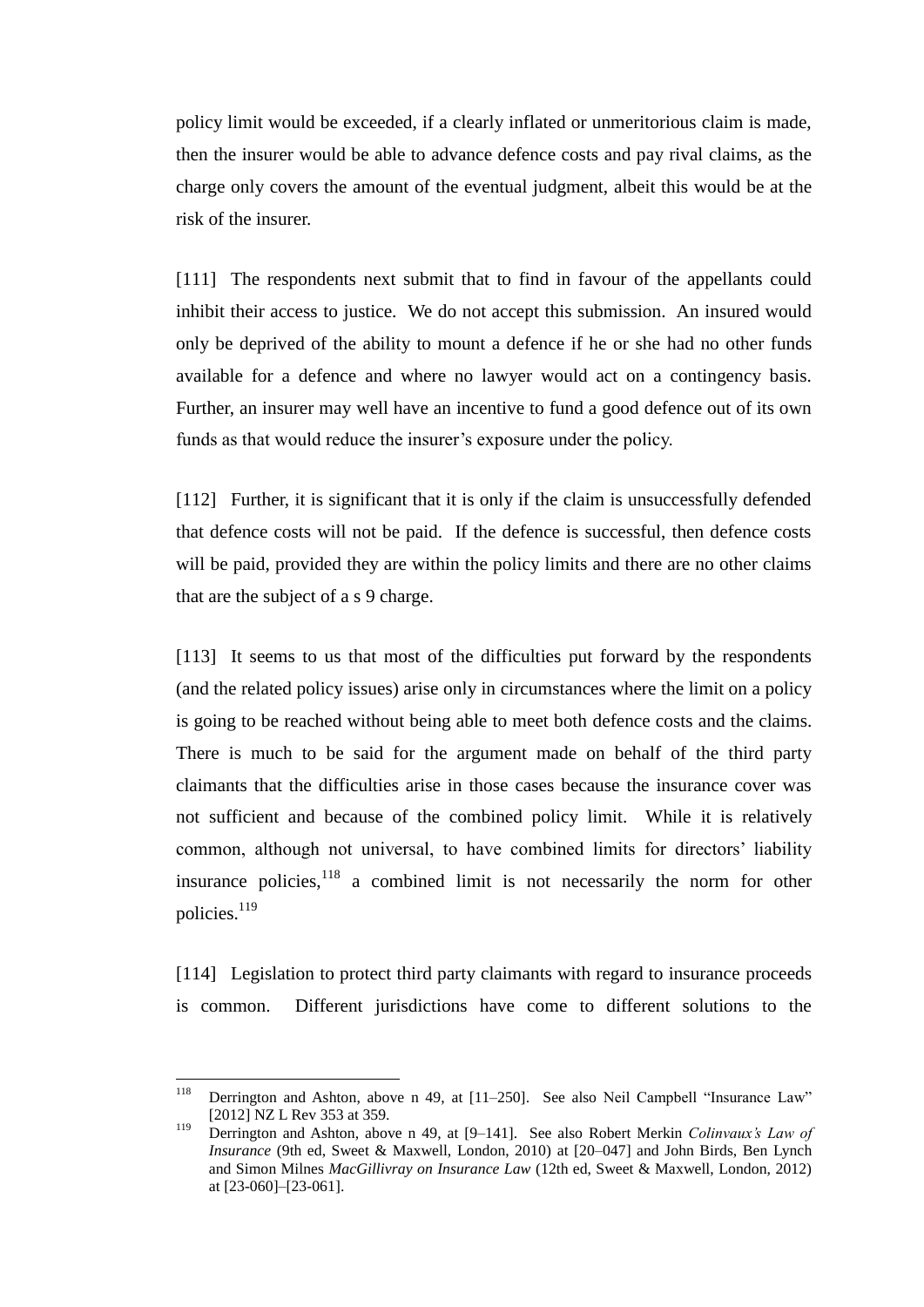difficulties that can arise, particularly in insolvency situations.<sup>120</sup> There have been criticisms made of the balance struck with regard to a number of these provisions. Further, with regard to provisions similar to s 9, issues have been raised over various difficulties of interpretation, including limitation periods and their application to claims made policies.<sup>121</sup> Difficulties have also been raised with the interpretation of the provision reached by the High Court (and in this judgment).<sup>122</sup> If it is considered that a different balance should be struck between the rights of third party claimants, the insured and insurers, however, then this is for Parliament.<sup>123</sup>

# **Conclusion**

<span id="page-35-0"></span>[115] The statutory charge under s 9(1) secures the full amount of the eventual liability to the third party claimant and arises immediately on the event giving rise to the claim. Unless the indemnity for defence costs is within the statutory charge (which it is common ground it is not and which would not allow in any event payment out in priority to the related claim since they arise out of the same events, requiring equality of treatment), then the payment of defence costs is at the risk of the insurer because of the statutory charge for the claims.

[116] The fact that the insured's liability for defence costs is established (so that they become payable by the insured) before liability is established on the claims for damages or compensation is irrelevant. The scheme of s 9 is that the charge (which

<sup>120</sup> See discussion in Deidre Willmott "Third party claims against insurers: the case for uniform national reform" (2003) 15 ILJ 1 and Matthew Ellis "Give Vic s 6: An argument for the expansion of third party access to proceeds of insurance in Victoria" (2008) 19 ILJ 1. In the United Kingdom, in 2001, the United Kingdom Law Commission and the Scottish Law Commission published a report recommending reform of the Third Parties (Rights against Insurers) Act 1930 (UK). The Law Commissions' recommendations led to the enactment of the Third Parties (Rights against Insurers) Act 2010 (UK). See United Kingdom Law Commission and the Scottish Law Commission *Third Parties – Rights Against Insurers* (Law Com No 272 and Scot Law Com No 184, 2001); and United Kingdom Law Commission "Third Parties (Rights against Insurers)" [<www.lawcommission.justice.gov.uk>](http://www.lawcommission.justice.gov.uk/).

<sup>&</sup>lt;sup>121</sup> See, for example, RD Giles "Reflections on s 6" (1996) 7 ILJ 1.

<sup>&</sup>lt;sup>122</sup> See, for example, Campbell, above n [118.](#page-34-0)<br><sup>123</sup> In 1008, the Law Commission meanman

<sup>123</sup> In 1998, the Law Commission recommended that pt 3 of the Law Reform Act (which includes s 9) be replaced and substituted with a new set of provisions: see Law Commission, above n [53,](#page-17-1) at [112]. The recommendations included abolishing the concept of a statutory charge and allowing a third party to sue an insurer directly only where an insured is insolvent. Where there are competing claims to insurance money and the policy limit would be exceeded, it was recommended that claims would abate proportionately to their amounts. These recommendations have not been adopted by Parliament.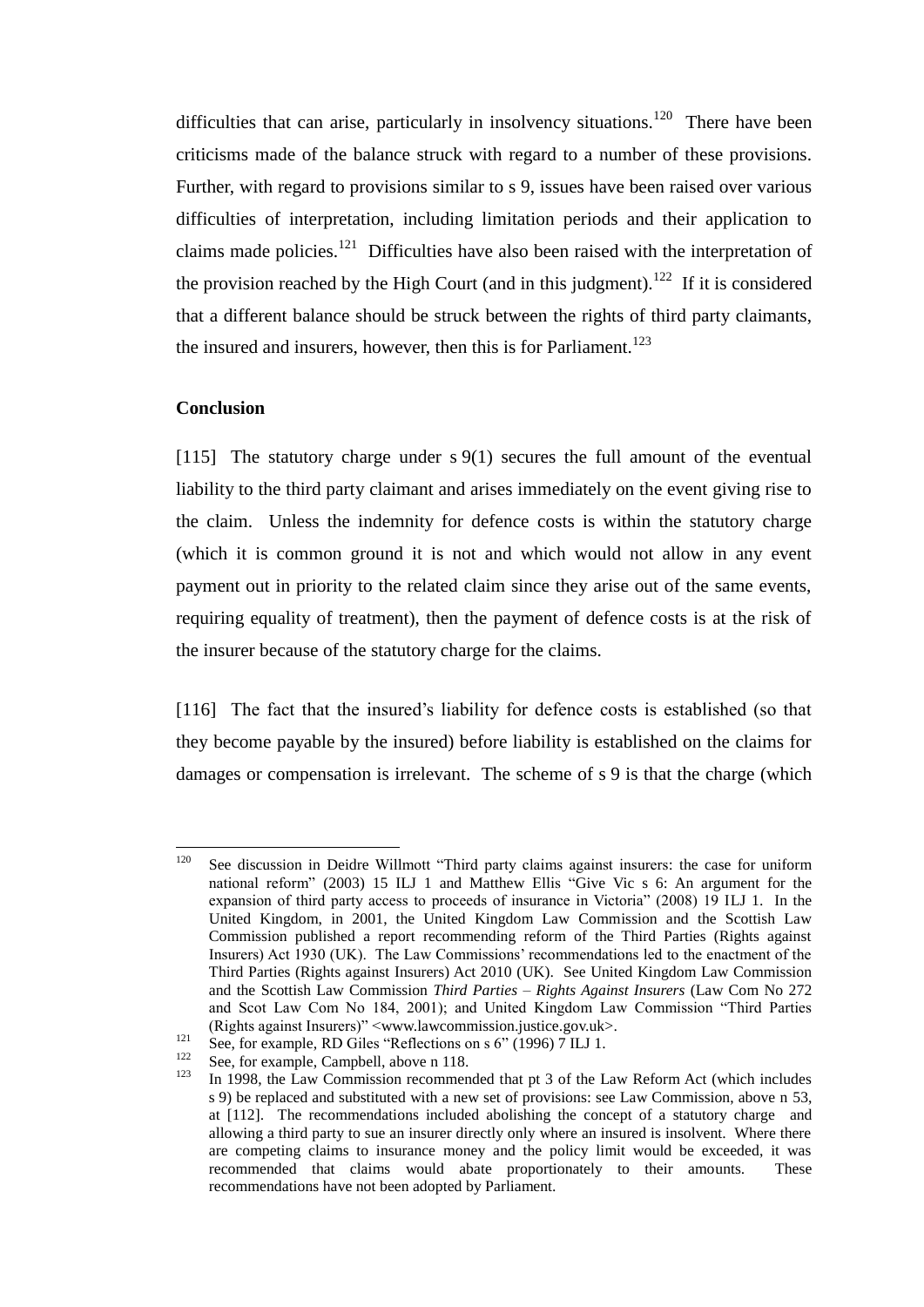puts the risk on the insurer in respect of payments under the contract) has effect "on the happening of the event giving rise to the claim for damages or compensation."

[117] These unusual cases arise because the policies in issue have made the defence costs the subject of cover in a policy that also covers the third-party liability that gives rise to the defence costs. As a result, the statutory charge protects the third party claimant and prevents performance of the defence cost obligation without risk to the insurer. This means that the insurer and the insured have made a poor bargain because the policy has not been properly drawn, overlooking the effect of the statutory charge.

[118] The result is that the indemnity for defence costs does not get around the charge and is not effective to displace the usual risk taken on by an insurer who has to calculate the risk in defending a claim on behalf of an insured or in funding the insured's defence. The contractual obligation with regard to the payment of defence costs does not mean it can keep paying out defence costs if that would undermine the statutory charge.

### **Result and costs**

<span id="page-36-0"></span>[119] The appeals are allowed. The Court of Appeal's declaration in SC 21/2013 is set aside.<sup>124</sup>

[120] The statutory charge under s 9(1) arises on the happening of the event giving rise to the claim and secures the full amount of the liability to a third party claimant as eventually established through judgment on, or settlement of, the claim (subject to policy limits).

[121] An insurer may be entitled to be cautious about meeting a defence cost claim where a third party claim, of which it has notice and which exceeds the insurance limit, remains outstanding. We prefer, however, to leave the question of whether an insurer would be entitled to refuse to pay defence costs where there was a risk the

<sup>124</sup> *Steigrad* (CA), above n [6,](#page-4-2) at [57].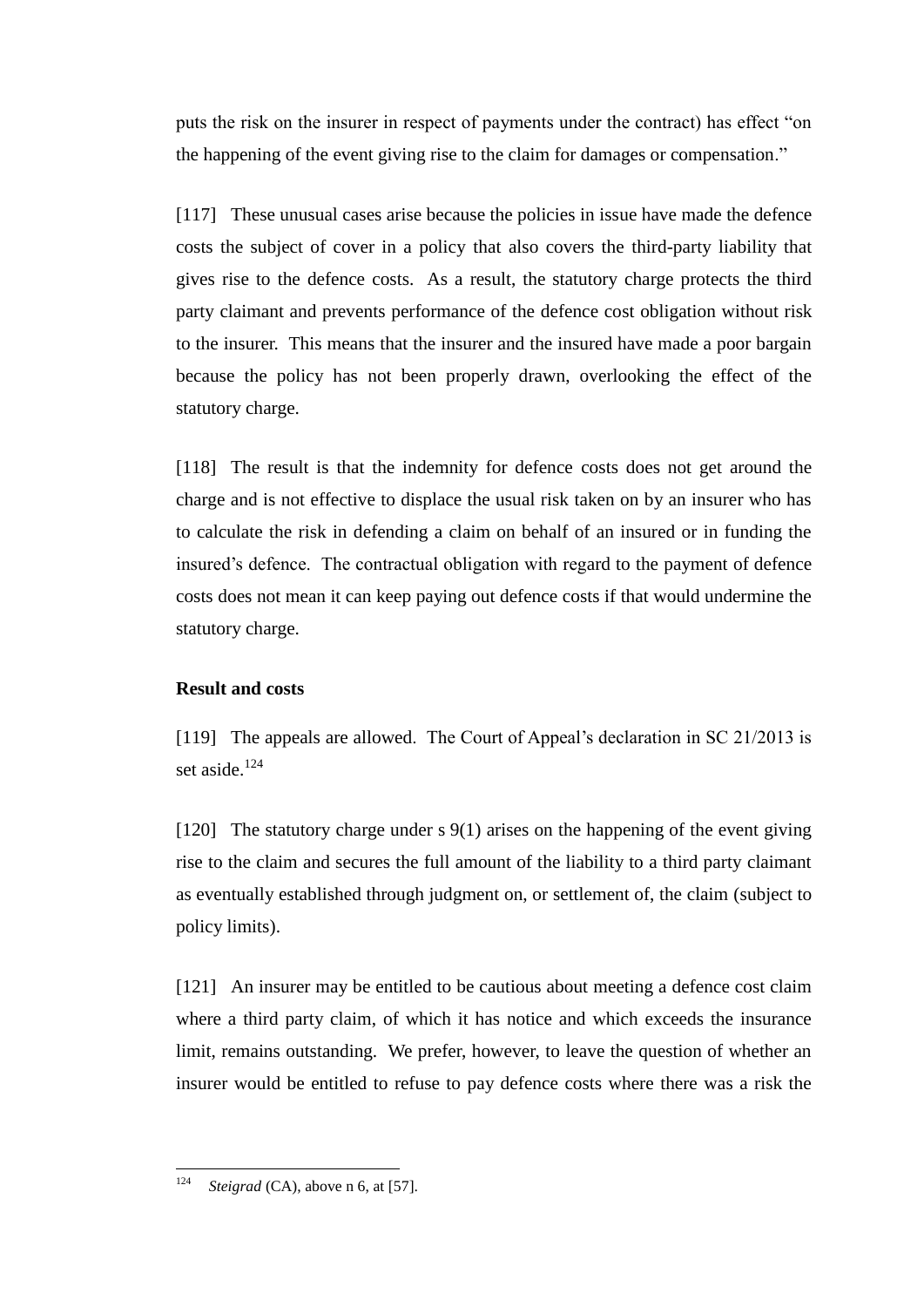policy limit may be exceeded to a case where that is clearly in issue. We thus do not reinstate the declaration made by the High Court in SC 19/2013.

[122] If further clarification is required with regard to whether payments may be made under the policies at issue in this case before settlement or judgment on the appellants' claims, the parties should apply to the High Court to deal with this point.

[123] Costs of \$25,000 are awarded to the appellants in SC 19/2013 plus usual disbursements (to be set by the Registrar if necessary), payable by the respondent. We certify for two counsel.

[124] Costs of \$25,000 are awarded to the appellant in SC 21/2013 plus usual disbursements (to be set by the Registrar if necessary), payable jointly and severally by the respondents. We certify for two counsel.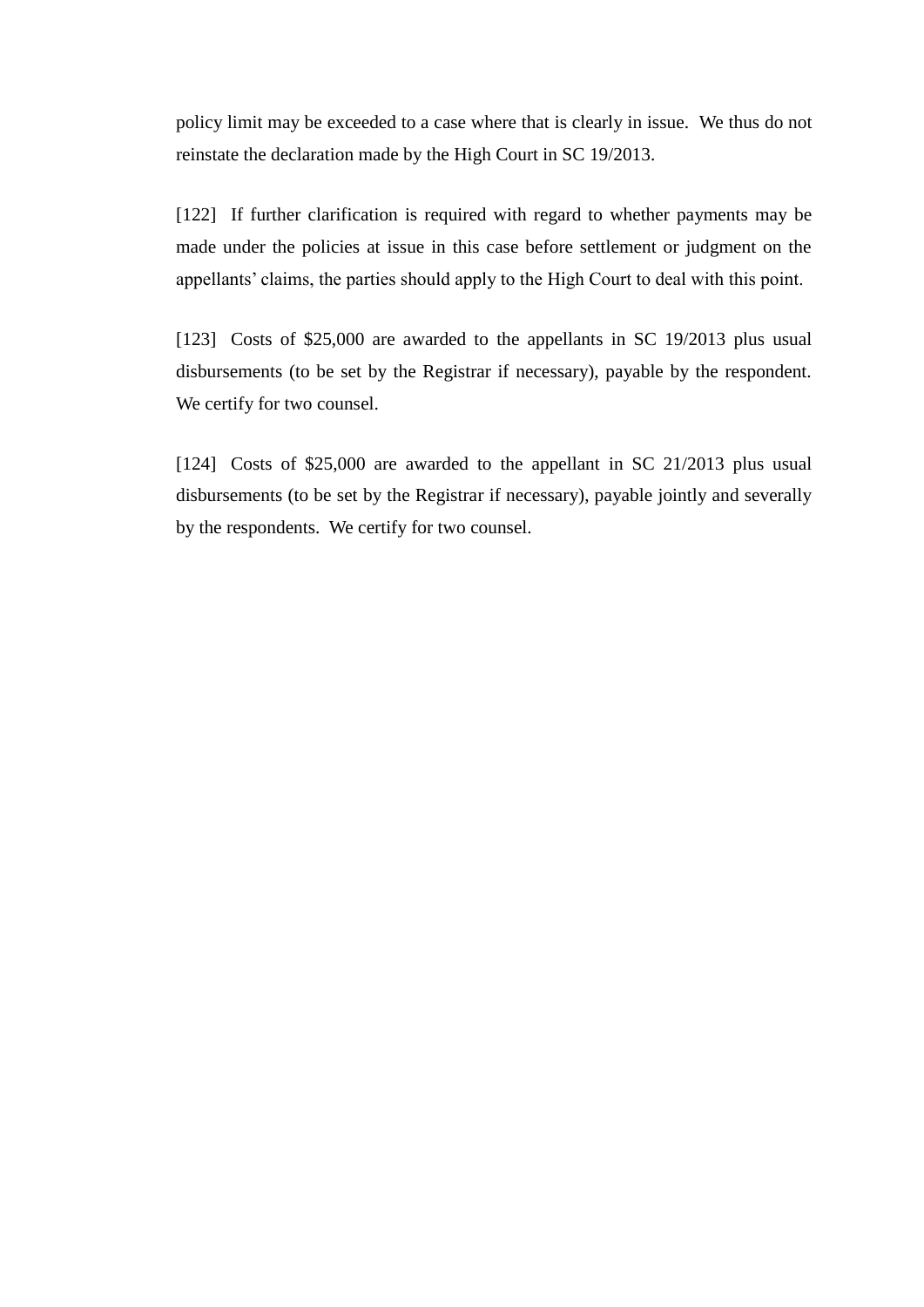## **McGRATH AND GAULT JJ**

(Given by McGrath J)

## **Introduction**

<span id="page-38-0"></span>[125] These two appeals concern the scope of the statutory charge which comes into existence when a person, who is the subject of a claim for liability to pay compensation or damages, is insured under a policy which provides indemnity against such liability. Under s 9 of the Law Reform Act 1936, on the happening of the event that gives rise to the insured person's liability, a charge arises over all insurance moneys then payable, or which later become payable, in respect of the liability to pay damages or compensation. The section was enacted to enable a claimant who establishes the liability of the insured person in these circumstances to recover directly from the insurer the insurance money that otherwise would be payable to the insured. It overcomes the inability of the claimant under the common law to get direct access to the insurance proceeds. This had given rise to difficulties for claimants, particularly where the insured was, or became insolvent.

## **Background**

## *Bridgecorp's appeal*

[126] The first appeal has its origins in the collapse on 2 July 2007 of the Bridgecorp group of companies, owing investors around \$500 million. The appellants are the receivers and liquidators of Bridgecorp, who have sued the respondents, Mr Davidson, Mr Steigrad and Mr Urwin, formerly directors of companies in the group, claiming that they acted in breach of their statutory and common law duties as directors. Acting effectively on behalf of the companies' investors, Bridgecorp is seeking damages from the directors in excess of \$340 million. The respondents have already faced criminal proceedings in relation to acts or omissions as directors, in which each respondent was convicted of offences under the Securities Act 1978.

[127] From 1996, Bridgecorp held two insurance policies with QBE Insurance (International) Limited. One (the "D & O" policy) insured directors of Bridgecorp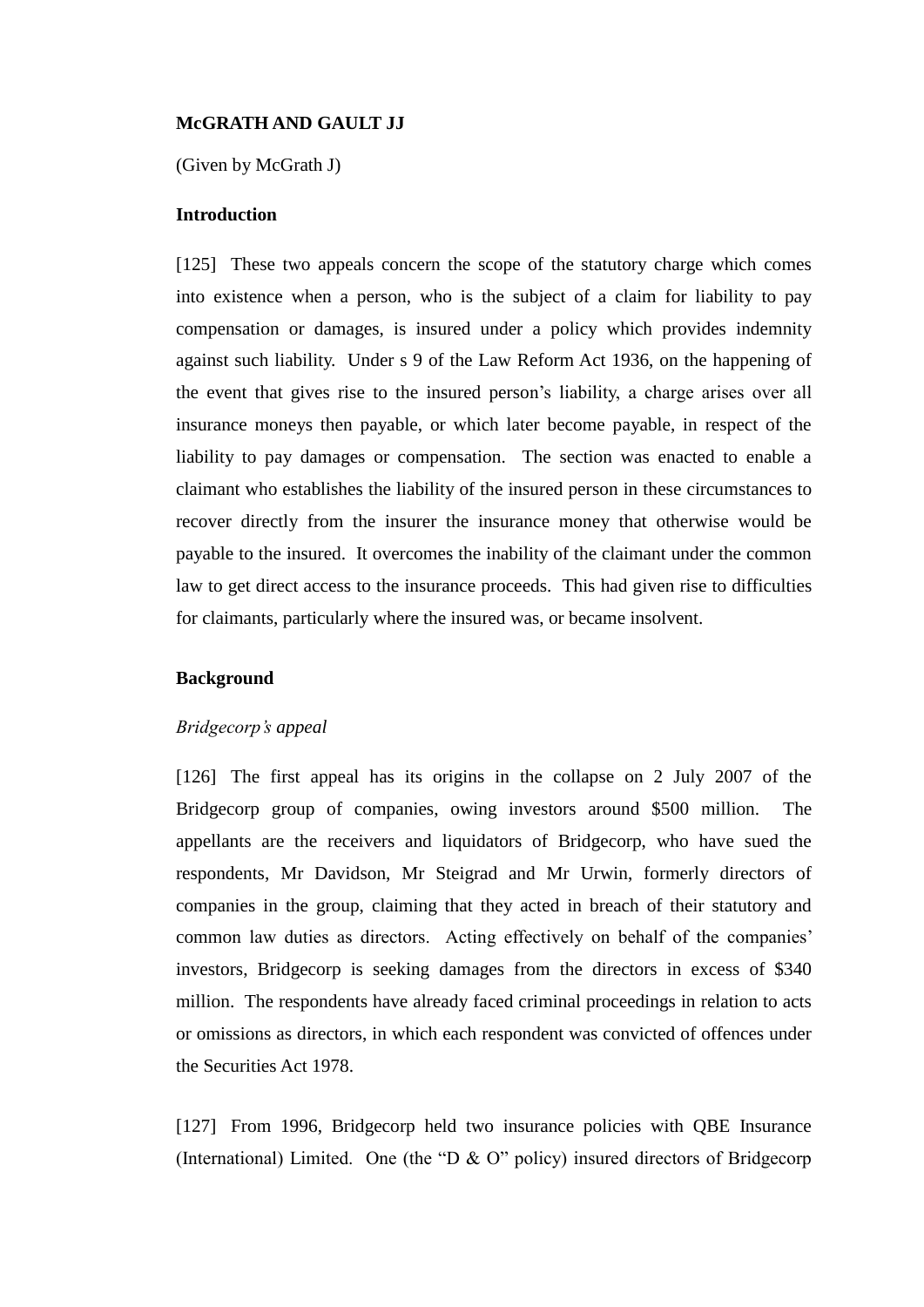against civil and criminal liability arising from the discharge of their roles as directors. Cover under that policy also extended to costs incurred by the directors in defending proceedings brought to establish such liability. The total limit of the indemnity under the policy at the time of the collapse was \$20 million. The other insurance policy (the "SL" policy) provided cover for defence costs incurred by directors in respect of claims brought against them which alleged that they were in breach of their statutory obligations. The limit of indemnity under that policy was \$2 million.

[128] Defence costs incurred by the respondents in defending the criminal proceedings exhausted the limit under the SL policy and they sought access to the D & O policy to cover defence costs in relation to the civil and criminal proceedings. But, on 12 June 2009, the receivers and liquidators of Bridgecorp notified QBE Insurance of their claim that a charge under s 9 existed over all moneys payable under the  $D \& O$  insurance policy. QBE Insurance then refused to make any payments for defence costs under the D & O policy, pending agreement with Bridgecorp on the allocation of the proceeds of the policy between the two heads of cover.

## *Mr Houghton's appeal*

[129] The second appeal is brought by Mr Houghton, a representative plaintiff, against the former directors of Feltex Carpets Ltd. In 2006, Feltex was placed in receivership and subsequently in liquidation. Feltex had raised \$250 million in 2004 from a share issue, on the basis of a prospectus and investment statement. At that time, Feltex took out with Chartis Insurance NZ Limited a prospectus liability insurance policy providing cover for the company's directors in respect of securities claims. The cover was for "losses" which by definition extended to defence costs incurred in relation to such claims.

[130] Mr Houghton was a member of the public who had subscribed for shares. He has brought a claim against the former directors of Feltex. His statement of claim alleges that the Feltex prospectus contained untrue statements. At the time that the parties' submissions were filed in this Court, he represented some 3,700 shareholders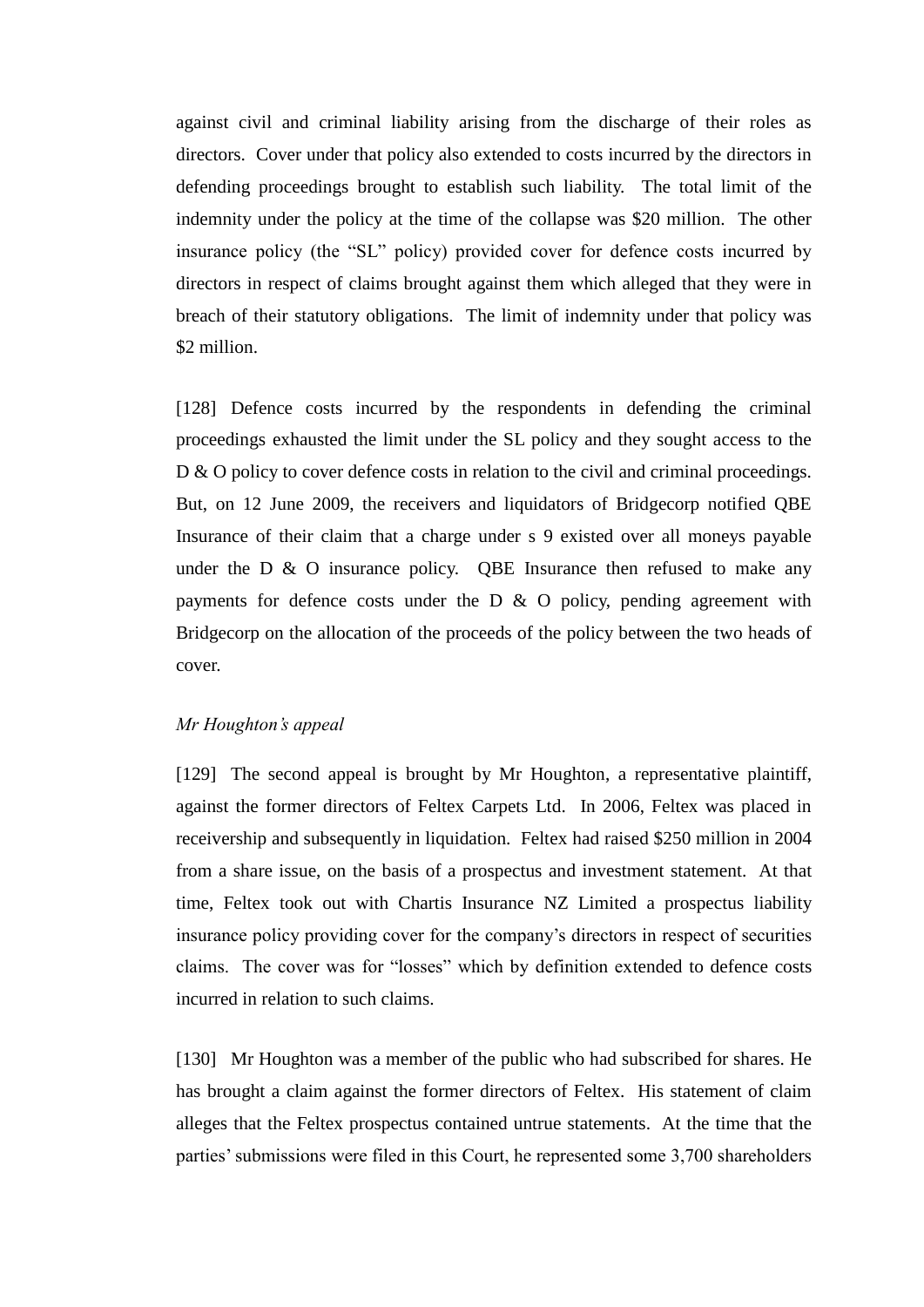claiming some \$180 million in damages.<sup>125</sup> The respondents who were the directors of Feltex at the relevant time were Mr Saunders, Mr Magill, Mr Feeney, Mr Thomas, Mr Horrocks and Mr Hunter.

#### **The judgments of the High Court and Court of Appeal**

[131] The directors who are respondents in Bridgecorp's proceeding applied to the High Court for a declaration that the charge over insurance moneys under s 9 does not prevent QBE Insurance from reimbursing them for their costs of defending the proceeding, under the terms of the policy.

<span id="page-40-0"></span>[132] In the High Court, Lang J found that when the charge in favour of Bridgecorp came into existence, it was conditional on the occurrence of two further events before it became fixed and enforceable against QBE Insurance.<sup>126</sup> First, Bridgecorp needed to establish that the directors were liable to them for a quantified sum. Secondly, the directors (or Bridgecorp) needed to establish that the directors were entitled to cover under the policy.<sup>127</sup>

[133] The conditional nature of the charge was not determinative of the critical issue, however, which was whether, as soon as the charge came into existence, it prevented the directors from having access to cover under the D & O Policy to meet their costs of defending the Bridgecorp claim. Lang J decided that in charging "all insurance money" that is or may become payable in respect of liability to pay damages, the statutory language suggested that, if the level of cover was less than the amount of a notified claim, the entire amount for which cover might be available under the policy was subject to the charge.<sup>128</sup> That in fact was the position and the insurer was required to keep the insurance fund intact for the benefit of Bridgecorp and others who might have priority entitlements under s  $9(3)$ .<sup>129</sup> QBE Insurance was accordingly confined to making payments under the policy to those which would satisfy any liability the directors might have to the civil claimants.<sup>130</sup>

<sup>125</sup>  $125$  Including interest and costs.<br> $126$  Steinward in RESI 2007 Ltd.

<sup>126</sup> *Steigrad v BFSL 2007 Ltd* (2011) 16 ANZ Insurance Cases 61-910 (HC) (Lang J) [*Steigrad*  (HC)].

 $127 \text{ At } 53$ .

 $128$  At [55].

 $\frac{129}{130}$  At [56].

At  $[57]$ .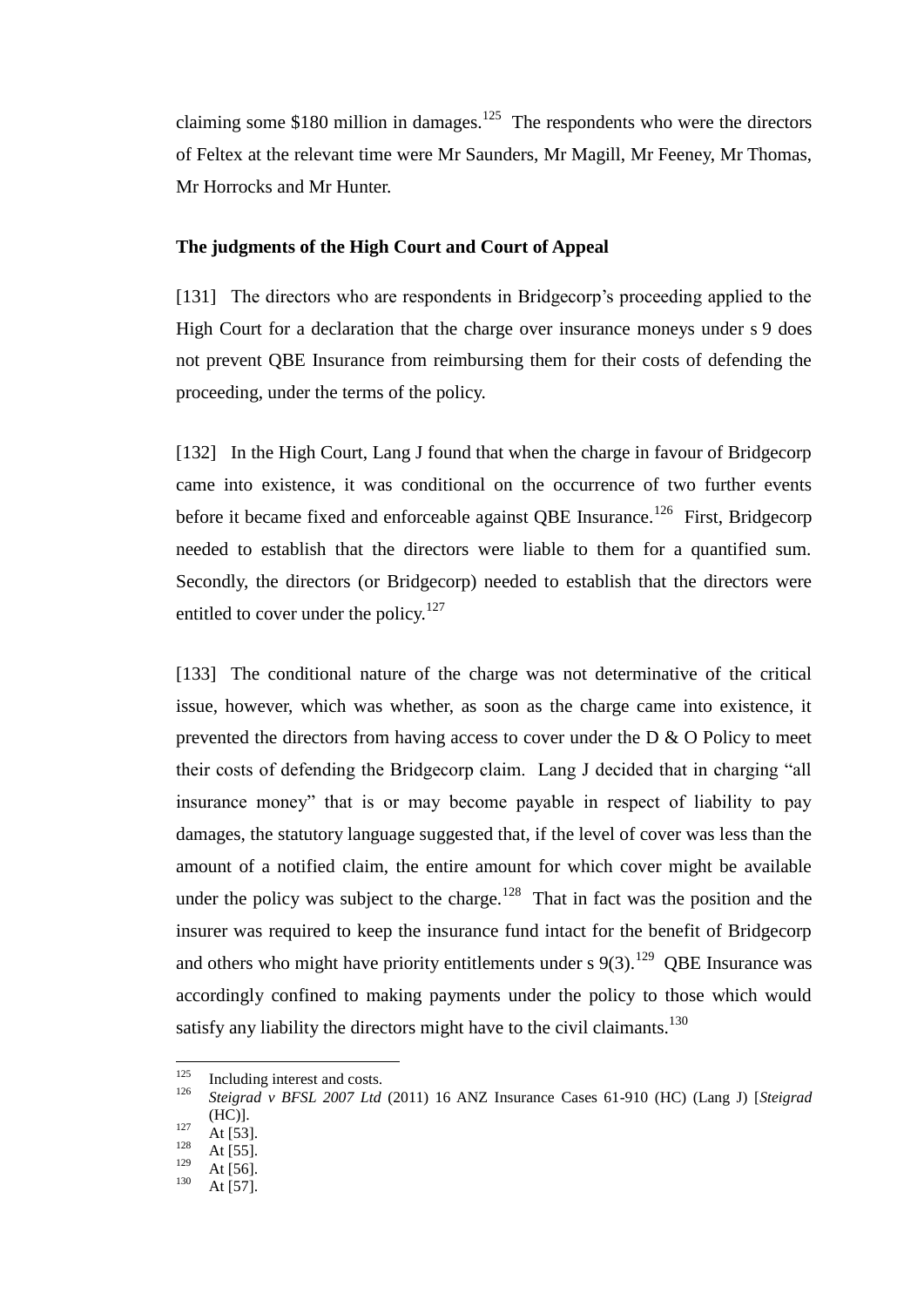[134] In reaching this conclusion the Judge was influenced by his view that this outcome was in accord with the object and purpose of s 9. Allowing the insured directors access to funds under the policy to meet defence costs would lead to the balance of funds eventually available for Bridgecorp being significantly depleted.<sup>131</sup> Accordingly, Lang J held:  $132$ 

… the charge under s 9 of the Act in respect of the claim to be brought by the Bridgecorp defendants prevents the directors from having access to the D & O policy to meet their defence costs.

The directors appealed.

[135] Following delivery of the High Court's judgment in the Bridgecorp proceeding, Mr Houghton notified Chartis that he and the other shareholders he represents claimed a charge under s 9(1) over the proceeds of the Chartis prospectus liability insurance policy. Chartis and the former directors of Feltex issued a proceeding against Mr Houghton seeking a declaration that the operation of the statutory charge did not preclude Chartis from paying reasonable defence costs under the policy. This proceeding was transferred to the Court of Appeal, where it was heard in conjunction with the appeal by the Bridgecorp directors against the High Court's judgment.

[136] The Court of Appeal allowed the directors' appeal against the High Court judgment in favour of Bridgecorp and made the declaration sought by the Feltex directors in Mr Houghton's proceeding, holding that:<sup>133</sup>

- (a) s 9 does not by its terms apply to insurance monies payable in respect of defence costs, even where such cover is combined with third party liability cover and made the subject to a single limit of liability; and
- (b) s 9 has limited effect and is not intended to rewrite or interfere with contractual rights as to cover and reimbursement.

<sup>131</sup>  $131$  At [58].

 $\frac{132}{133}$  At [64].

<sup>133</sup> *Steigrad v BFSL 2007 Ltd* [2013] 2 NZLR 100 (O'Regan P, Arnold and Harrison JJ). The judgment was originally given as [2012] NZCA 604 which was then reported in [2013] 2 NZLR 100 but the judgment was later reissued as [2013] NZCA 253 to correct an error in the costs order.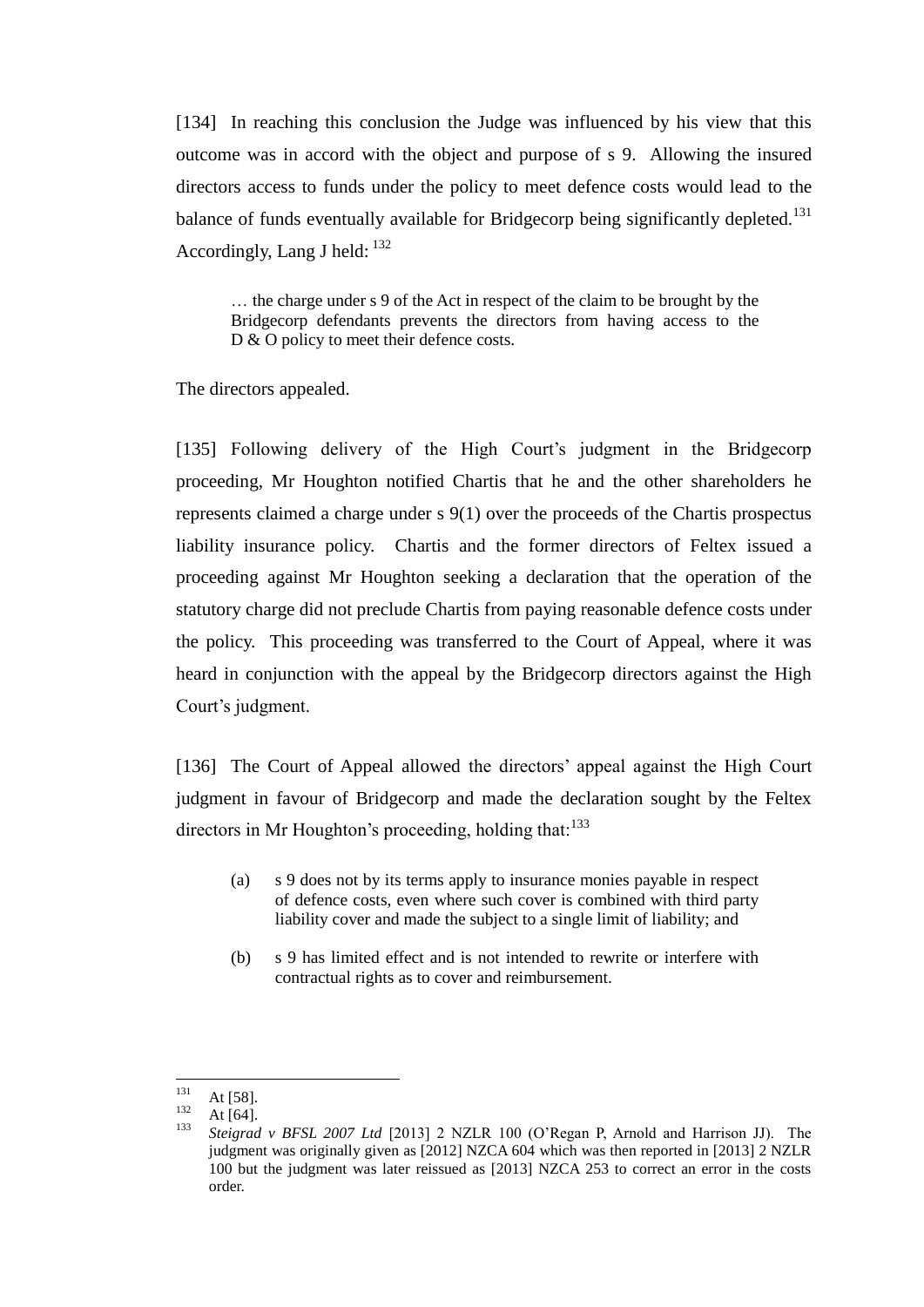[137] In relation to the first of these reasons, the Court of Appeal saw it as significant that the contract of insurance with QBE Insurance indemnified the directors of Bridgecorp against two liabilities: their liability to pay damages or compensation to Bridgecorp, and their liability to pay defence costs incurred in defending the Bridgecorp claim. The Court of Appeal reasoned that all insurance money payable "*in respect of*" the directors' liability meant payable "towards satisfying" or "relating to" that liability. The insurance money to which the directors were contractually entitled was payable in respect of their defence costs and not in respect of their liability to pay damages or compensation. It was not charged by s 9(1).<sup>134</sup>

[138] The second basis for the Court's decision was its view that s 9 does not rewrite the bargain struck by the parties.<sup>135</sup> The section is limited to granting a charge over insurance money that an insurer is liable to pay in discharge of the insured's liability to a third party; it does not interfere with the performance of contractual rights and obligations relating to another liability, such as defence  $costs.<sup>136</sup>$ 

[139] The Court of Appeal accordingly declared that:  $137$ 

… where, by the terms of a liability policy, the insurer has agreed that:

- (1) it will provide to the insured an indemnity against legal liabilities and against defence costs; and
- (2) its maximum amount payable under the policy is a single aggregate limit, inclusive of both the amount of any legal liabilities and of all defence costs,

the amount of the insurance money charged pursuant to  $s \theta(1)$  of the Law Reform Act 1936 in favour of a claimant against the insured is the balance of the policy limit at the date when the insurer is required under the policy to discharge its promise to the insured to provide indemnity against the insured's legal liability to the claimant (subject to s 9(3) in relation to prior charges); …

<sup>134</sup>  $\frac{134}{135}$  At [25].

 $135$  At [38].

 $\frac{136}{137}$  At [36].

At [44].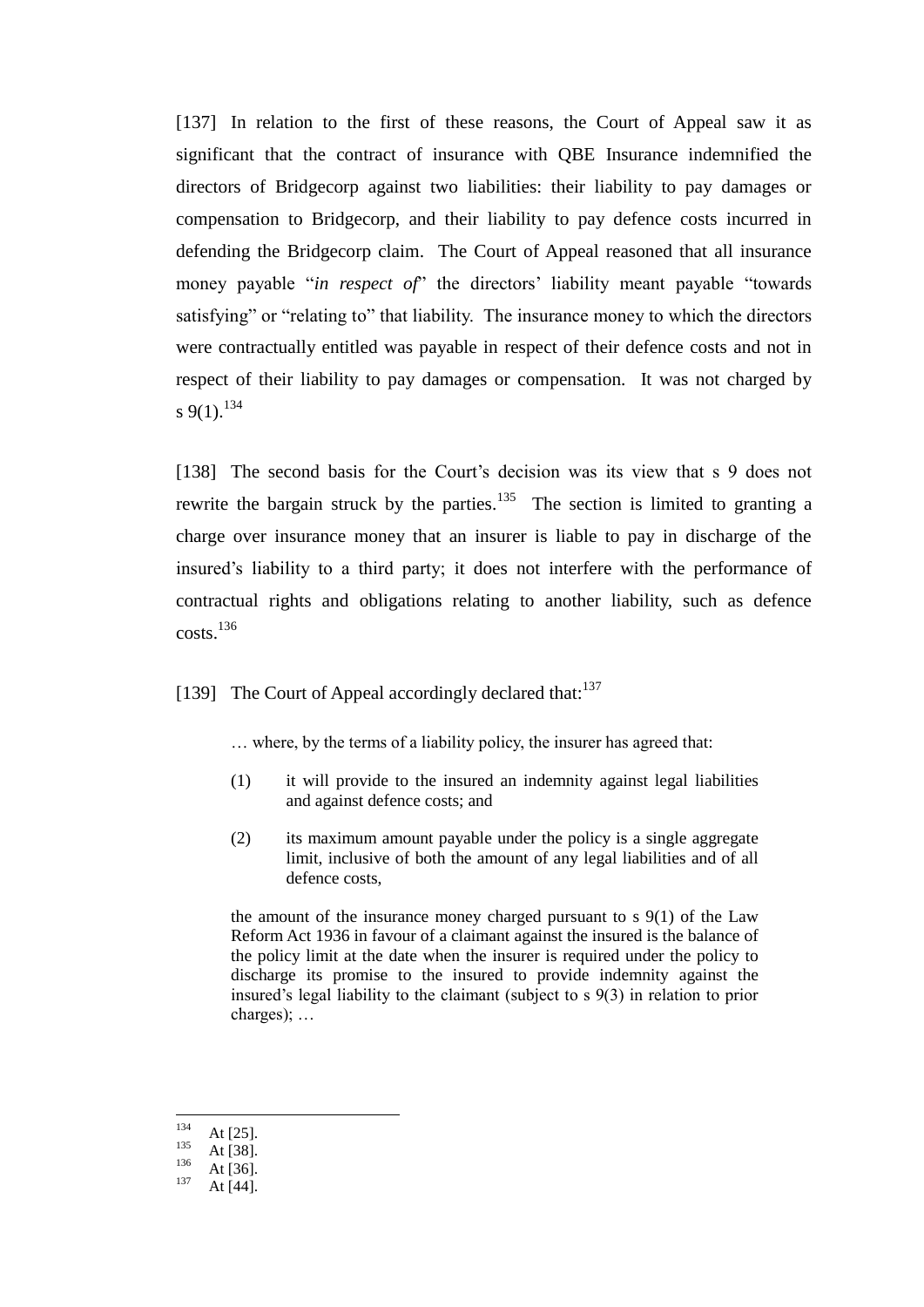### **Section 9 of the Law Reform Act 1936**

[140] Under the common law, a claim could not be brought directly against the insurer of the person who the claimant sought to hold liable. Where an insured person became insolvent before liability to the claimant was established and the judgment enforced, the liability policy proceeds fell into a pool of funds to be distributed pro-rata to all creditors including the claimant. This was despite the fact that the policy only existed to fund the insured for the purpose of meeting its liability to the claimant. It was to remedy the injustice perceived in decisions applying this approach<sup>138</sup> that s 9 was passed. Section 9 of the Law Reform Act (like its predecessors, which are discussed below) counteracts the common law rule by giving the claimant a statutory charge over a sum that the liable insured person would otherwise be entitled to recover from his insurer.

<span id="page-43-0"></span>[141] It is convenient at this point to set out s 9 in full and to outline briefly how it operates:

## **9 Amount of liability to be charge on insurance money payable against that liability**

- (1) If any person (hereinafter in this Part of the Act referred to as the insured) has, whether before or after the passing of this Act, entered into a contract of insurance by which he is indemnified against liability to pay any damages or compensation, the amount of his liability shall, on the happening of the event giving rise to the claim for damages or compensation, and notwithstanding that the amount of such liability may not then have been determined, be a charge on all insurance money that is or may become payable in respect of that liability.
- (2) If, on the happening of the event giving rise to any claim for damages or compensation as aforesaid, the insured has died insolvent or is bankrupt or, in the case of a corporation, is being wound up, or if any subsequent bankruptcy or winding up of the insured is deemed to have commenced not later than the happening of that event, the provisions of the last preceding subsection shall apply notwithstanding the insolvency, bankruptcy, or winding up of the insured.

<sup>138</sup> <sup>138</sup> As demonstrated in the later decision *In re Harrington Motor Co, Ltd, ex parte Chaplin* [1928] 1 Ch 105 (CA) in which the Court of Appeal confirmed the common law rule with regret. See also *Hood's Trustees v Southern Union General Insurance Co of Australasia Ltd* [1928] 1 Ch 793 (CA).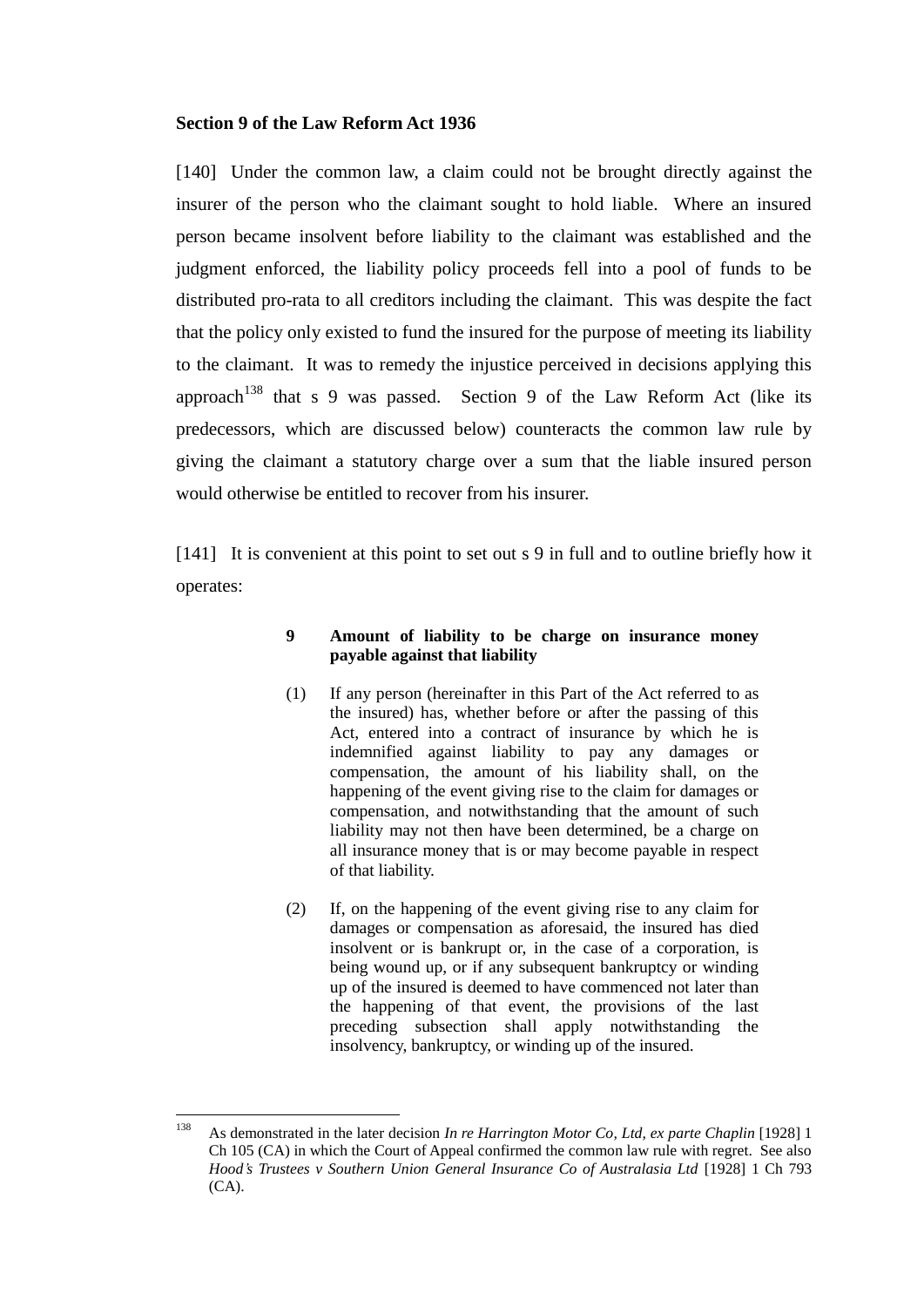- (3) Every charge created by this section shall have priority over all other charges affecting the said insurance money, and where the same insurance money is subject to 2 or more charges by virtue of this Part of this Act those charges shall have priority between themselves in the order of the dates of the events out of which the liability arose, or, if such charges arise out of events happening on the same date, they shall rank equally between themselves.
- (4) Every such charge as aforesaid shall be enforceable by way of an action against the insurer in the same way and in the same Court as if the action were an action to recover damages or compensation from the insured; and in respect of any such action and of the judgment given therein the parties shall, to the extent of the charge, have the same rights and liabilities, and the Court shall have the same powers, as if the action were against the insured:

Provided that, except where the provisions of subsection (2) of this section apply, no such action shall be commenced in any Court except with the leave of that Court.

- (5) Such an action may be brought although judgment has been already recovered against the insured for damages or compensation in respect of the same matter.
- (6) Any payment made by an insurer under the contract of insurance without actual notice of the existence of any such charge shall to the extent of that payment be a valid discharge to the insurer, notwithstanding anything in this Part of this Act contained.
- <span id="page-44-0"></span>(7) No insurer shall be liable under this Part of this Act for any sum beyond the limits fixed by the contract of insurance between himself and the insured.

[142] It is helpful to consider the operation of s 9 against the background of the three relationships on which it impacts.<sup>139</sup> The first of these relationships is between the third party claimant and the insured. It arises in these cases from the claims against the insured directors for damages on account of their alleged breaches of duties owed to the companies. This relationship is regulated by the substantive law applicable to the claim against the insured. The second relationship is between the insured directors and the insurer. It is governed by their insurance contract under which, subject to the policy's terms, the insurer must indemnify the directors for their liability to the claimants. In the present cases, the directors are also entitled to

<sup>139</sup> <sup>139</sup> See *FAI (NZ) General Insurance Co Ltd v Blundell and Brown Ltd* [1994] 1 NZLR 11 (CA) at 17 per Richardson J.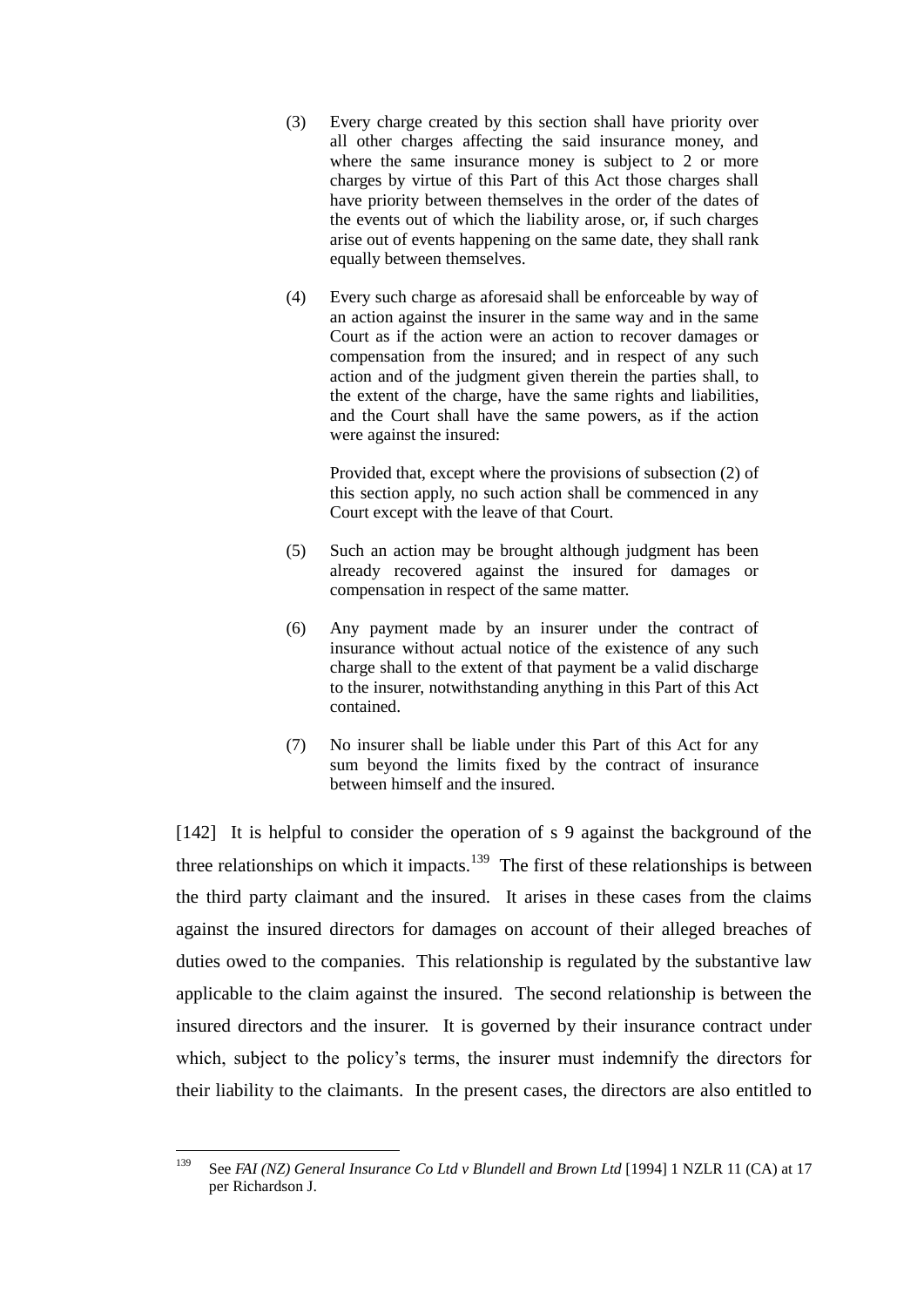cover for their costs of defending the claim for liability, within the overall limitation of cover.

[143] The third relationship, one created by s 9, is between the claimants and the insurer. It arises "on the happening of the event giving rise to the claim for damages or compensation". At this point s 9(1) creates a charge, in favour of a third party claimant, over "all insurance money that is or may become payable in respect of that liability", being an insured person's "liability to pay any damages or compensation" to that third party.

<span id="page-45-0"></span>[144] The charge will usually come into existence prior to both a claim for liability against the insured person being made and determined, and the liability of the insurer under the policy being accepted, or otherwise established, and quantified.<sup>140</sup> The statute recognises this prospective feature of the charge in providing that it applies to insurance money that "is payable or may become payable". In a situation where the charge is over money which may become payable, although in terms of s 9 it exists, the full operation of the charge is conditional on the acceptance or establishment of the insurer's liability under the policy and its quantification.<sup>141</sup> The charge will only fully operate on such money if and when a quantified sum becomes payable.<sup>142</sup>

[145] On coming into existence, however, the charge immediately confers certain protection on claimants. Section 9(2) provides that if, at the time the event creating liability happens, the insured is insolvent, or any subsequent bankruptcy or winding up is deemed to have commenced before the event happened, s 9(1) nevertheless applies. As well, s 9(3) confers priority of a charge under s 9(1) over all other charges affecting insurance money.

[146] The claimant is also given, by s 9(4), the right to enforce the charge directly against the insurer, in the same way as if it were an action to recover damages or compensation from the insured. The common law's insistence on adherence to the doctrine of privity of contract would otherwise prevent a third party from requiring

<sup>140</sup> <sup>140</sup> *Steigrad* (HC), above n [126,](#page-40-0) at [26]; and *Bailey v New South Wales Medical Defence Union Ltd*  [1995] 184 CLR 399 at 449.

<sup>141</sup> *FAI* (*NZ) General Insurance Co Ltd v Blundell and Brown Ltd*, above n [139,](#page-44-0) at [19] per Hardie Boys J.

<sup>142</sup> *Bailey*, above n [140,](#page-45-0) at 449.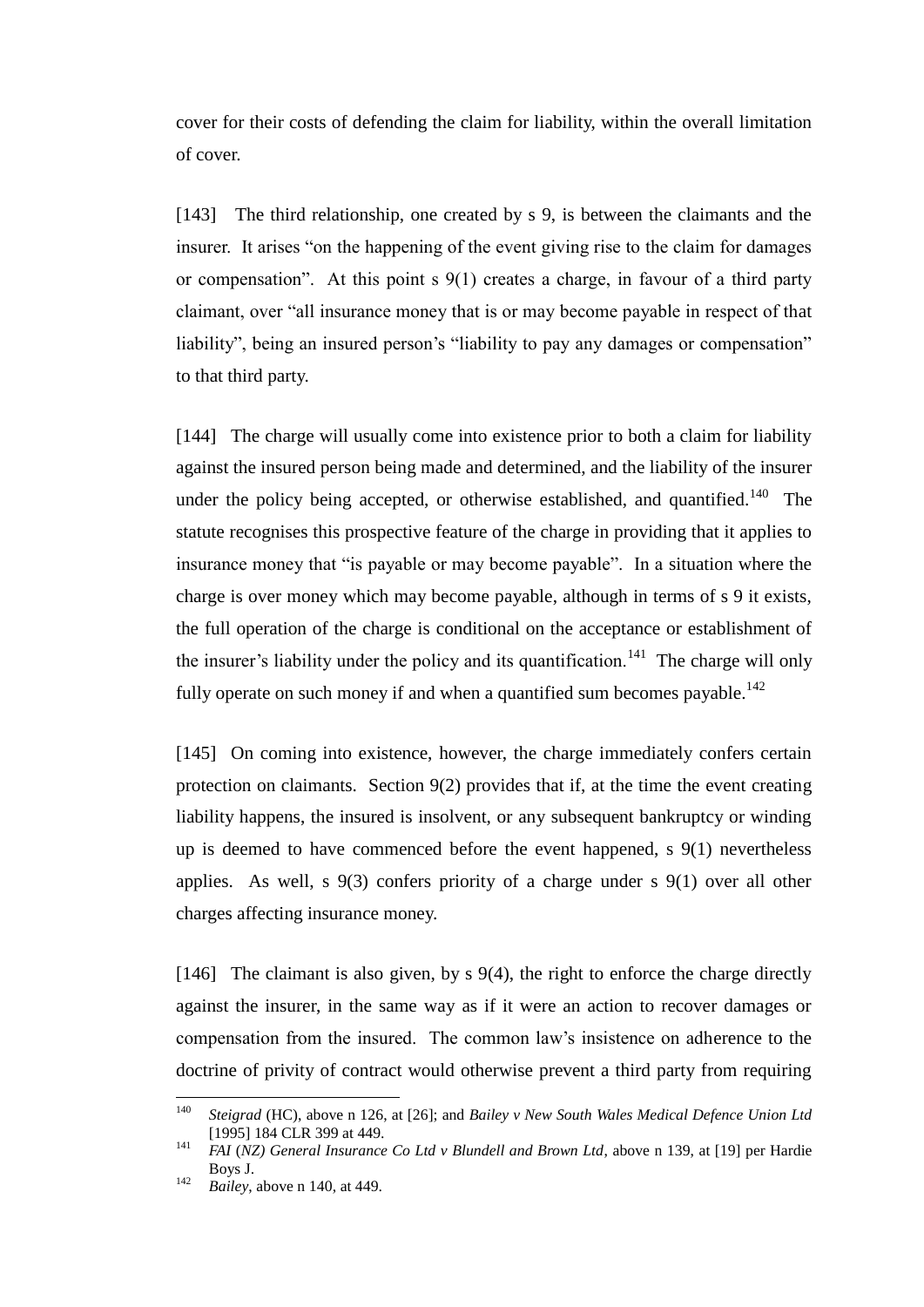that any insurance money be paid to him or her. But, to the extent of the charge, the parties to such an action have the same rights and liabilities and the courts the same powers as if the action were against the insured.<sup>143</sup> Privity of contract is, accordingly, procedurally and substantially modified.

[147] The effect of s 9 is to create a new relationship, between claimant and insurer where previously none existed. This relationship is akin to the contractual relationship that already existed between insured and insurer, in so far as it relates to indemnity for liability to pay damages or compensation. The insurer is placed in the same position as the insured for the purposes of the claim by a third party. As Richardson J said in *FAI (NZ) General Insurance Co Ltd v Blundell and Brown*   $Ltd$ <sup> $144$ </sup>

That reflects the policy of the section that the plaintiff should be in no better or worse position if seeking to proceed against the insurer than if proceeding against the insured.

And, under s 9(5), such a direct action against the insurer is not precluded where the claimant has earlier obtained judgment against the insured.

[148] On the other hand, s 9 also protects the position of the insurer. An action by the claimant against the insurer under s 9(4) can in most cases only be brought with leave of the court. The insurer, under  $s \frac{9(7)}{2}$ , cannot be held liable to the claimant beyond the limits fixed by its contract of insurance with the insured. Section 9(6) provides that any payment made by the insurer under the contract of insurance, without actual notice of the existence of a charge shall, to the extent of that payment be a valid discharge of the insurer's liability under the policy.

## **The issue**

[149] In each of these appeals, the event giving rise to the third party's claim against the insured directors, and accordingly to a charge under  $s\,9(1)$ , is the collapse of the relevant company. The central issue in these appeals concerns the effect of the charge once it is brought into existence upon the occurrence of that event. It

 $143$ <sup>143</sup> This provision of course also gives protection to the insurer.

<sup>144</sup> *FAI (NZ) General Insurance Co Ltd v Blundell and Brown Ltd*, above [n 139,](#page-44-0) at 17.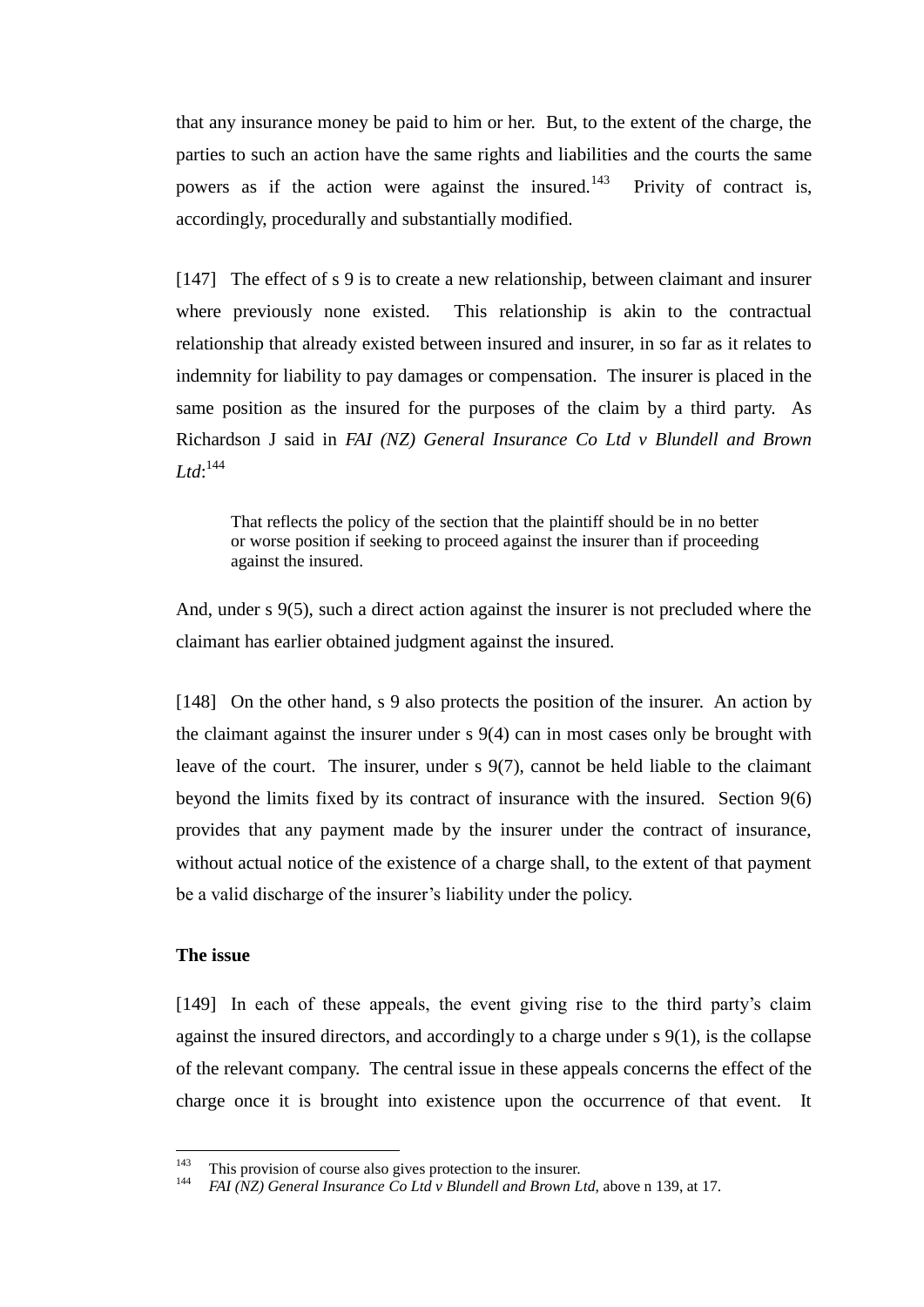ultimately turns on the meaning of the key phrase in s 9(1): "a charge on all insurance money that is or may become payable in respect of that liability", being the liability of the insured to pay "any damages or compensation". The issue is not when the charge arises, for it is common ground that it arises on the occurrence of the event giving rise to the insured's liability. The issue rather concerns the nature and the effect of the charge and in particular: to what does it attach?

[150] The terms of the insurance policies in the present cases provide that the directors, as well as having the right to indemnity for their liability, have cover for defence and investigation costs for the purpose of such defence. The insurer in each case is required to indemnify against defence costs incurred by the insured with the consent of the insurer. The policy terms state that such consent will not be unreasonably withheld. This cover under the policy enables the insurer and the insured to protect their mutual interests by investigating the claim and by disputing either or both liability and quantum of damages. The extent to which the statutory charge overrides provisions to pay defence costs is a question about the degree to which the relationship between the claimant and the insurer modifies the contractual relationship of insurer and insured.

[151] Bridgecorp and Mr Houghton contend that s 9 prevents the insurers from making payments to the directors, on account of the cover provided by the policies, for their defence costs. This argument would interpret the "insurance money that is or may become payable in respect of" the directors' prospective liability as including money payable under the policy to reimburse the directors for their defence costs. If this meaning is upheld, all insurance moneys up to the limit of the policy will be affected by the charge and available to the claimants to the extent necessary to meet such liability as they eventually establish against the directors. This interpretation was favoured by the High Court.

[152] The directors' response is that the claimants' charges secure the money payable under the policy after the insurers have met concurrent obligations to the directors to provide cover for their defence costs. This submission confines the "insurance money that is or may become payable in respect of" the directors' liability to what eventually is established to be payable by the insurer, under the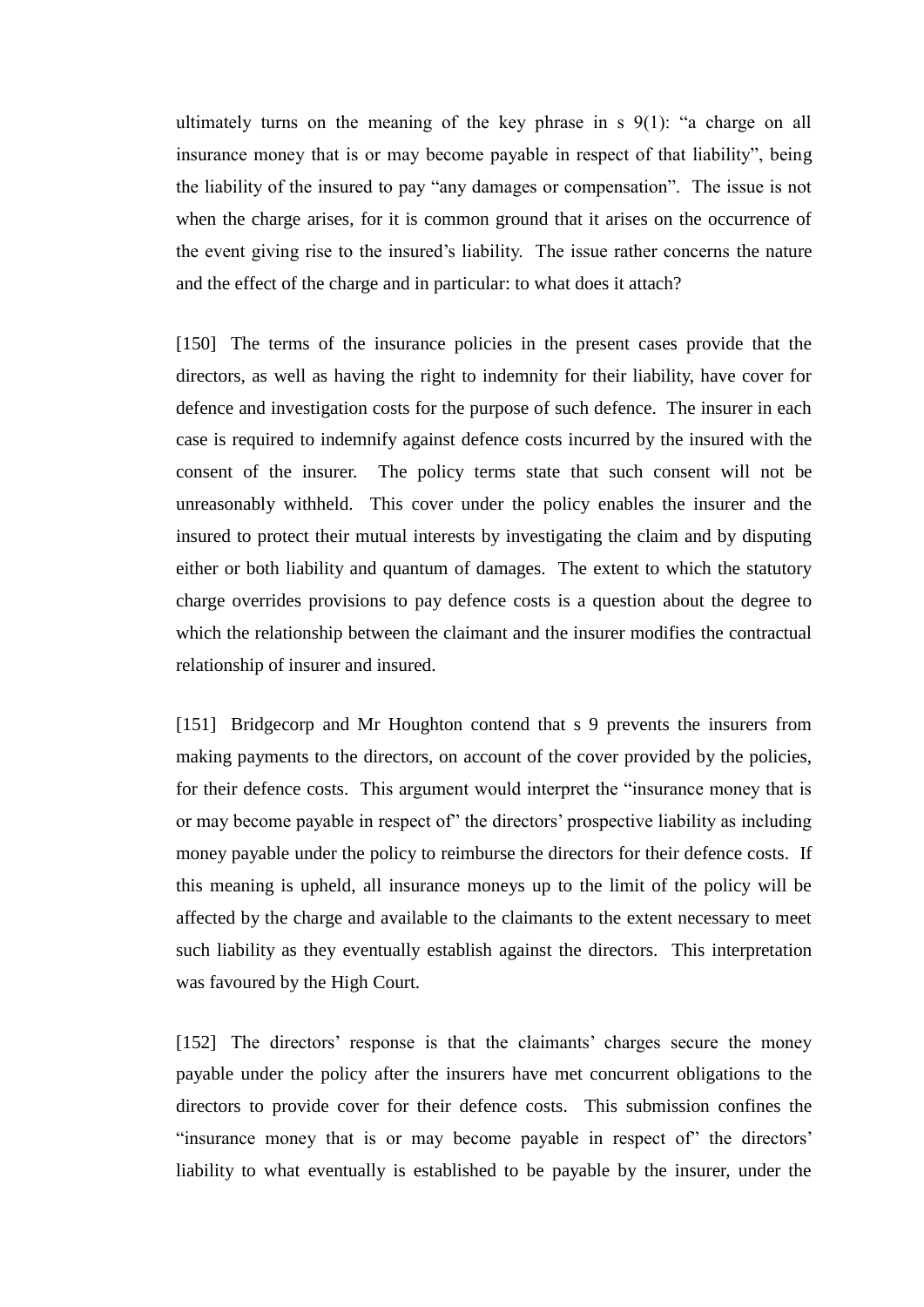policy, once liability is accepted and quantified and any further payments made to the insured under the terms of the policy, such as defence costs, have been met. If this interpretation is correct, the sum that will be available to the claimants will be net of defence costs. This is the meaning that was preferred by the Court of Appeal.

[153] In resolving the issue raised by the present appeals, the text of s 9 should not be considered in isolation. As required by s 5(1) of the Interpretation Act 1999, the meaning of s 9 must be ascertained "from its text in light of its purpose". Regard must also be had to the statutory context. Older Acts are frequently the subject of disorganised composition.<sup>145</sup> That was the case with the predecessor of s 9, the text of which was largely carried through in 1936 to the current provision. Section 9 is, as a result, not easy to understand. Qualifications and provisos interrupt the flow of its complex text. Its subsections do not follow a clear sequence (especially s 9(6)). There is extensive use of cross-reference (for example, "any claim for damages or compensation as aforesaid", "that liability" and "the said insurance money"). But even more importantly, s 9 is drafted in a highly compressed way and in very general terms. These characteristics make it particularly important, in ascertaining its meaning, to read the very general language of s 9 in light of its purpose and having regard to its statutory context.

## **Legislative history**

[154] Ascertaining the purpose of the phrase in s 9(1) requires consideration of its legislative history. The first provision in New Zealand legislation for a charge over insurance moneys that indemnified the insured person for liability to a third party appeared in the Workers' Compensation Act  $1900$ .<sup>146</sup> A more elaborate provision appeared in s 42 of the Workers' Compensation Act 1908. That section applied where an employer entered into a contract with an insurer for an indemnity in respect of any liability to pay compensation or damages to a worker. It only created a charge over the insurance money in the event that the employer died insolvent, became bankrupt, made a composition or arrangement with creditors or, in the case of a

<sup>145</sup> <sup>145</sup> FAR Bennion *Bennion on Statutory Interpretation: A Code* (5th ed, LexisNexis, London, 2008) at 410.

<sup>146</sup> Workers' Compensation for Accidents Act 1900, s 17.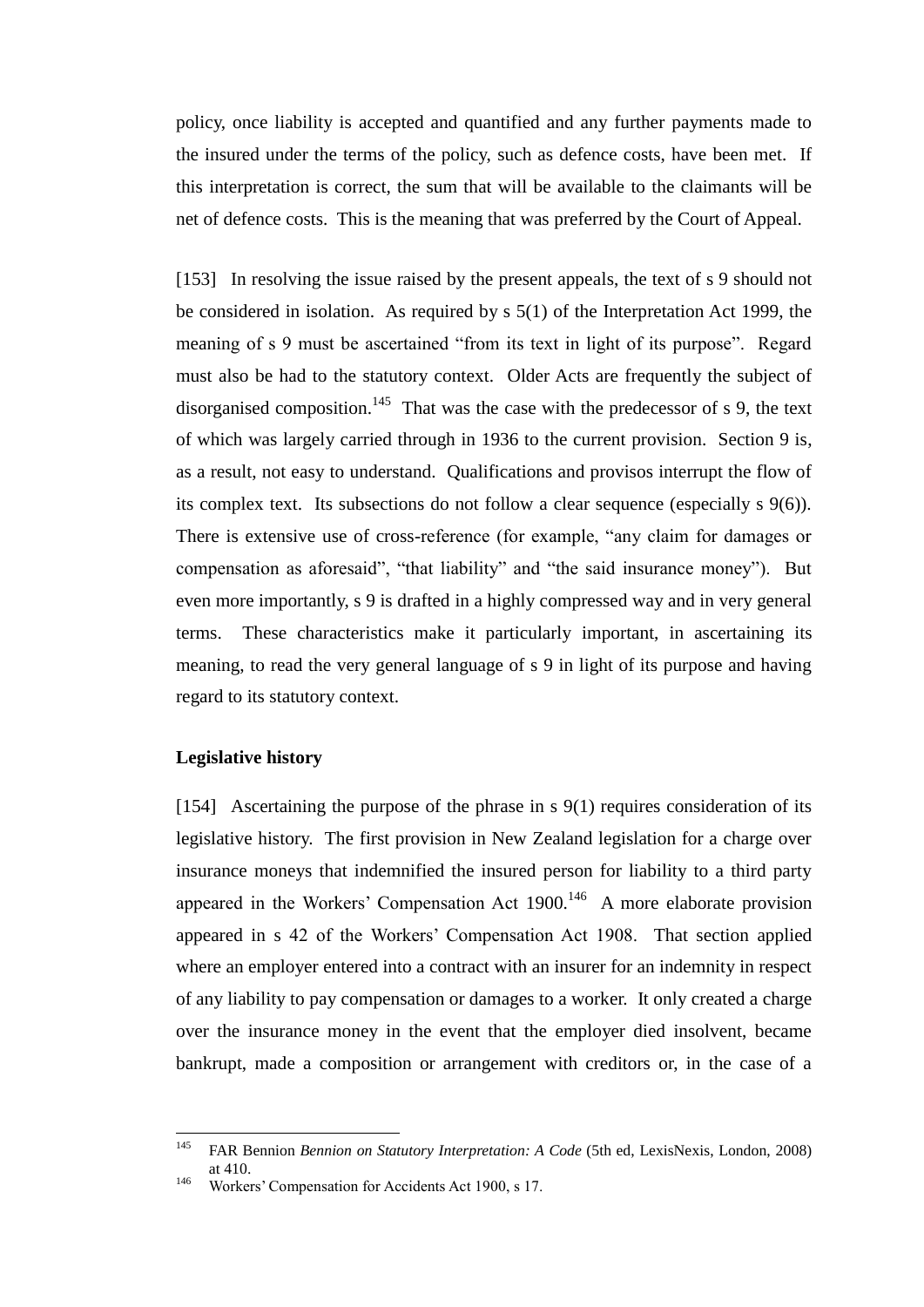company, was wound up. $147$  Section 42 was re-enacted in s 48 of the Workers' Compensation Act 1922.

[155] In 1928 liability insurance cover for injury resulting from motor vehicle accidents became compulsory.<sup>148</sup> Insurance money payable for such liability was made the subject of a charge in favour of the injured plaintiff under the Motorvehicles Insurance (Third-party Risks) Act  $1928$ .<sup>149</sup> Section 10 of the 1928 Act applied, like the 1908 Act, where an insured owner of a vehicle who was liable to a third party died insolvent, was or became bankrupt, made a composition or arrangement with creditors or, being a body corporate, was the subject of winding up proceedings. In such cases, s 10 gave the third party a charge over the insurance money payable whether or not that liability was determinate.<sup>150</sup> Speaking at the second reading of the Motor-vehicles Insurance (Third-party Risks) Bill, the Attorney-General, the Hon Mr FJ Rolleston MP, explained that s 10 would negative the common law rule that would see insurance moneys distributed amongst all creditors of a bankrupt insured instead of going to the third party claimant.<sup>151</sup> The courts interpreted s 10 consistently with this purpose. In *Jorgensen v Findlater*, Myers CJ described the object of s 10 as being "to create a charge in respect of any existing liability that there may be and to prevent the injustice that was shewn to exist in such cases as *In Re Harrington Motor Company Co, Ltd, Ex parte Chaplin*". 152

[156] Section 9 is modelled on s 42 of the Workers' Compensation Act 1908 and, as we have indicated, reflects the drafting style of those times. Many of the provisions of s 9 are substantially the same as those which first appeared in s 42. In two respects, however, s 9 is broader in scope than its predecessors. The section extended the scope of the statutory charge over the proceeds of liability insurance policies to apply to all contracts of insurance indemnifying an insured against "liability to pay any damages or compensation". The earlier more specific statutory

<sup>147</sup> <sup>147</sup> Workers' Compensation Act 1908, s  $42(1)$ .

<sup>148</sup> Motor-vehicles Insurance (Third-party Risks) Act 1938, s 3.

 $\frac{149}{150}$  Section 10.

 $150$  Section 10(1).

<sup>&</sup>lt;sup>151</sup> (27 September 1928) 219 NZPD 601.

<sup>152</sup> *Jorgensen v Findlater* [1931] GLR 403 (SC) at 407, referring to *In re Harrington Motor Co, Ltd, ex parte Chaplin*, above [n 138.](#page-43-0)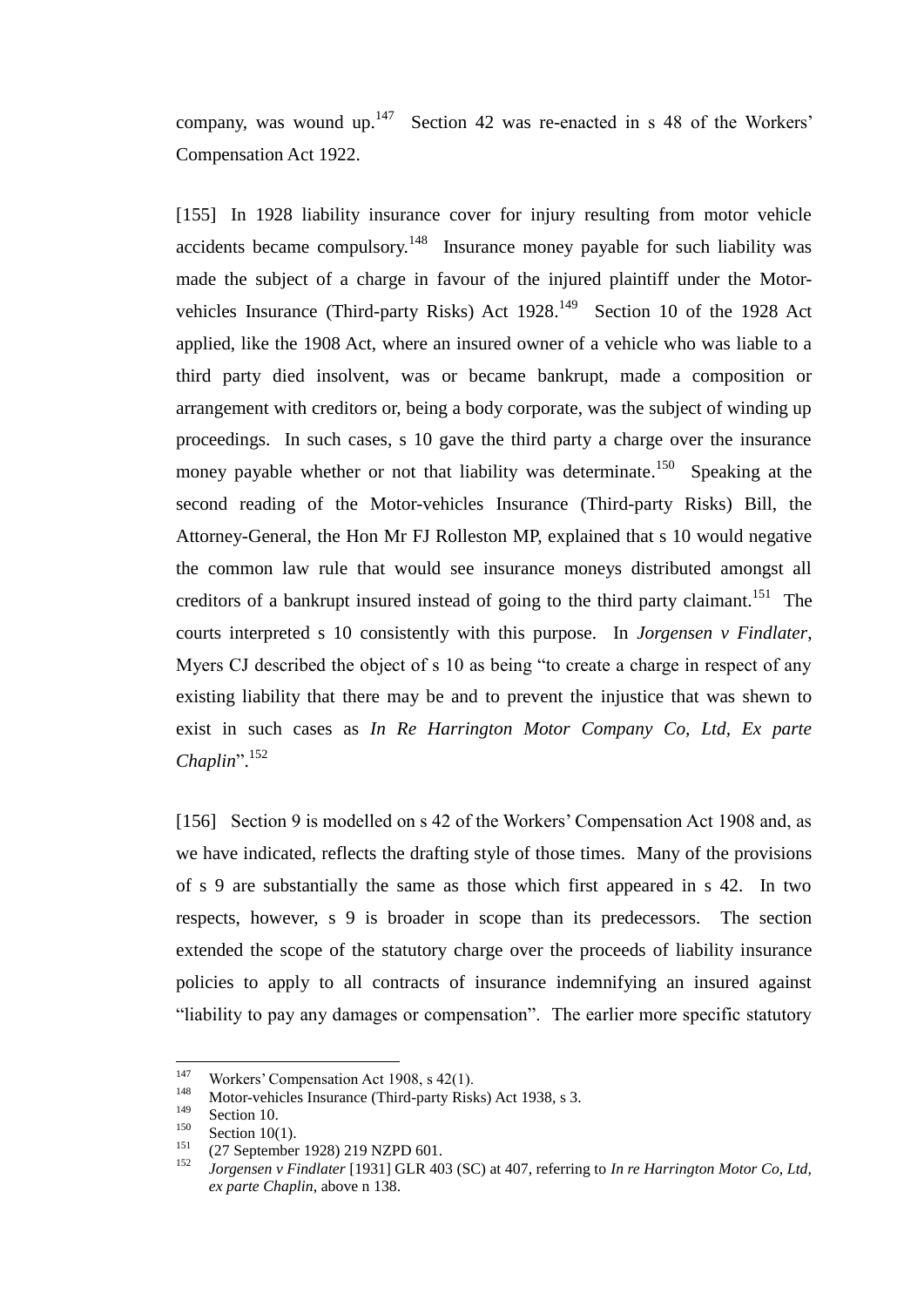provisions applicable to workers' compensation and motor vehicle accidents were repealed. As well, the circumstances creating the charge were not limited to where the insured is bankrupt or being wound up. Section 9 does, however, have particular application in the insolvency context because it removes money from the pool of funds to be distributed to other creditors, preserving it for a successful claimant.

[157] In moving the committal of the Law Reform Bill 1936 in the House of Representatives the Attorney-General, the Hon HGR Mason MP, said:<sup>153</sup>

Part III simply consolidates some existing provisions, which provide that where there is wrong perpetrated by a person who is insured the injured person can have a lien on the insurance-moneys. That already exists, in the law in respect of the Workers' Compensation Act, and also there are provisions in the Motor-vehicles Insurance (Third-party Risks) Act in relation to the matter. There was no provision of that sort in regard to the Deaths by Accidents Compensation Act, and instead of making a third provision the Law Draftsman thought it better to consolidate them all and make a general rule, which he has done in Part III, to cover all cases of that description.

He later reiterated:<sup>154</sup>

It simply expresses the existing legislation as to liens, but in general terms, so as to apply to all Acts.

[158] The measure was supported for the Opposition by Mr Bodkin MP who observed that the Bill contained no new principles being written into the statute law for the first time. The principles had been accepted in the 1928 Act and Part III of the Bill did no more than consolidate those principles.<sup>155</sup>

[159] These references to the 1936 measure being a consolidating one, albeit extending charges over the proceeds of liability insurance policies to apply more generally, indicates that the purpose of s 9 was not to make wider inroads on the rights of insurers and insured under contracts of insurance than those which had been provided for in earlier statutory provisions in workers' compensation and accident

<sup>153</sup> <sup>153</sup> (17 September 1936) 247 NZPD 237.<br><sup>154</sup> (17 September 1936) 247 NZPD 238.

<sup>&</sup>lt;sup>154</sup> (17 September 1936) 247 NZPD 238.<br><sup>155</sup> (17 September 1936) 247 NZPD 240

<sup>155</sup> (17 September 1936) 247 NZPD 240.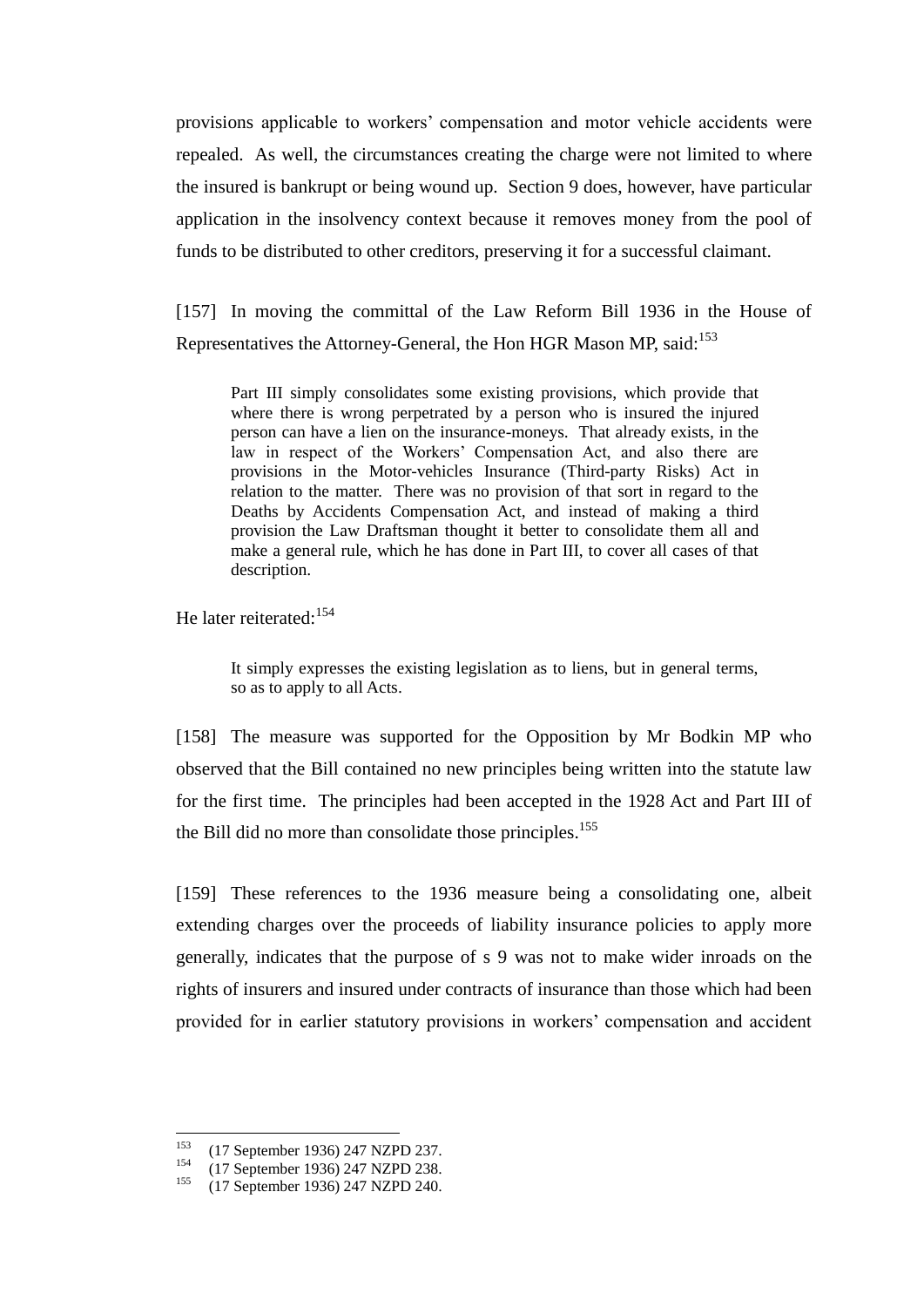damages insurance money. This perception of the purpose of the 1936 Act finds support in observations of a textbook published in  $1937:156$ 

This Part of the Law Reform Act, 1936, concerns insurance-moneys, and is an extension and consolidation of s. 48 of the Workers' Compensation Act, 1922, and of s. 10 of the Motor-vehicles Insurance (Third Party Risks) Act, 1928, under which the amount of the insured's liability–that is, his liability to pay compensation … in respect of a particular accident to which these statutes applied– was a first charge on all insurance-moneys payable in respect of that accident, whether this amount had been already determined or not, in the event of–

- (i) The employer or motor-vehicle owner dying insolvent or making a composition or arrangement with his creditors.
- (ii) Proceedings being commenced for winding-up, if the employer or motor-vehicle owner was a body corporate.
- (iii) An employer becoming bankrupt, or a motor-vehicle owner being bankrupt at the time of the accident or thereafter becoming bankrupt.

The previously existing law thus protected the worker and the injured party in a motor accident against the insured's insolvency, bankruptcy, composition, arrangement, or winding-up.

## **The purpose of s 9**

[160] In *Ludgater Holdings Ltd v Gerling Australasia Insurance Co Pty Ltd* this Court saw the purpose of s 9 in similar terms to that indicated by its legislative history: $157$ 

<span id="page-51-0"></span>The section and a predecessor responded to the obvious unfairness in the denial by the common law of priority for an injured plaintiff's claim to insurance proceeds received by or payable to an insolvent insured defendant.

[161] Later the Court added that:  $158$ 

… the section is plainly intended to operate primarily when an insured is insolvent and alters the priority of claims against an asset of such an insured …

[162] The appellants in the present case, however, contend that s 9 has a wider purpose which they say is focussed on the protection of the claimant and not the

<sup>156</sup> <sup>156</sup> RG McElroy and TA Gresson *The Law Reform Act, 1936* (Butterworths, Wellington, 1937) at 30. <sup>157</sup> *Ludgater Holdings Ltd v Gerling Australasia Insurance Co Pty Ltd* [2010] NZSC 49, [2010] 3

NZLR 713 at [14] (footnote omitted).  $158$  At [21].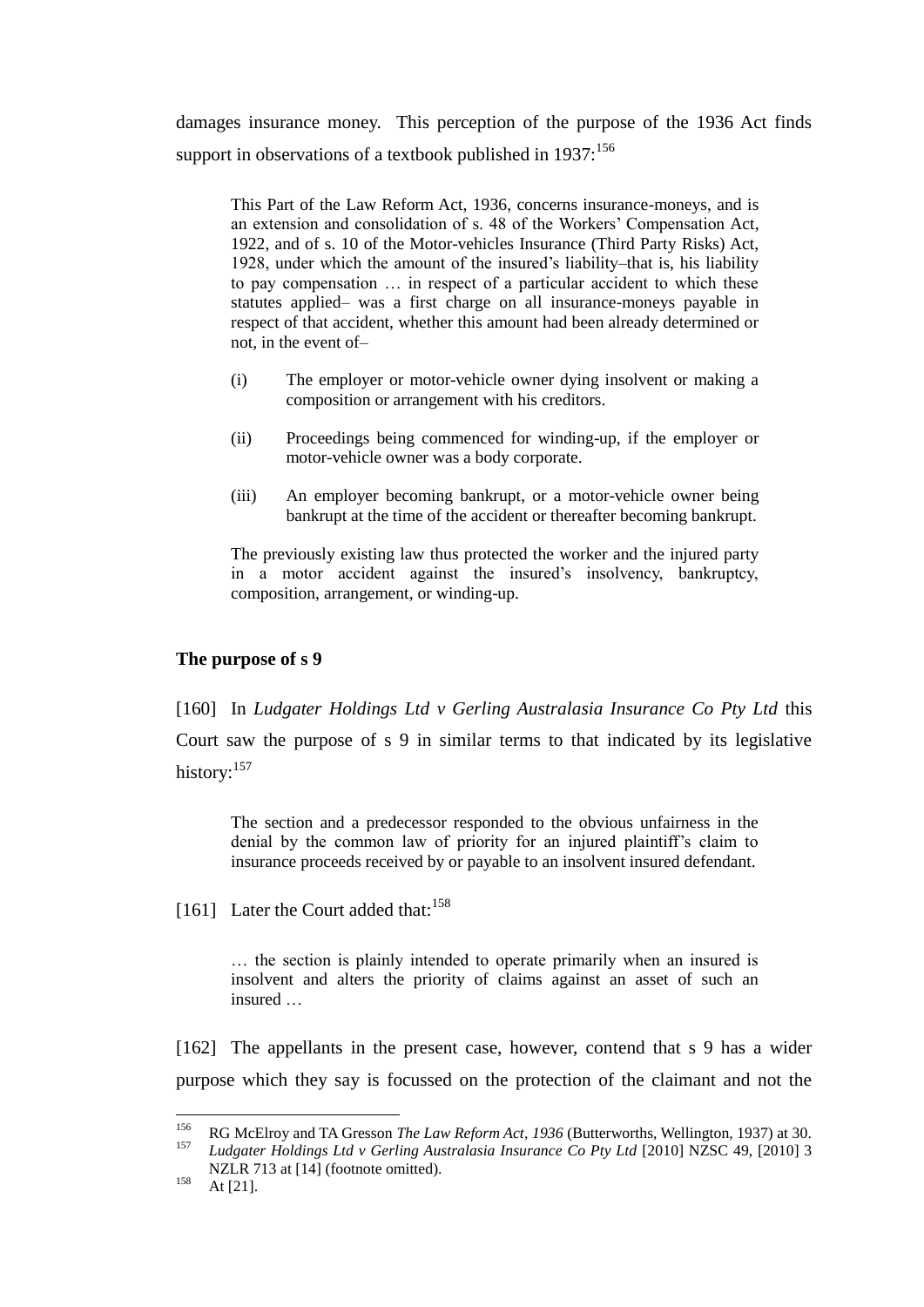insured. Mr Tingey for Bridgecorp referred to the views of Kirby P on the equivalent New South Wales section. In his dissenting judgment in *McMillan v Mannix*, his Honour said:<sup>159</sup>

Put simply, the scheme of the Act is the protection of the complainant. It is not, as such, the protection of the insurer and the insured.

[163] Earlier in the same judgment Kirby P said: $^{160}$ 

That the section was a creative legislative reform is not in doubt. Such a bold statutory provision ought not be rendered impotent, or frustrated in the achievement of its object, by the adoption of a narrow or restrictive interpretation.

[164] Kirby P repeated these views in *Grimson v Aviation and General (Underwriting) Agents Pty Ltd*: 161

The Court has previously held that the section should not be construed narrowly but should receive a construction, supported by the words, which achieves the purpose of Parliament of protecting those who are intended to have its benefit .... Clearly, the purpose of allowing direct access to the insurance fund notionally created at the moment of the cause of action by the descent of the statutory (charge) is to ensure that enforcement of the plaintiff's entitlements is not frustrated, as otherwise it would be … .

[165] It is important to take a purposive approach in the interpretation of s 9 but ascertaining its purpose requires a proper identification of the injustices that prompted the reform and which the section sought to ameliorate.<sup>162</sup> The legislative history traversed above indicates that the purpose in 1936 was the narrower one identified by this Court in *Ludgater*. While the purpose of s 9 was to remedy the perceived injustices of the common law and to protect the interests of third party claimants, this was to be achieved in a limited way. It was confined to providing a means for ensuring that the financial circumstances of the insured would not prevent payment of insurance moneys being made to the third party who had established the insured person's liability.

<sup>159</sup> <sup>159</sup> *McMillan v Mannix* (1993) 31 NSWLR 538 (NSWCA) at 544.

 $160$  At 543.

<sup>161</sup> *Grimson v Aviation and General (Underwriting) Agents Pty Ltd* (1991) 25 NSWLR 422 (NSWCA) at 424 (citations omitted).

<sup>162</sup> Compare the view of the House of Lords in *Bradley v Eagle Star Insurance* [1989] 1 AC 957 (HL) at 968 per Lord Brandon.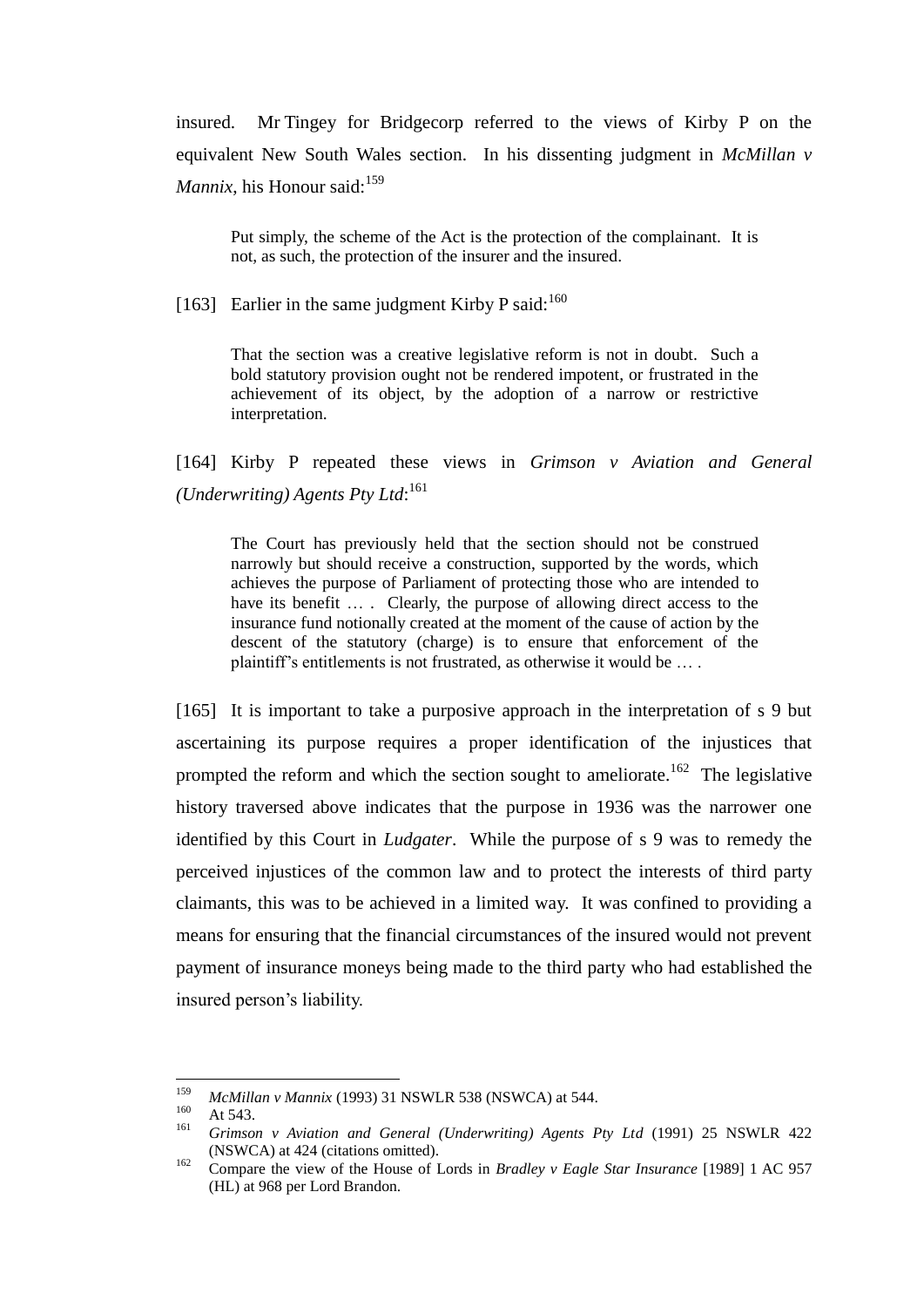### **The meaning of s 9(1)**

[166] The meaning of the critical phrase in s  $9(1)$  – "a charge on all insurance money that is or may become payable in respect of that liability" – must be ascertained from the text, considered in light of this purpose.

[167] At the hearing, emphasis was placed by Mr Ring QC, for Chartis, on the significance of the phrase "in respect of" in  $s$  9(1). Although regularly used by legal drafters, the phrase "in respect of" does not, in itself, have a precise legal meaning. It is used to convey that there is a necessary relationship between two stipulated subject matters that the phrase connects. It is in the context of its use in any text, in particular the nature of the two subjects that are linked by the phrase, that guidance is to be derived as to the sort of relationship that Parliament considered should exist.<sup>163</sup>

[168] In s 9(1), the two subject matters that "in respect of" establishes a relationship between are, first, "all insurance money that is or may become payable" and, second, "that liability". Read independently of the required relationship, the first subject is all money which the insured is entitled to receive or have paid on his or her behalf, under the terms of the policy. The language naturally includes payments by the insurer on account of liability, defence costs and any other payments provided for by the policy. The latter subject is the insured's "liability to pay any damages or compensation". As a matter of ordinary meaning, the relationship between these subjects requires that the scope of the charge is limited to that insurance money payable (the first subject of "in respect of") which is sufficiently connected to the liability that is the second subject. The charge does not attach to "all insurance money that is or may become payable" under the terms of the policy, but only to that insurance money that can be said to be payable "in respect of" the insured's liability to pay damages or compensation. So read, the relationship with the insured's liability qualifies the scope of the money payable under s 9(1).

<sup>163</sup> <sup>163</sup> The judgments delivered in the Court of Appeal in *Phonographic Performances (NZ) Ltd v Lion Breweries Ltd* [1979] 2 NZLR 252 (CA) provide a helpful illustration of the application of "in respect of" to a statutory text in the context of a "payment".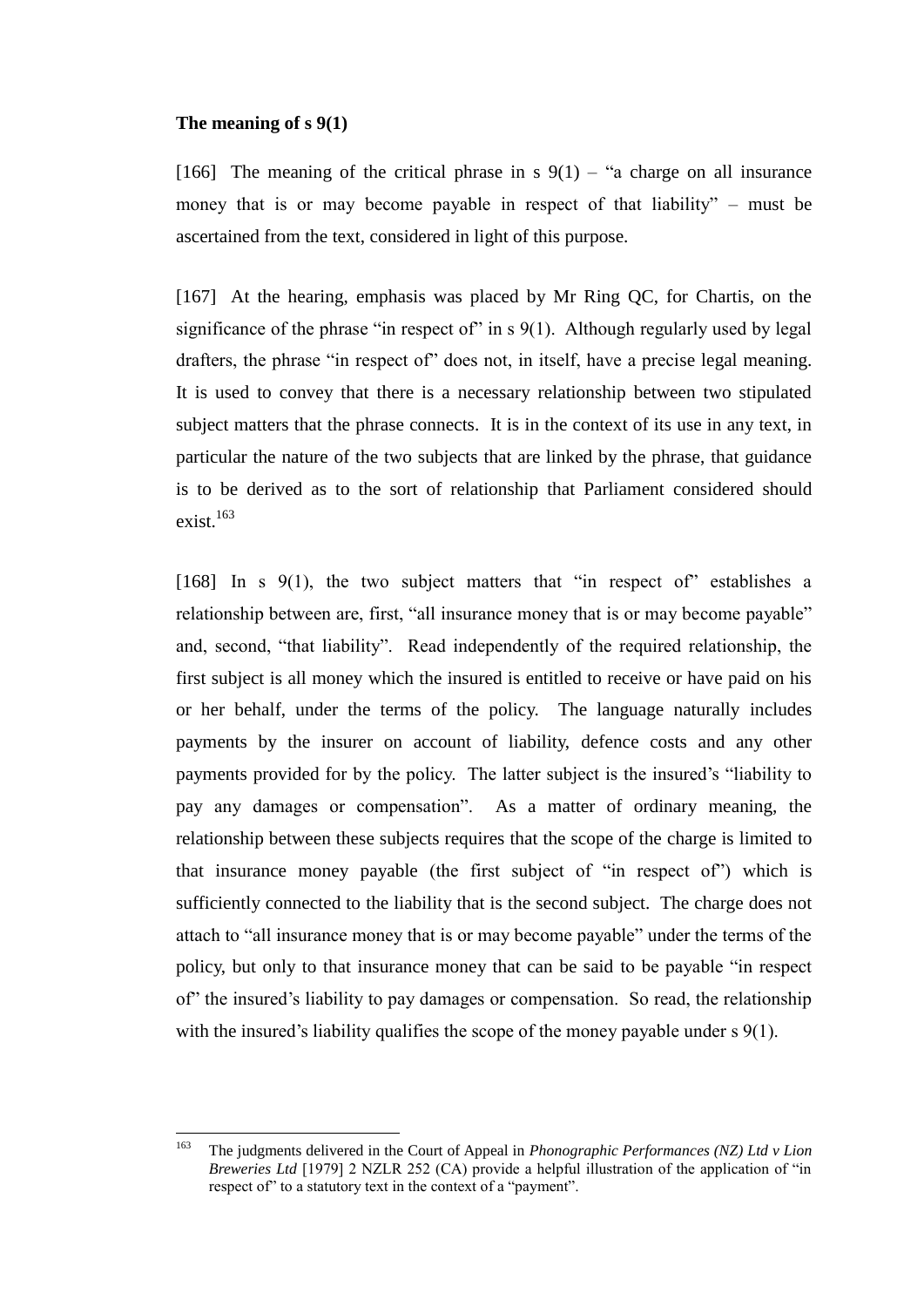[169] The natural place to look to ascertain what money "is or may become payable in respect of that liability" is to the terms of the insurance policy that provide indemnity for that purpose in the particular case. The whole of s 9(1) is concerned with a charge over proceeds of insurance policies that indemnify an insured for his or her liability to meet a claim by a third party for damages or compensation and it is the terms of the policy that spell out the relationship between the insurer's obligation to advance insurance money and the insured's liability for damages or compensation. As Johnston J observed in an early case on s  $9:1^{64}$ 

While this section does, I think, impose on the insurer an obligation to keep intact the amount of its liability to the insured, whatever it may be, so that the insured man is protected, it does not, I think, fix the amount of the insurer's liability to the insured. To find the amount one must go to the contract of indemnity. It is true that the liability of the insured may be greater as in this case than the amount for which the insurer has indemnified him, and the total amount of the insurer's liability is made a charge on all insurance-moneys payable to him. But although the amount for which the charge can be made may exceed the insurer's liability, the liability is not measured by the charge. Subsection 7 makes sure of this, providing that no insurer shall be liable under that part of the Act for any sum beyond the limits fixed by the contract of insurance between himself and the insured. To find out, therefore, the amount payable by the insurer, resort must be had to the contract of insurance, and to it alone.

[170] The terms of the policy may limit the insurance money that is payable to the insured as indemnity for its liability to pay damages or compensation to a third party. The most obvious way in which this occurs is by providing for a limit on the amount of the insurer's liability. But the sum payable by the insurer in respect of any claim under the policy may also be limited by the operation of other terms of the policy providing, for example, for the insurer to make payments to the insured in relation to other costs and liabilities, such as costs incurred in defending a claim by a third party.

<span id="page-54-0"></span>[171] The judgment of Elias CJ and Glazebrook  $J^{165}$  characterises payment of the directors' defence costs as payment of charged moneys. We see it as being payment of moneys due before the charge becomes fully operational in accordance with the insured's contractual rights at that time. The terms of the policy which provide that defence costs are payable before liability and quantum are established, operate, in

<sup>164</sup> <sup>164</sup> *National Insurance Company of New Zealand, Ltd v Wilson* [1941] NZLR 639 (SC) at 644.<br><sup>165</sup> With which Anderson Lagress

With which Anderson J agrees.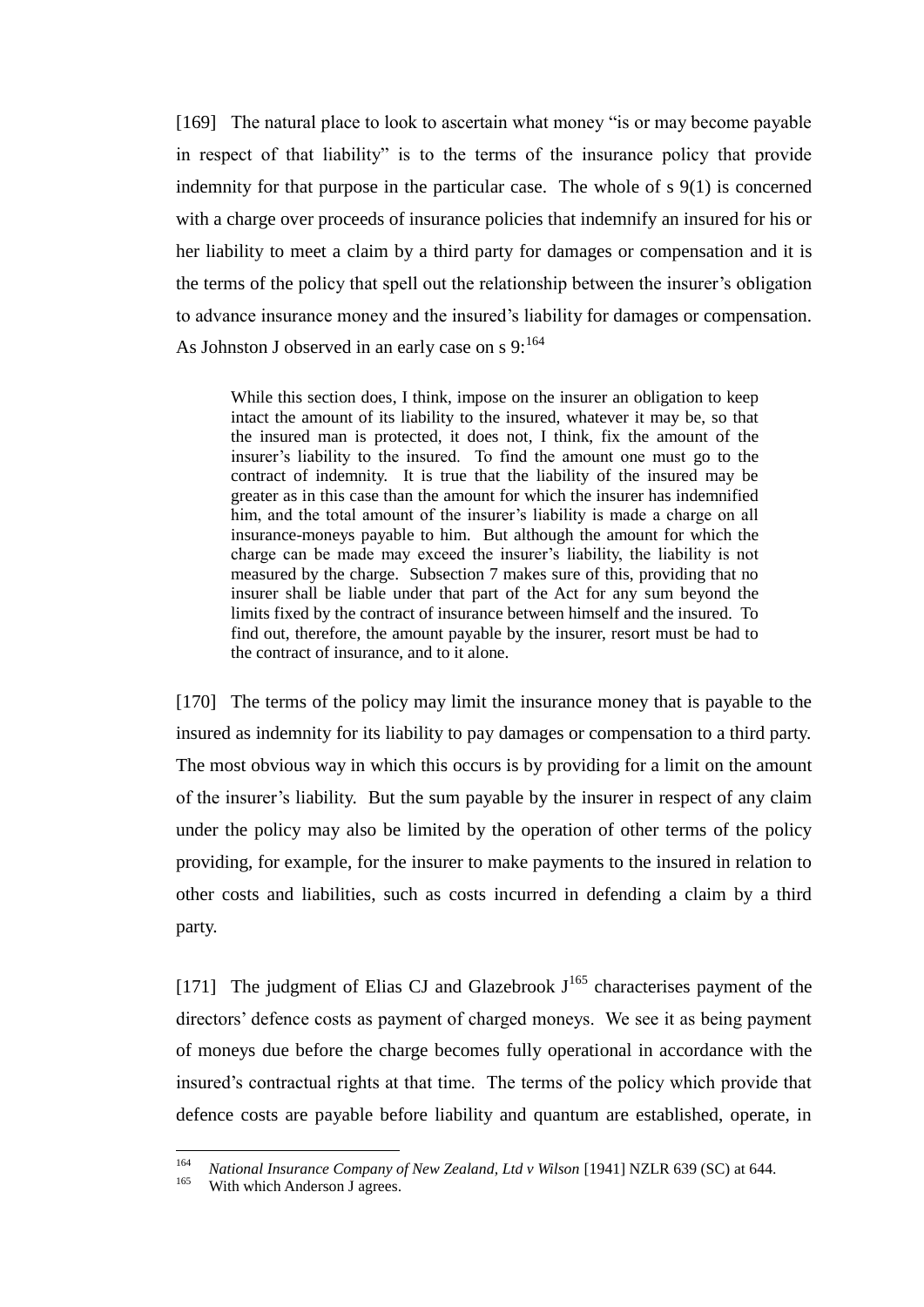effect, as a limit upon the money that ultimately will be payable to the insured as indemnity for its liability to the third party.

[172] Thus, reading s 9(1) as a whole, there is a charge over the money that would, in the absence of s 9 and in the normal course of the operation of the policy according to all its terms, be or become payable by the insurer to the insured as indemnity against the insured's liability to the claimant. The charge does not extend to other money available under the policy but which is not ultimately ascertained to be payable to the insured in respect of its liability for damages or compensation. The charge accordingly becomes fully operational once an amount is, or has become, payable by the insurer to the insured, for example, by judgment establishing the insured's liability and acceptance by the insurer of cover under the policy. In this way, the charge operates fully only in respect of actual liability on the part of the insured to the third party (and the insurer to the insured),  $166$  and not, contrary to the view of the majority, on the basis of a claim, which may or may not ultimately prove to be successful.

<span id="page-55-0"></span>[173] This meaning is consistent with the view we take of the purpose of the provision, already discussed. The purpose of s 9 was to provide a mechanism to ensure that the money that would otherwise be paid to the insured was instead made available to claimants and not dissipated by the insured or paid to its general creditors. The legislative history gives no indication of a wider protective concern that would further intrude on the contractual rights of the insurer and insured under the policy. In particular, there is no indication that s 9 requires there to be a charge in favour of the claimant over money other than that which will become available in the normal course to meet a liability of the insured to pay damages to that person.<sup>167</sup> The claimant does not, by virtue of the charge under s 9, become entitled to a greater sum than that to which the insured would have a right under the policy.<sup>168</sup>

<span id="page-55-1"></span><sup>166</sup> <sup>166</sup> As Blair J observed in *Findlater v Public Trustee and Queensland Insurance Co* [1931] GLR 291 (SC) at 293 in respect of the antecedent provision in s 10 of the Motor-vehicles Insurance (Third-party Risks) Act, money is not payable in respect of a liability until that liability is established. Until then there is only a "possible liability" and the charge is not fully operational.

<sup>167</sup> In this respect, we agree with the analysis in *Chubb Insurance Co of Australasia Ltd v Moore*  [2013] NSWCA 212, (2013) 302 ALR 101 at [119]-[120] per Emmett JA and Ball J (with whom Bathurst CJ, Beazley P and Macfarlan JA joined).

<sup>168</sup> *FAI (NZ) General Insurance Co Ltd v Blundell and Brown Ltd*, above n [139,](#page-44-0) at 17 per Richardson J.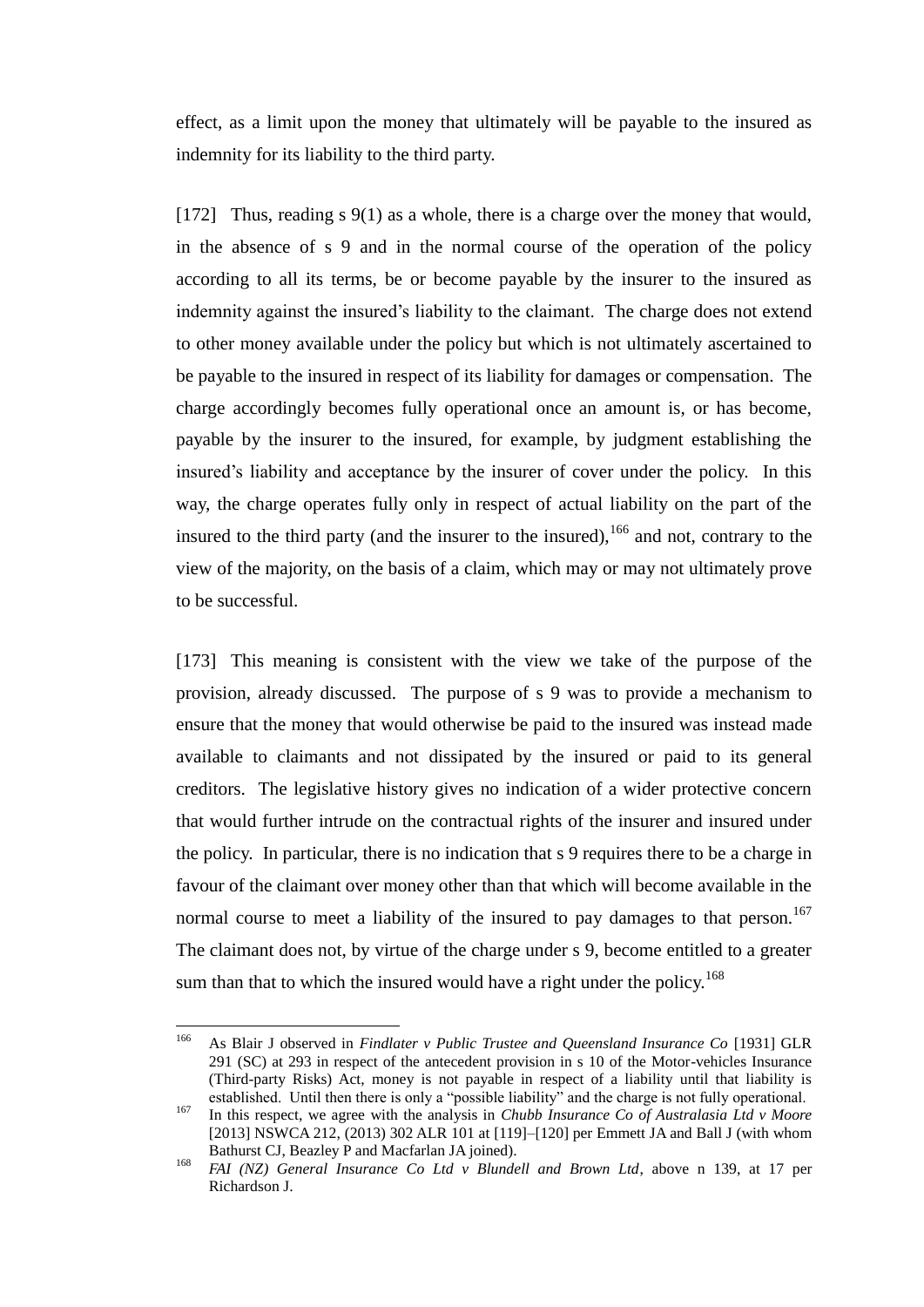[174] This is also consistent with Australian authority. Section s 9 has been adopted with little change in New South Wales and other jurisdictions.<sup>169</sup> The decision of the High Court of Australia in *Bailey v New South Wales Medical Defence Union Ltd* makes clear that the contract of insurance to which resort must be had to ascertain the scope of the charge is that which existed at the happening of the event giving rise to liability. In *Bailey*, McHugh and Gummow JJ were concerned with the effect of s 6(6) of the Law Reform (Miscellaneous Provisions) Act 1946 (NSW), the equivalent provision to s 9(7). After pointing out the stipulation that no insurer shall be liable beyond the limits fixed by the insurance contract, their Honours said that this referred to the contract indemnifying the insured at the time of the event giving rise to the claim in terms of  $s$  9(1) and not that contract as subsequently varied by the insurer and insured. They added: $170$ 

<span id="page-56-0"></span>That is not to say that the contract may not, at the time the charge arises, contain provisions conferring rights which, in the events which have already happened or which later happen, are exercisable by the insurer against the insured. But those rights, whenever exercised, draw their life from the contract at the time when the charge descended not from any subsequent variation or replacement of that contract.

[175] On this interpretation of s 9(1), the charge also protects claimants by preventing the insurer and the insured from acting in a way that would frustrate the claimant's access to the moneys payable under the policy. Recently, the Full Court of the Court of Appeal of New South Wales stated in *Chubb Insurance Co of Australasia Ltd v Moore*: 171

Thus, once the charge has arisen, upon the happening of the event that gives rise to the liability for damages or compensation, no mutual or unilateral action by either the insurer or the insured, which is taken otherwise than under the contract of insurance or the general law as it operates upon the contract, may vary, discharge or otherwise qualify or abrogate the contract of insurance so as to deny to a claimant what otherwise would be the fruits of enforcement of the charge by action taken under s 6(4) against the insurer.

<sup>169</sup> <sup>169</sup> In s 6 of the Law Reform (Miscellaneous Provisions) Act 1946 (NSW).<br><sup>170</sup> Bailay above n 140 at 448 per Mallych and Cummony II with whom

<sup>170</sup> *Bailey*, above n [140,](#page-45-0) at 448 per McHugh and Gummow JJ, with whom Brennan CJ, Deane and Dawson JJ agreed as to the effect of s 6 of the Law Reform (Miscellaneous Provisions) Act (NSW).

<sup>&</sup>lt;sup>171</sup> *Chubb*, above n [166,](#page-55-0) at [131] per Emmett JA and Ball J.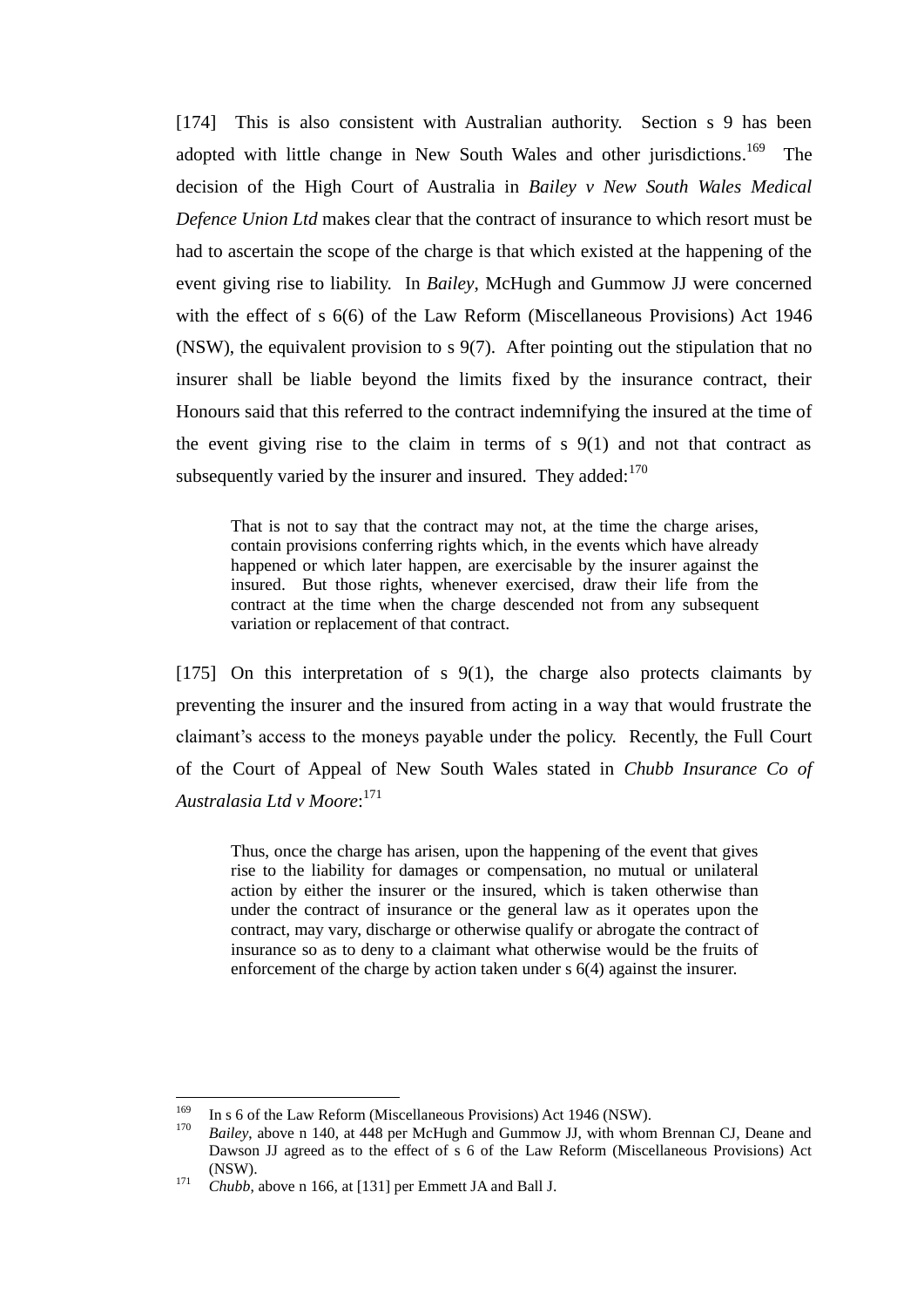For example, the insurer and the insured are precluded from bargaining for discharge of the indemnity obligation by some lesser amount, and from varying the policy by agreement.

### **The statutory context**

[176] The appellants, however, contend that this meaning is contradicted by s 9(6) of the Act which reads:

(6) Any payment made by an insurer under the contract of insurance without actual notice of the existence of any such charge shall to the extent of that payment be a valid discharge to the insurer, notwithstanding anything in this Part of this Act contained.

The submission is that s 9(6) must be read as implicitly stipulating that any payment under the contract by an insurer *with* notice of the existence of the charge, is not a valid discharge. Mr Tingey pointed out that in *Bailey*, McHugh and Gummow JJ said: $172$ 

<span id="page-57-2"></span>Nor, after the charge has descended, is it open to the insurer to rely upon a payment made under the contract to the insured, unless the payment was made without actual notice of the existence of the claimant's charge (s 6(6)). In these ways the position of the claimant is protected.

<span id="page-57-1"></span>[177] This argument is based on the premise that full force must be given to the prohibition that is the inverse of the statutory language in s 9(6). In some cases, the inverse proposition will be correct, for example, where, as in *Bailey*, the only payments that may be made under the policy are those in respect of the insured's liability to pay compensation or damages. The generality of their Honours' statement in *Bailey* is also explained by the fact that the exact scope of s 6(6) was not at issue in that case. Logic does not, however, require that the inverse of every statement is also necessarily true in all circumstances. Somewhat closer attention to Parliament's intended meaning of the words it used in s 9(6) is required in the circumstances giving rise to the present appeals.

<span id="page-57-0"></span>[178] The generality of the phrase in s 9(6), "Any payment made by an insurer under the contract of insurance", is symptomatic of the age and origins of s 9 and, as

<sup>172</sup> Bailey, above n [140,](#page-45-0) at 450 per McHugh and Gummow JJ.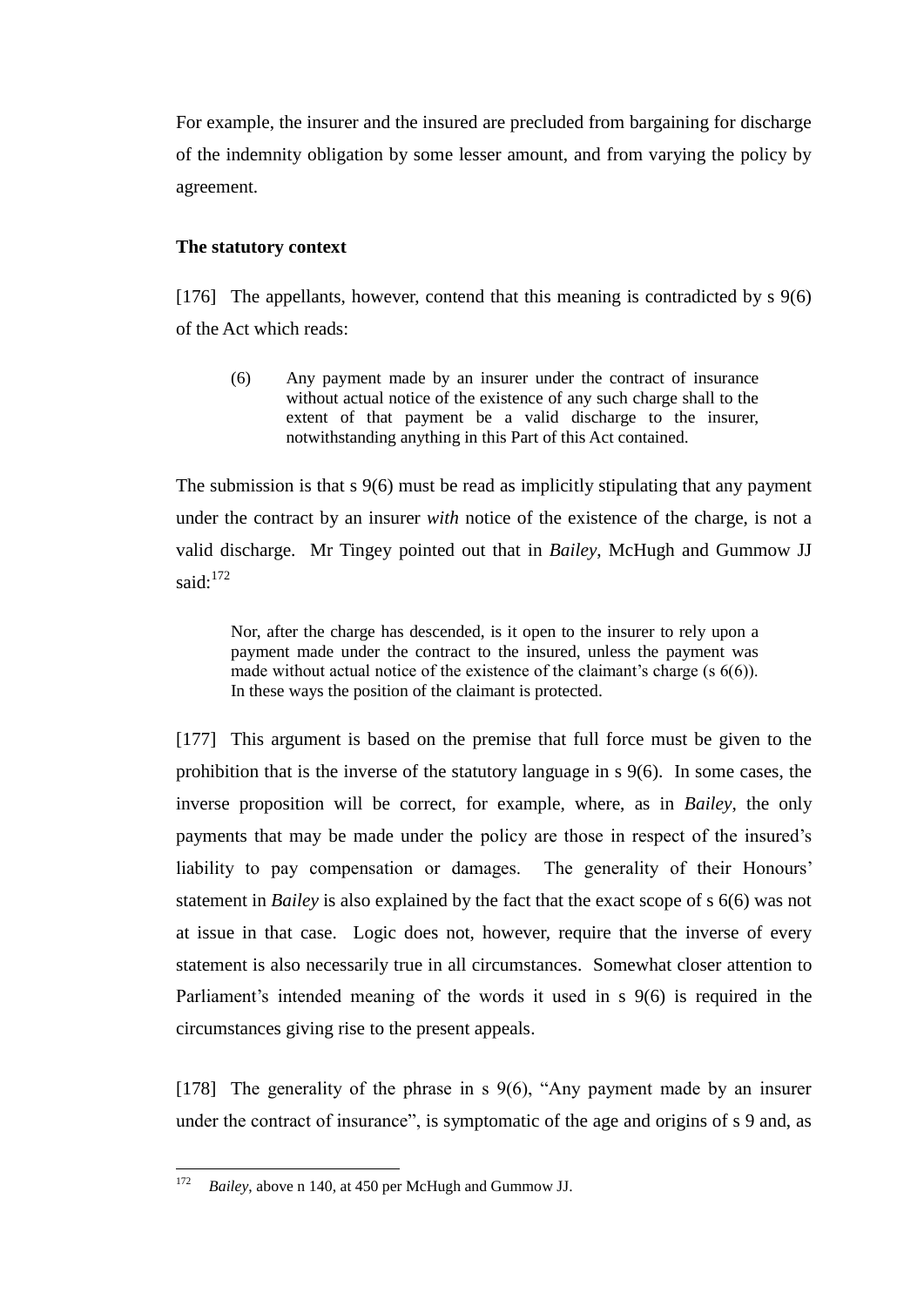already explained, an overly literal approach to the text will not be helpful. Those words should be read, in light of their context and consistent with the purpose of s 9, as confined to payments connected with the insurer's indemnity for the insured's liability to the claimant. Section 9(6) is concerned with restricting the freedom the insurer would otherwise have to pay to the insured money in respect of the liability, for example, as a result of a compromise.<sup>173</sup> It is not concerned with interrupting the operation of other terms of the insurance policy. It is inconsistent with Parliament's purpose to read s 9(6) as having that meaning.

<span id="page-58-0"></span>[179] Nor does s 9(3) assist the appellants. Section 9(3) gives a charge created by s 9 "priority over all other charges affecting the said insurance money", being insurance money payable in respect of the insured's liability for damages or compensation. It applies as between charges arising under s 9 itself and any other charges given by the insured, such as those given by a general security agreement or a specific charge over the right of the insured to recover from the insurer.<sup>174</sup> As well, s 9(3) applies to competing charges that arise under s 9(1), altering both the common  $\mu$ <sup>175</sup> and any policy terms that prioritise the payment of such claims, for example, according to when judgment is obtained. Payments under the policy in respect of the insured's liability to third parties must be made in accordance with the priority set out in s 9(3): claims are to be paid according to the order of the dates on which the events giving rise to liability occurred, ranking equally where the claims arose on the same date. The priority of a charge is preserved from the time of the event giving rise to liability.<sup>176</sup> To this extent, we disagree with the decision in *Chubb* that s  $9(3)$ allows third party claims to be paid in the order in which judgment or settlement is achieved.<sup>177</sup> We understand the majority to be of the same view.

[180] But the pre-existing contractual entitlement of the insured as a party to the insurance policy, to the payment of insurance money in respect of defence costs does

<sup>173</sup> <sup>173</sup> Neil Campbell "Insurance Law" [2012] NZ L Rev 353 at 361.

<sup>174</sup> *Ludgater Holdings Ltd v Gerling Australasia Insurance Co Pty Ltd*, above [n 157,](#page-51-0) at [17].

The common law "dash for cash" approach is explained above at n [33](#page-13-2) of the reasons of Elias CJ and Glazebrook J.

<sup>176</sup> As was the case under s 10 of the Motor-vehicles Insurance (Third-party Risks) Act: see *Findlater v Public Trustee and Queensland Insurance Co*, above n [165.](#page-54-0)

<sup>&</sup>lt;sup>177</sup> See above a[t \[46\]–](#page-14-0)[\[50\]](#page-15-1) of the reasons of Elias CJ and Glazebrook J.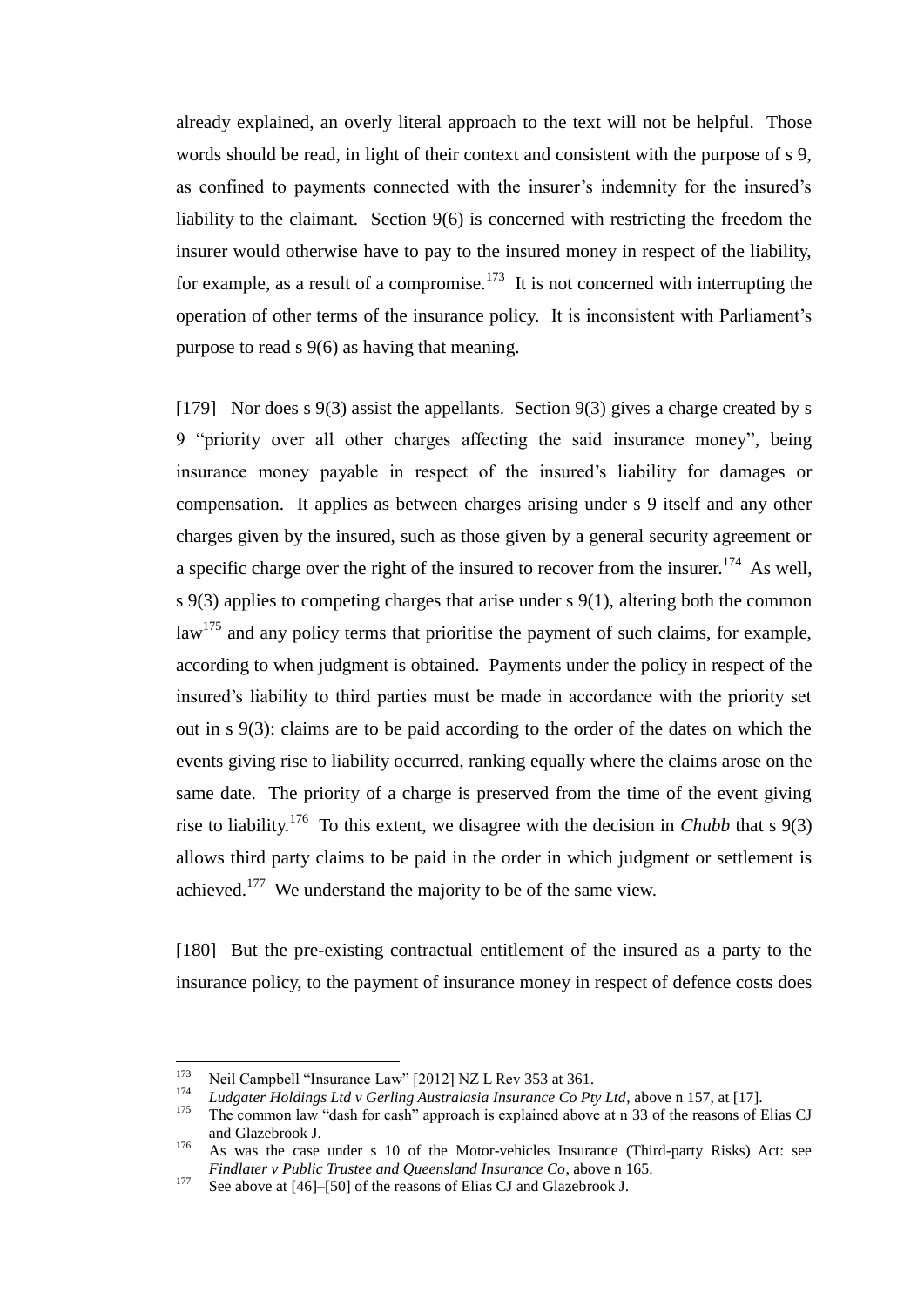not constitute a "charge" over insurance money.<sup>178</sup> Section 9(3) therefore does not give a charge under s 9(1) a priority over payments to be made as ordinary incidents of the operation of the policies in relation to other liabilities. The priority rule in s 9(3) accordingly does not alter the operation of any policy terms that may allow payments to be made by the insurer to the insured in respect of defence costs (or some other liability) before any money becomes payable or is paid in respect of the insured's liability to a third party. Such policy terms continue to apply, operating as a limit on the money that will become payable in respect of the charged claim, as we have indicated.<sup>179</sup>

[181] Interpreted in this way, s 9(3) protects the position of a claimant, consistently with the purpose of s 9. It gives a s 9 charge priority over the secured interests of creditors and prevents the insurer from reducing the money that may be payable to a claimant by making payments to an insured in relation to subsequent liabilities. It does not, however, prevent the insurer from making payments to meet other obligations under the policy.<sup>180</sup>

[182] Section 9(4) is not concerned with the scope of the charge that ultimately will determine the amount that may be claimed in proceedings against the insurer. Its text provides no assistance on that issue.

[183] Section 9(7) is an indication, in the statutory context, that supports this interpretation of s 9(1). Payment of defence costs by the insurer facilitates defences against unmeritorious claims of liability of the insured and claims for excessive amounts of damages or compensation. In doing so it helps ensure the integrity of the operation of the insurance policy. To allow these rights to be negated would be inconsistent with s 9(7) which provides that no insurer is to be liable beyond the limits fixed by the contract of insurance.

<sup>178</sup> <sup>178</sup> See DK Derrington and RS Ashton *The Law of Liability Insurance* (3rd ed, LexisNexis Butterworths, Chatswood (NSW), 2013) vol 2 at [13]–[142].

 $179$  See above a[t 170.](#page-56-0)

Campbell, above n [172,](#page-57-2) at 361.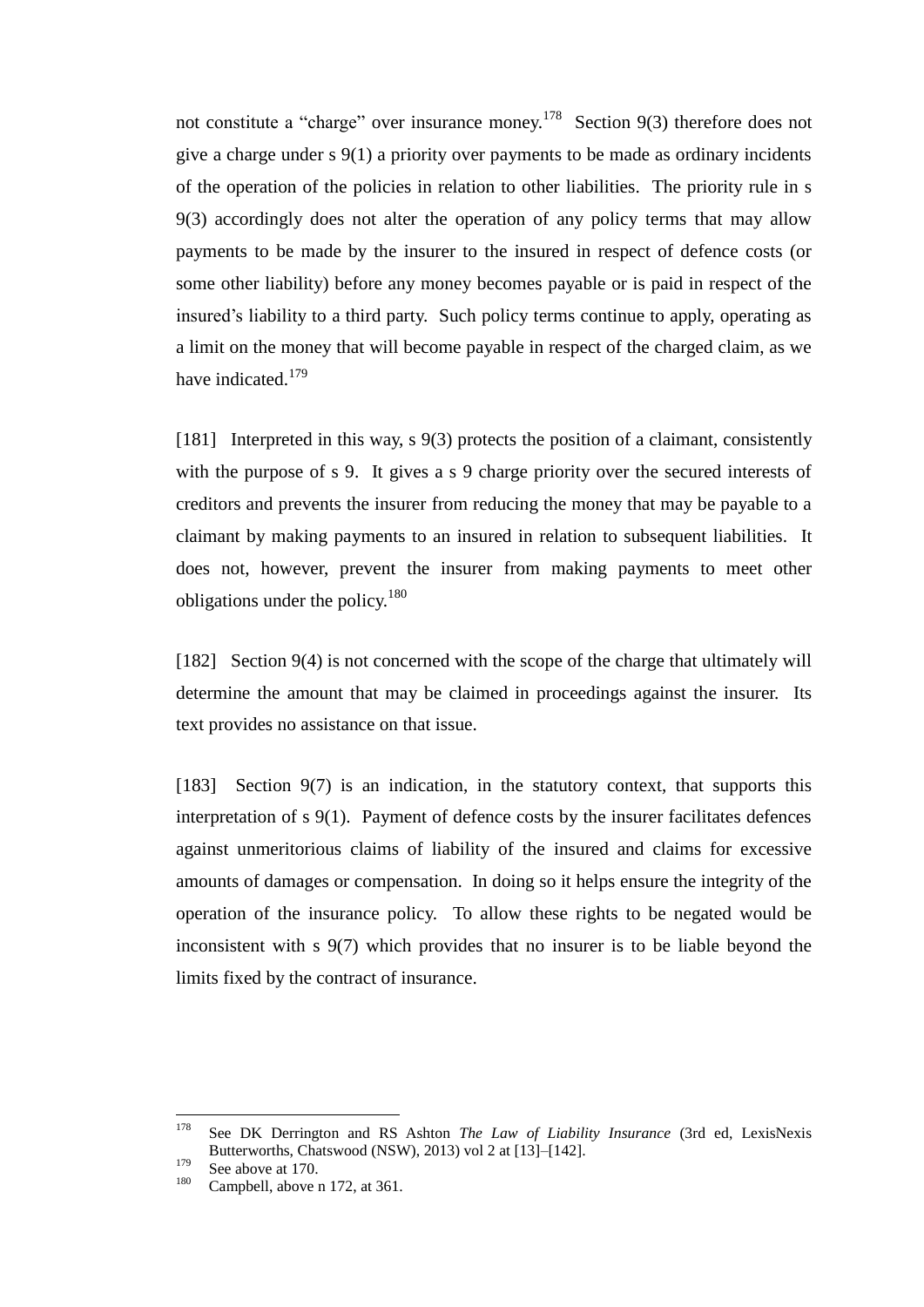### **Wider commercial context**

[184] Unlike the majority, $181$  we do not see the different forms of charges that existed in 1936 as relevant context in interpreting s 9. As Mr Galbraith QC, counsel for the directors in the *Houghton* proceedings, submitted, the charge under s 9 is sui generis: its nature and scope is best ascertained from the text of the statute read in light of its purpose and its statutory context.

### *Pattinson v General Accident, Fire, and Life Assurance Corp Ltd*

<span id="page-60-0"></span>[185] For completeness we add that we do not accept that the judgment of Myers CJ in *Pattinson v General Accident, Fire, and Life Assurance Corp Ltd*<sup>182</sup> materially assists the appellants. That judgment is often cited for the proposition that s 9 imposes a charge on the insurance money which accrues on the happening of the event giving rise to the claim for damages or compensation,  $^{183}$  which is not in issue in this case. The appellants, however, seek to rely on Myers CJ's decision that the insurers in that case had "rightly abandoned" their claim to deduct solicitors' costs from the sum of insurance money paid to the claimant.

[186] In *Pattinson*, Myers CJ decided that, reading the applicable insurance policy and s 9 together, the insured or insurer was not entitled to pay its legal costs at the expense of the third party for whose benefit a charge exists over the insurance moneys. The insurer was "not bound to undertake absolutely the payment of the costs of the solicitors" and, if it chose to do so, the insurer would have to bear the costs itself.<sup>184</sup> It is not, however, clear whether Myers CJ's decision was based on his interpretation of the insurance policy, or on the effect of the s 9 charge on the policy.

[187] If Myers CJ's decision was based on the terms of the applicable policy, it can be distinguished from the present appeals. Mr Forbes QC submitted on behalf of Mr Houghton that the terms of the Chartis policy did not impose any obligation on the insurer to pay the insured's defence costs. We disagree. The policies applicable to

<sup>181</sup> <sup>181</sup> See above a[t \[70\]–](#page-21-0)[\[77\]](#page-23-1) of the reasons of Elias CJ and Glazebrook J.<br><sup>182</sup> Battings u. Canangl Assident, Fine, and Life Agguerage Cann Ltd L1

<sup>&</sup>lt;sup>182</sup> *Pattinson v General Accident, Fire, and Life Assurance Corp Ltd* [1941] NZLR 1029 (SC).

<sup>&</sup>lt;sup>183</sup> See for example, *Bailey*, above n [140,](#page-45-0) at 443 per McHugh and Gummow JJ.

*Pattinson*, above n [182,](#page-60-0) at 1039.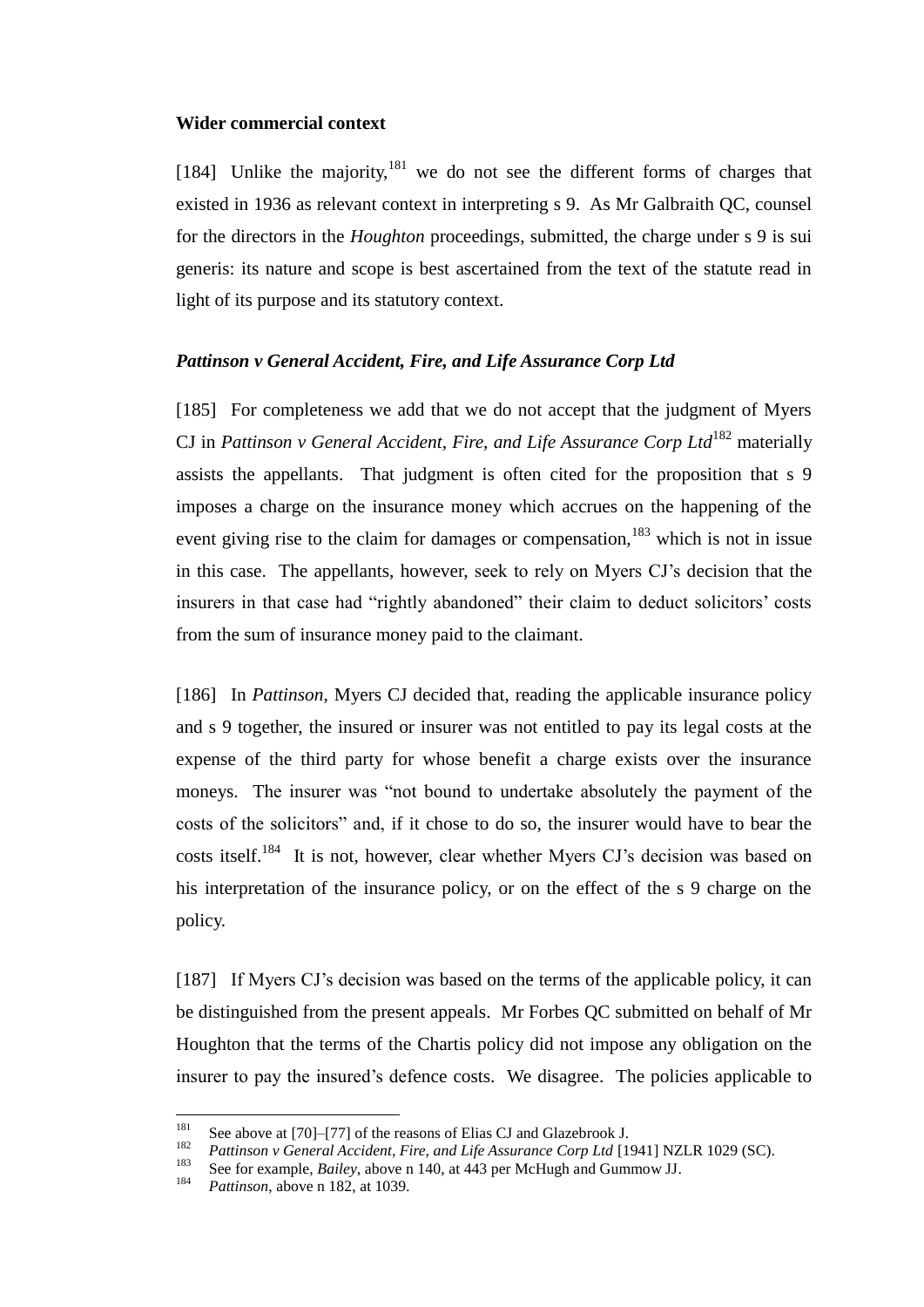both of the present appeals require each insurer to indemnify the insured in respect of defence costs incurred with the insurer's consent, which must not be unreasonably withheld. This imposes on the insurers an obligation to consent to, and provide cover for, defence costs unless it is reasonable to refuse to do so.<sup>185</sup>

<span id="page-61-0"></span>[188] If, on the other hand, Myers CJ reasoned that the effect of s 9 was to charge all insurance moneys up to the limit of indemnity, thereby rendering the insurer a volunteer in respect of defence costs, we disagree. As well, as the argument in relation to the solicitors' costs had been abandoned, Myers CJ's comments were obiter.

[189] In contrast with *Pattinson*, the New South Wales Court of Appeal in *Chubb* has reached the same conclusion on this point as we have. The Full Court was there required to decide whether the charge imposed by s 6 of the Law Reform (Miscellaneous Provisions) Act (NSW) extended to defence costs that are paid by an insurer in accordance with a policy before judgment is obtained or settlement agreed in respect of the third party's claim for damages or compensation. The Court said:  $186$ 

- [121] The [third party claimants] rely on the proposition that s 6 is intended to ensure that insurance moneys are not depleted to the prejudice of a claimant. However, stating the purpose in those terms glosses over an important distinction. It is unquestionably the purpose of s 6 to ensure that insurance moneys that are payable to an insured *in respect of liability to a claimant* are not depleted to the prejudice of the claimant. Nevertheless, there is nothing to suggest that the purpose of s 6 is to prevent insurance moneys being paid to discharge *other* obligations that an insurer may have to an insured under a contract of insurance.
- [122] Importantly, if s 6 were construed as catching all moneys available at the time when the charge arises, that would alter the contractual rights between insurer and insured. In the present case, each insured under the [insurance policy] has a contractual right to be advanced defence costs within 30 days of receipt of an invoice from defence counsel. That right exists even if the right to indemnity under the [insurance policy] has not yet been determined. The [insurance policy] contains a provision permitting the Insurer to recover amounts so advanced in the event that it is ultimately determined that the [insurance policy] does not respond to the claim in question.

<sup>185</sup> The insurers are also free to consent to defence costs even where it would be reasonable to withhold consent, in which case they are obliged to provide cover.

<sup>186</sup> *Chubb*, above n [167](#page-55-1) (emphasis in original).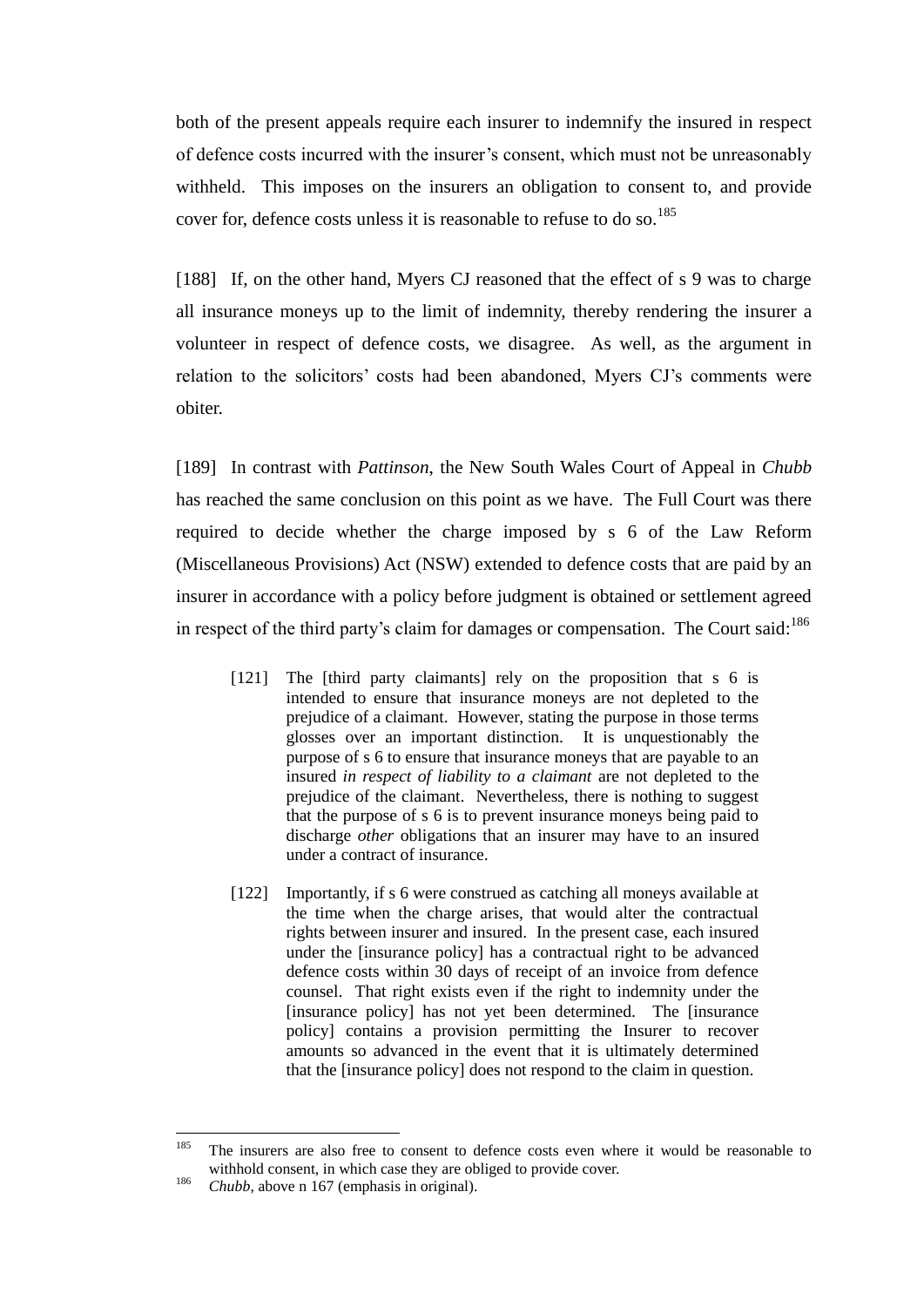- [123] Those provisions provide a valuable benefit to the insureds. They ensure that the insureds are not placed in the invidious position of having insufficient resources to defend major claims while the insurers consider the question of indemnity. If the charge caught all moneys available under the [insurance policy] at the time when the charge arose, and s 6 applied, [the insurers] could not safely pay defence costs, if there were any possibility that the ultimate liability of the insured might exceed the amount available to meet that liability at that time. There would then be a real question as to what would happen.
- [124] The insured would have a contractual right to be paid defence costs and could bring an action to enforce that right. It would be extraordinary if the effect of s 6 were to provide [the insurers] with a defence to such an action, on the basis that they might, at some time in the future, be liable, by the operation of  $s$   $6(4)$ , to pay to the [claimants] the moneys that would otherwise have been paid in defence costs. There is nothing on the face of s 6 to suggest that it was intended to alter the contractual rights of the parties in such a radical fashion. If the New South Wales Parliament intended s 6 to have such a drastic effect on the contractual rights of an insured, it could be expected to have provided so in express terms.

## **Conclusion**

[190] We have had the opportunity to consider in draft the judgment of Elias CJ and Glazebrook J, with which Anderson J agrees, and now state our essential differences. We are in agreement with the majority that the charge under s 9 arises on occurrence of the event giving rise to the insured's liability. We do not agree with the majority's conclusion that the charge secures the full amount of the eventual liability of the insured.

[191] If, as the appellants contend and the majority accept, the insurance money charged was what was available within the policy limit when the event giving rise to liability of the claimant took place, that would interfere with the ability of the insured and insurer to defend third party's claims. That would be a major interference with the rights of insurer and insured under the policy that formed part of their bargain. There is no indication that Parliament had in mind such an interference with the contractual position and the passages cited above from *Chubb* support this view.

[192] We have concluded that the text of s 9, its purpose and statutory context all support reading the phrase "all insurance money that is or may become payable in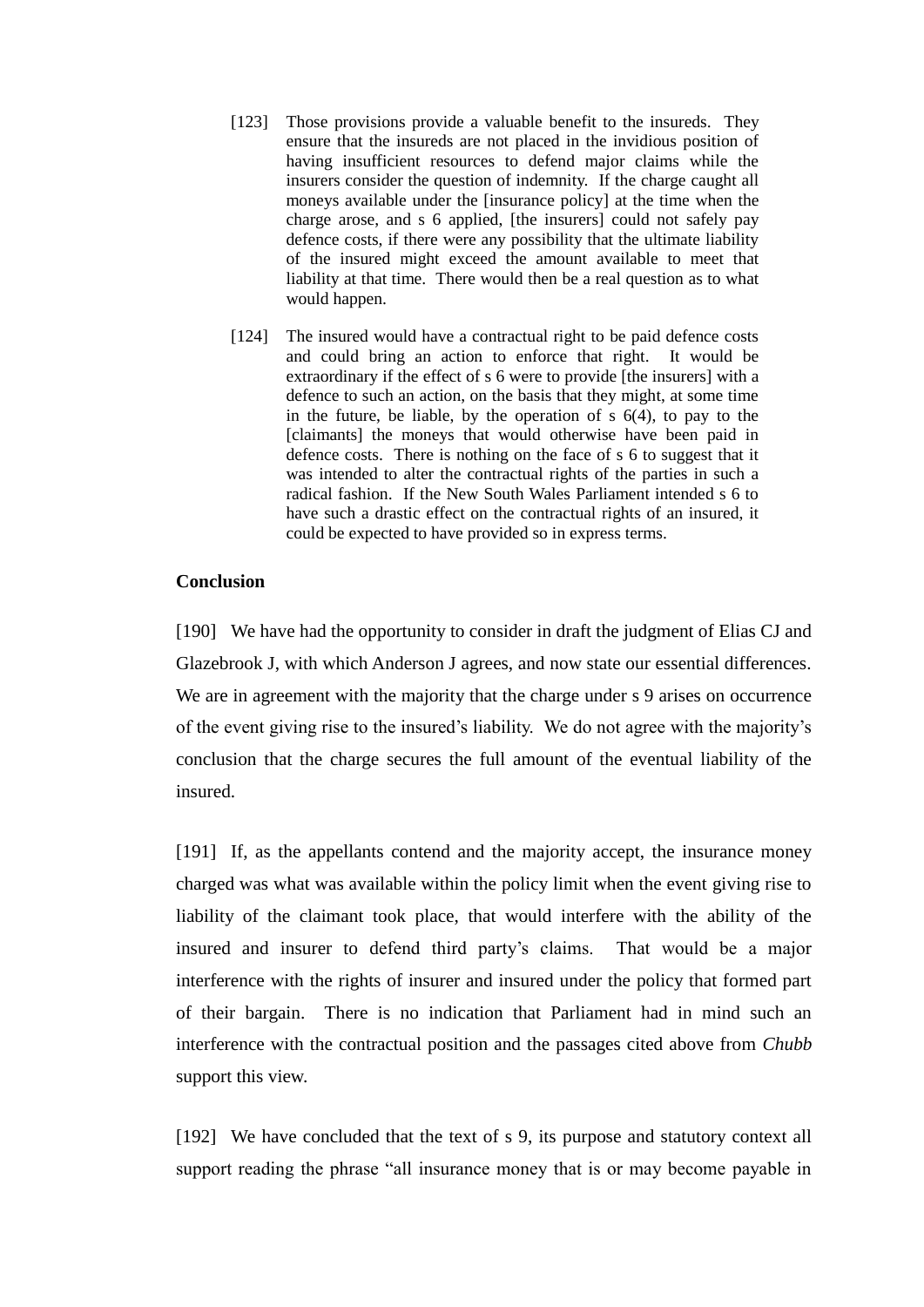respect of that liability" as the insurance money that would, in the ordinary course of events and in accordance with the policy, be payable to the insured as indemnity for the insured's liability for damages or compensation. Money which "is or may become payable" does not mean money which is, at the time the charge arises, available to indemnify the insured for its liability. It rather means the money ultimately ascertained to be payable to the insured. What is so payable is limited by the terms of the policy. The limitations include, but are not confined to, the contractual limit on cover. Other terms of a policy may permit payments in relation to other liabilities or costs of the insured, such as defence costs. Following the event that creates the charge, these terms of the policy will continue to operate until what is payable is determined, at which point the charge operates fully on the insurance money payable in respect of the insured's liability for damages or compensation.

[193] Under the policies applicable to the present appeals, payments in respect of defence costs may be made prior to liability and quantum being agreed or established, at which point what is "payable" in terms of s 9(1) has been determined. It is that sum which is charged. Prior to that time, the directors are entitled to be paid reasonable defence costs incurred as a contractual right that is not affected by the charge until it is fully operational. This accordingly allows each insured, in conjunction with the insurer, to defend the claim and meet its costs in doing so. Defence costs claimed and paid under the policy must be reasonable, a limitation that the courts, if called on, will monitor.

[194] So interpreted, the statutory relationship between the insurer and the third party claimant, created when the charge arises, provides a measure of protection to that claimant without unduly interfering with the contractual relationship between the insurer and the insured.

[195] For these reasons we are satisfied that the judgment of the Court of Appeal and the declaration it made were correct. Accordingly we would dismiss the appeal.